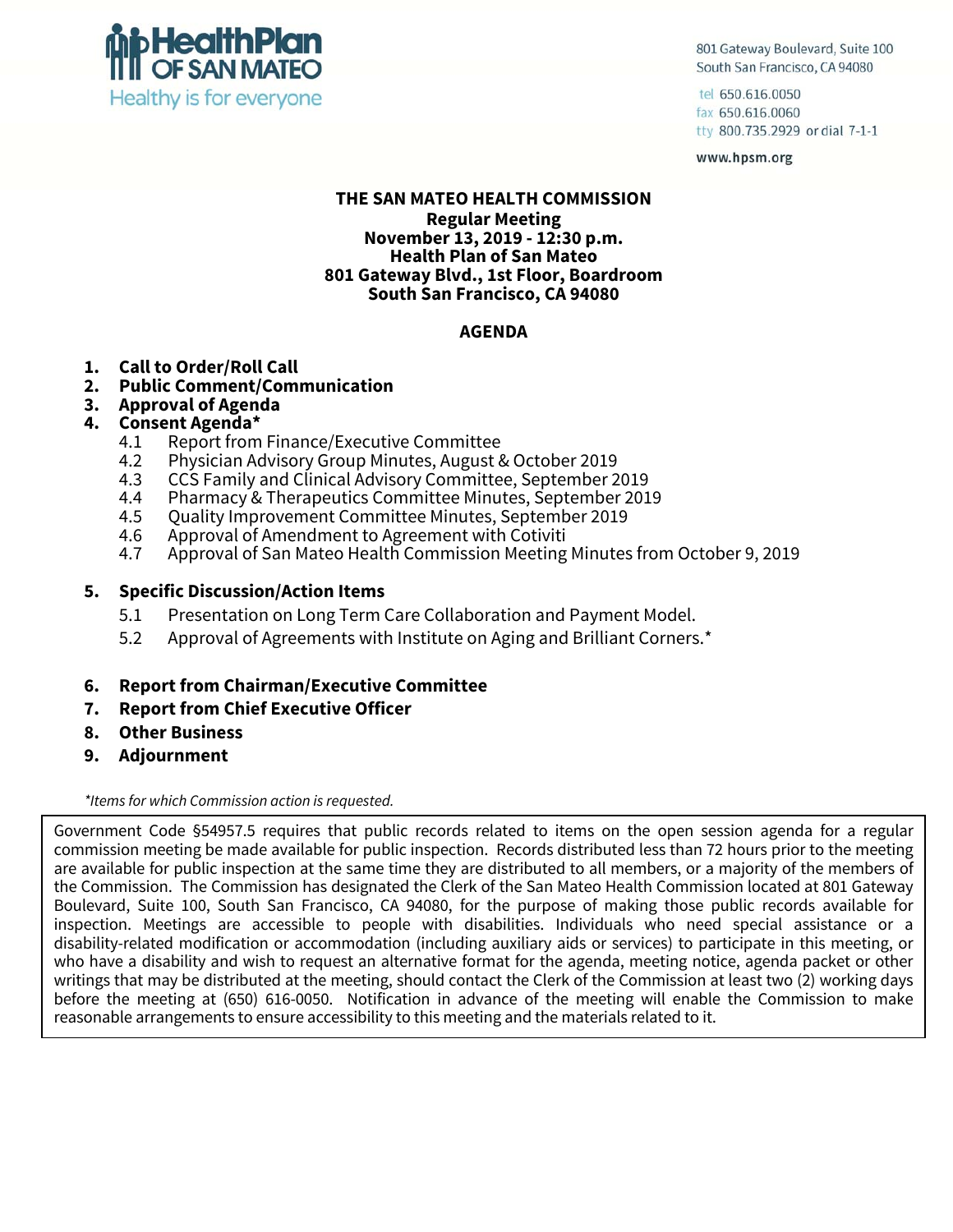

**AGENDA ITEM: 4.1** 

**DATE: November 13, 2019**

#### **M E M O R A N D U M**

| Date:    | November 4, 2019                                                  |
|----------|-------------------------------------------------------------------|
| To:      | San Mateo Health Commission                                       |
| From:    | Trent Ehrgood, Chief Financial Officer                            |
| Subject: | Financial Report for the 9-month Period Ending September 30, 2019 |

## **Preliminary 2019 Financial Results All Lines of Business**

The preliminary financial result for all lines of business for the month of September is a surplus of \$4,427,638. Year-to-date (YTD), the Plan has a surplus of \$7,604,640. The table below shows a threemonth trend, and YTD compared to budget. New lower premium rates went into effect in July, causing approximately \$2M in reduced revenue per month for the remainder of the year. About \$5M in favorable retro revenue adjustments were recorded in September, contributing to the surplus for the month.

Directed payments that are included in both revenue and healthcare expenses include \$45M in Sep and \$95M YTD (\$83M is PY, and \$12M is CY). These amounts inflate revenue and expense but have zero effect to the bottom line.

|                            |             | <b>Monthly Trend</b> |             |               | Year-To-Date   |                 |
|----------------------------|-------------|----------------------|-------------|---------------|----------------|-----------------|
|                            | Jul         | Aug                  | Sep.        | Actual        | <b>Budget</b>  | <b>Variance</b> |
| <b>Operating Revenue</b>   | 58,115,945  | 57,738,266           | 108,563,305 | 686,780,768   | 584,439,604    | 102,341,164     |
| <b>Healthcare Expenses</b> | 56,752,155  | 58,927,223           | 101,139,937 | 620,035,831   | 518,351,430    | 101,684,401     |
| Administrative Expenses    | 4,249,384   | 4,410,492            | 4,121,220   | 37,835,024    | 39,648,792     | (1,813,768)     |
| <b>Premium Taxes</b>       | (44,608)    |                      | ٠           | 31,099,624    | 40,925,408     | (9,825,784)     |
| Operating Income/(Loss)    | (2,840,986) | (5,599,449)          | 3,302,148   | (2, 189, 711) | (14, 486, 026) | 12,296,315      |
| Non-Operating Revenue      | 1,140,570   | 1,029,650            | 1,125,490   | 9,794,351     | 7,408,014      | 2,386,337       |
| Net Income/(Loss)          | (1,700,416) | (4,569,799)          | 4,427,638   | 7,604,640     | (7,078,012)    | 14,682,652      |

The table below separates prior year (PY) and current year (CY) transactions. The first nine months include \$26.6M in favorable prior year transactions. The remaining current year transactions results in a YTD deficit of \$19M, compared to the YTD budget deficit of \$7.1M.

|                            |                   | <b>YTD by PY/CY</b>          |               |                     | <b>Current Year YTD</b> |                    |
|----------------------------|-------------------|------------------------------|---------------|---------------------|-------------------------|--------------------|
|                            | <b>Prior Year</b> | <b>Current Year</b><br>Total |               | <b>Current Year</b> | <b>Budget</b>           | <b>CY Variance</b> |
| <b>Operating Revenue</b>   | 104,097,755       | 582,683,013                  | 686,780,768   | 582,683,013         | 584,439,604             | (1,756,591)        |
| <b>Healthcare Expenses</b> | 77,634,145        | 542,401,686                  | 620,035,831   | 542,401,686         | 518,351,430             | 24,050,256         |
| Administrative Expenses    |                   | 37,835,024                   | 37,835,024    | 37,835,024          | 39,648,792              | (1,813,768)        |
| <b>Premium Taxes</b>       | (142, 281)        | 31,241,905                   | 31,099,624    | 31,241,905          | 40,925,408              | (9,683,503)        |
| Operating Income/(Loss)    | 26,605,891        | (28, 795, 602)               | (2, 189, 711) | (28,795,602)        | (14, 486, 026)          | (14, 309, 576)     |
| Non-Operating Revenue      | (5,360)           | 9,799,711                    | 9,794,351     | 9,799,711           | 7,408,014               | 2,391,697          |
| Net Income/(Loss)          | 26,600,531        | (18,995,891)                 | 7,604,640     | (18,995,891)        | (7,078,012)             | (11, 917, 879)     |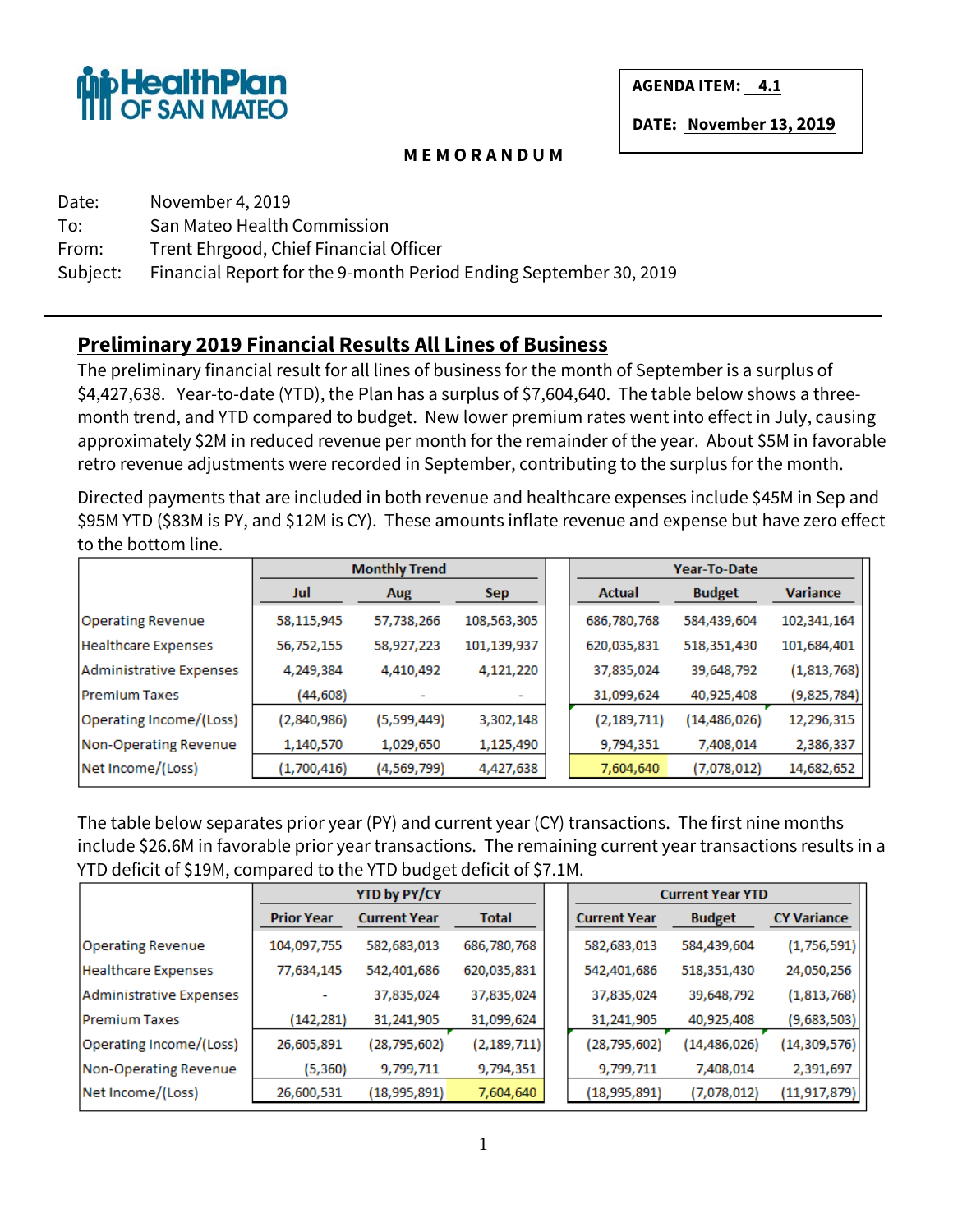The graph below shows the YTD Preliminary Financial Results by line of business combining current year and prior year transactions. YTD consolidated surplus is \$7.6M.



The graph below shows the YTD Preliminary Financial Results excluding prior period transactions. Prior period adjustments are typically due to updated rates or member counts from DHCS and adjustments to prior year medical costs, as necessary. Current Year consolidated deficit is \$18.9M.

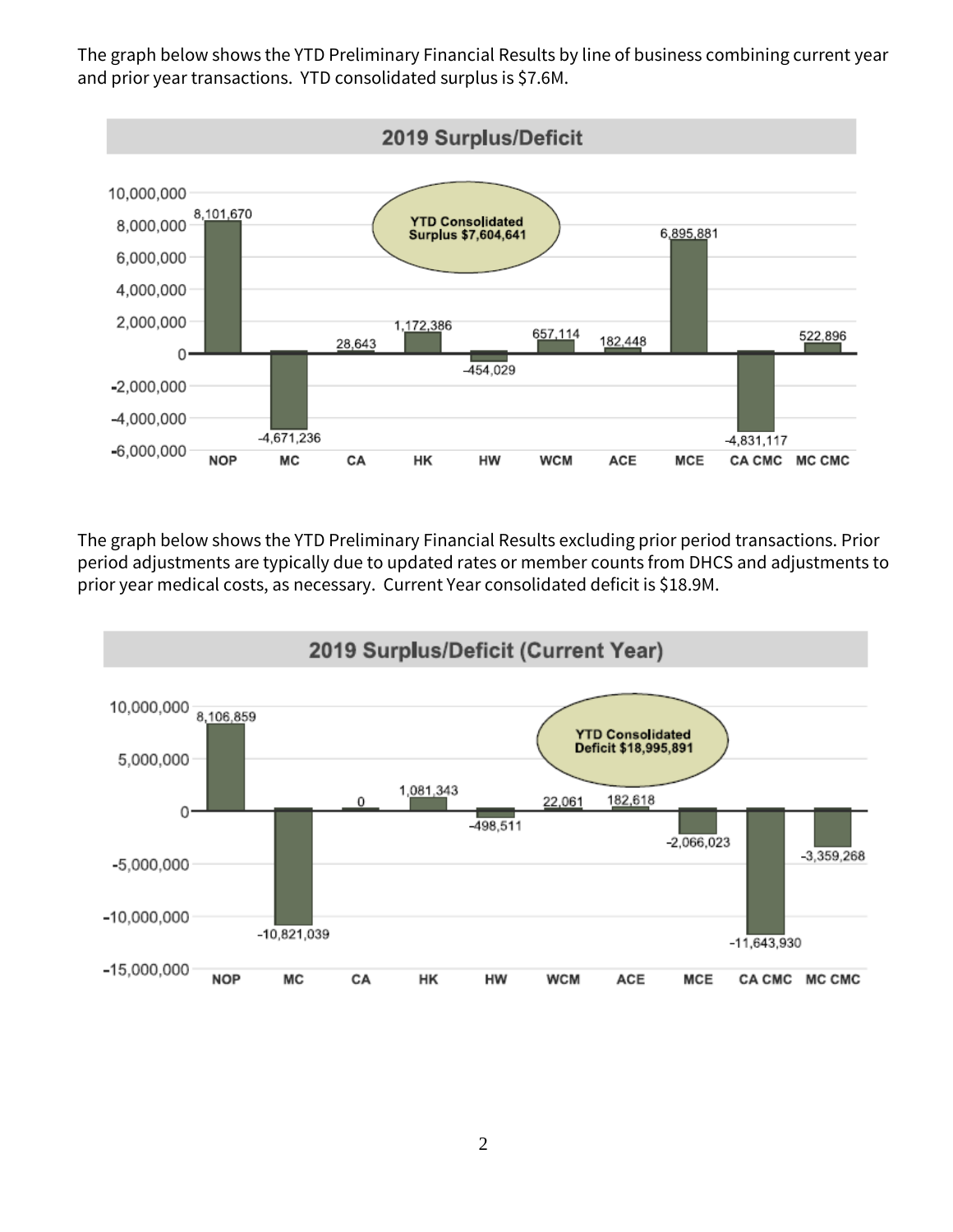## **Stabilization Reserve and Tangible Net Equity (TNE)**

The financial protocol requires us to have a minimum Stabilization Reserve of two month's operating expenses. The graph below reflects Net Equity as of September 30, 2019 at \$347M.



### **Membership**

Total membership at the end of September 2019 stands at 135,868. \*There are two known data issues: Healthy Kids is overstated by approximately 200 members in September as a result of the State requesting the County load "Conditional eligibles"; and the ACE Participant count is overstated by approximately 2,000 due to a data issue with the State/County.

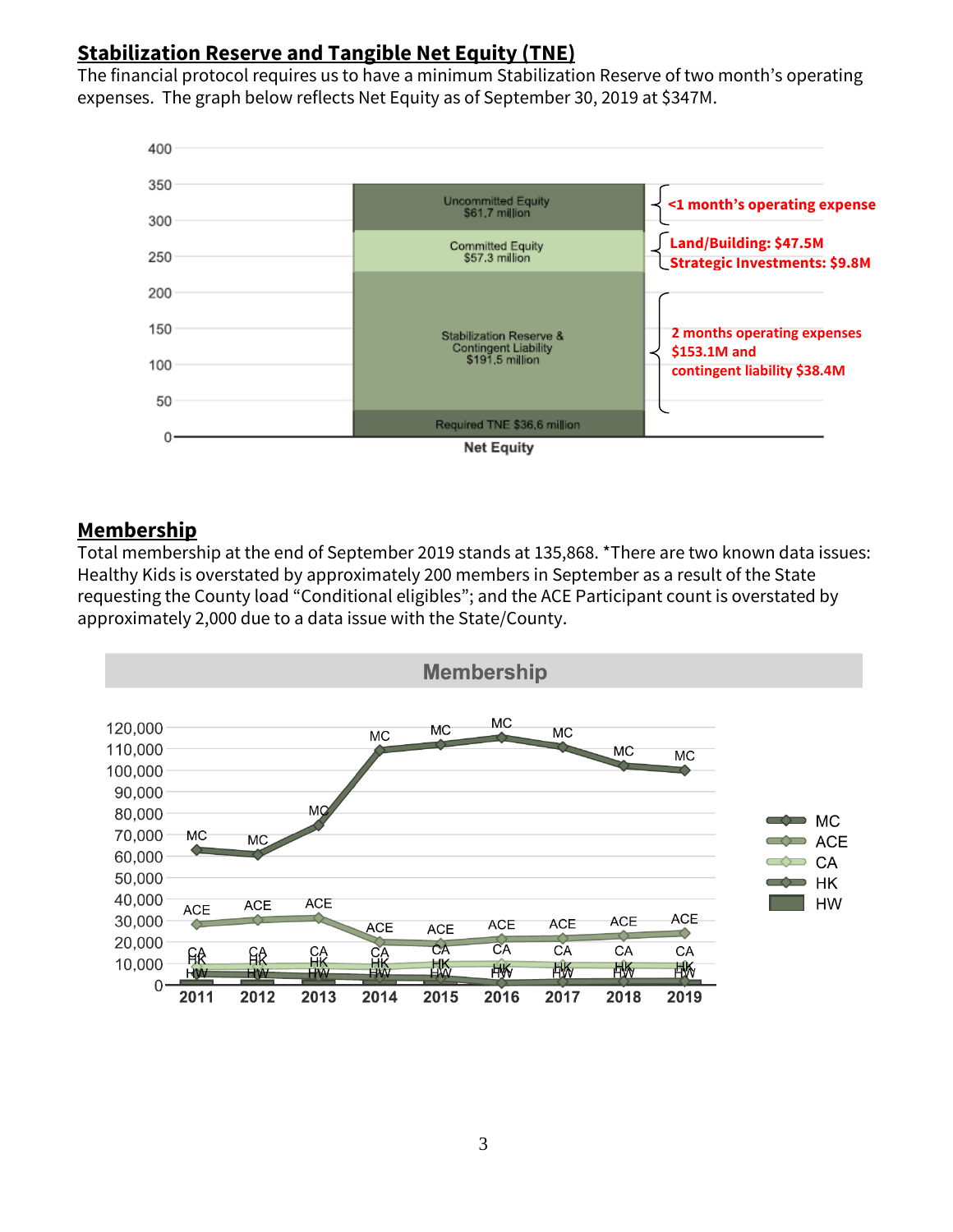# **HIGHLIGHTS BY LINE OF BUSINESS (LOB)**

Below are the highlights by major LOB of the current year performance compared to budget. The highlighted columns represent the current year only, excluding prior year adjustments. The variance column in this section compares Current Year to Budget. Detailed Statements of Revenue and Expense on a consolidated basis, as well as for every line of business, are provided beginning on page 15.

# **MEDI-CAL (MC)**

|                                 |             | <b>YTD Actual</b> |                     |                   |              |        |  |  |  |  |  |
|---------------------------------|-------------|-------------------|---------------------|-------------------|--------------|--------|--|--|--|--|--|
|                                 | Total       | <b>Prior Year</b> | <b>Current Year</b> | <b>YTD Budget</b> | Variance     | % Var. |  |  |  |  |  |
| Membership                      | 623,172     |                   | 623,172             | 619,137           | 4,035        | 0.7%   |  |  |  |  |  |
| <b>Operating Revenue</b>        | \$277,471 K | \$43,926 K        | \$233,545 K         | \$228,248K        | \$5,297 K    | 2.3%   |  |  |  |  |  |
| <b>Healthcare Costs</b>         | \$248,767 K | \$38,023K         | \$210,743K          | \$191,384 K       | \$19,359 K   | 10.1%  |  |  |  |  |  |
| Administrative Expenses         | \$12,668 K  | <b>SOK</b>        | \$12,668 K          | \$12,411 K        | \$257K       | 2.1%   |  |  |  |  |  |
| <b>Premium Tax</b>              | \$20,708 K  | (\$247 K)         | \$20,955 K          | \$27,618 K        | ( \$6,663 K) | -24.1% |  |  |  |  |  |
| <b>Total Expenses</b>           | \$282,142K  | \$37,776K         | \$244,367 K         | \$231,413 K       | \$12,953 K   | 5.6%   |  |  |  |  |  |
| <b>Net Surplus/(Loss)</b>       | (\$4,671 K) | \$6,150 K         | (\$10,821 K)        | ( \$3,165 K)      | (\$7,656 K)  | 241.9% |  |  |  |  |  |
| <b>MLR</b> (Net of Premium Tax) |             |                   | 99.1%               | 95.4%             | $-3.7%$      |        |  |  |  |  |  |

### **Current Year Performance**

Directed payment gross-up adjustment:

• Revenue and healthcare cost gross-up adjustment (recorded May/Jun/Sep) is \$46.2M, of which 39.3M is prior year, and \$6.8M is current year.

MC Revenue Drivers:

• Revenue is above budget by \$5.3M, of which 6.8M is the directed payment gross-up. The remaining difference is due to slightly lower than budget revenue yield PMPM.

MC Healthcare Expense:

• Healthcare cost is running \$19.4M over budget, of which \$6.8M is the directed payment gross-up. The remaining \$12.6M is due to higher PMPM cost in the areas of hospital inpatient and LTC.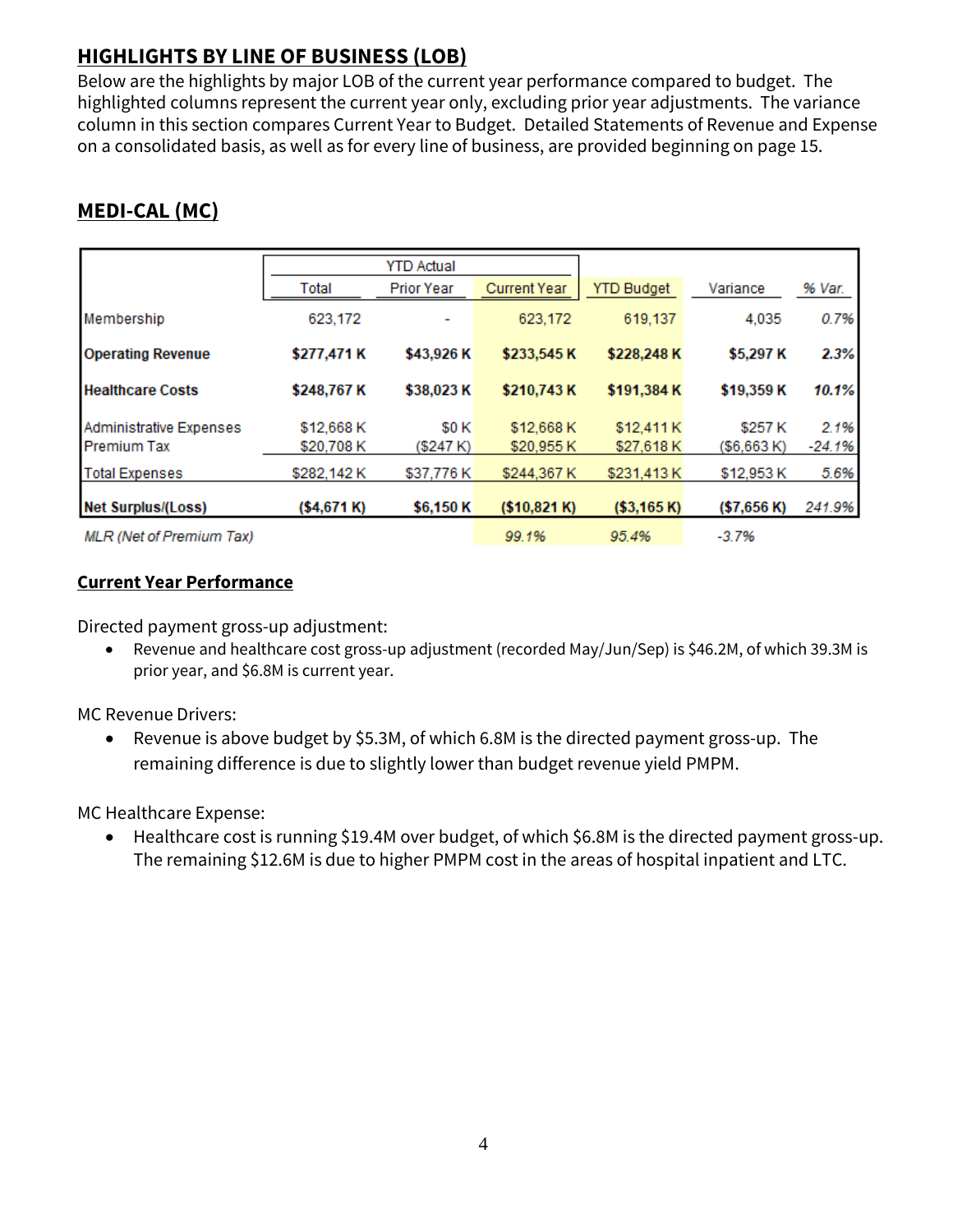|                                 | YTD Actual  | Prior Year ADJ | <b>Current Year</b> | <b>YTD Budget</b> | Variance     | % Var.   |
|---------------------------------|-------------|----------------|---------------------|-------------------|--------------|----------|
| Membership                      | 285,110     |                | 285,110             | 277,911           | 7,199        | 2.6%     |
| <b>Operating Revenue</b>        | \$183,671 K | \$48,847 K     | \$134,823 K         | \$129,584 K       | \$5,240 K    | 4.0%     |
| <b>Healthcare Costs</b>         | \$158,812K  | \$39,761 K     | \$119,051 K         | \$109,500 K       | \$9,551 K    | 8.7%     |
| Administrative Expenses         | \$8,202K    | <b>SOK</b>     | \$8,202K            | \$9,090 K         | $($ \$889 K) | $-9.8%$  |
| <b>Premium Tax</b>              | \$9.761K    | \$125 K        | \$9,637 K           | \$12,354 K        | (\$2,718 K)  | $-22.0%$ |
| <b>Total Expenses</b>           | \$176,775K  | \$39,886 K     | \$136,889 K         | \$130,945 K       | \$5,945K     | 4.5%     |
| <b>Net Surplus/(Loss)</b>       | \$6,896K    | \$8,962K       | (\$2,066 K)         | (\$1,361 K)       | (\$705 K)    | 51.8%    |
| <b>MLR</b> (Net of Premium Tax) |             |                | 95.1%               | 93.4%             | $-1.7%$      |          |

### **Current Year Performance**

Directed payment gross-up adjustment:

• Revenue and healthcare cost gross-up adjustment (recorded May/Jun/Sep) is \$46M, of which 41.6M is prior year, and \$4.4M is current year.

MCE Revenue Drivers:

- Revenue is above budget by \$5.2M, of which\$4.4M is the directed payment gross-up. Another \$3.4M is due to the higher membership, and -\$2.6M is due to lower than budget revenue yield.
- MCE was hit the hardest with lower premium rates that went into effect in July. This by itself is about a \$2M per month decrease in revenue for this LOB. We will continue to see the YTD revenue variance erode through the remainder of the year.

MCE Healthcare Expense Trends:

• Healthcare cost is above budget by \$9.6M, of which\$4.4M is the directed payment gross-up. Another \$2.8M is due to the higher membership, and the remaining \$2.4M is due to higher PMPM cost in the areas of hospital IP, hospital OP, and physician FFS.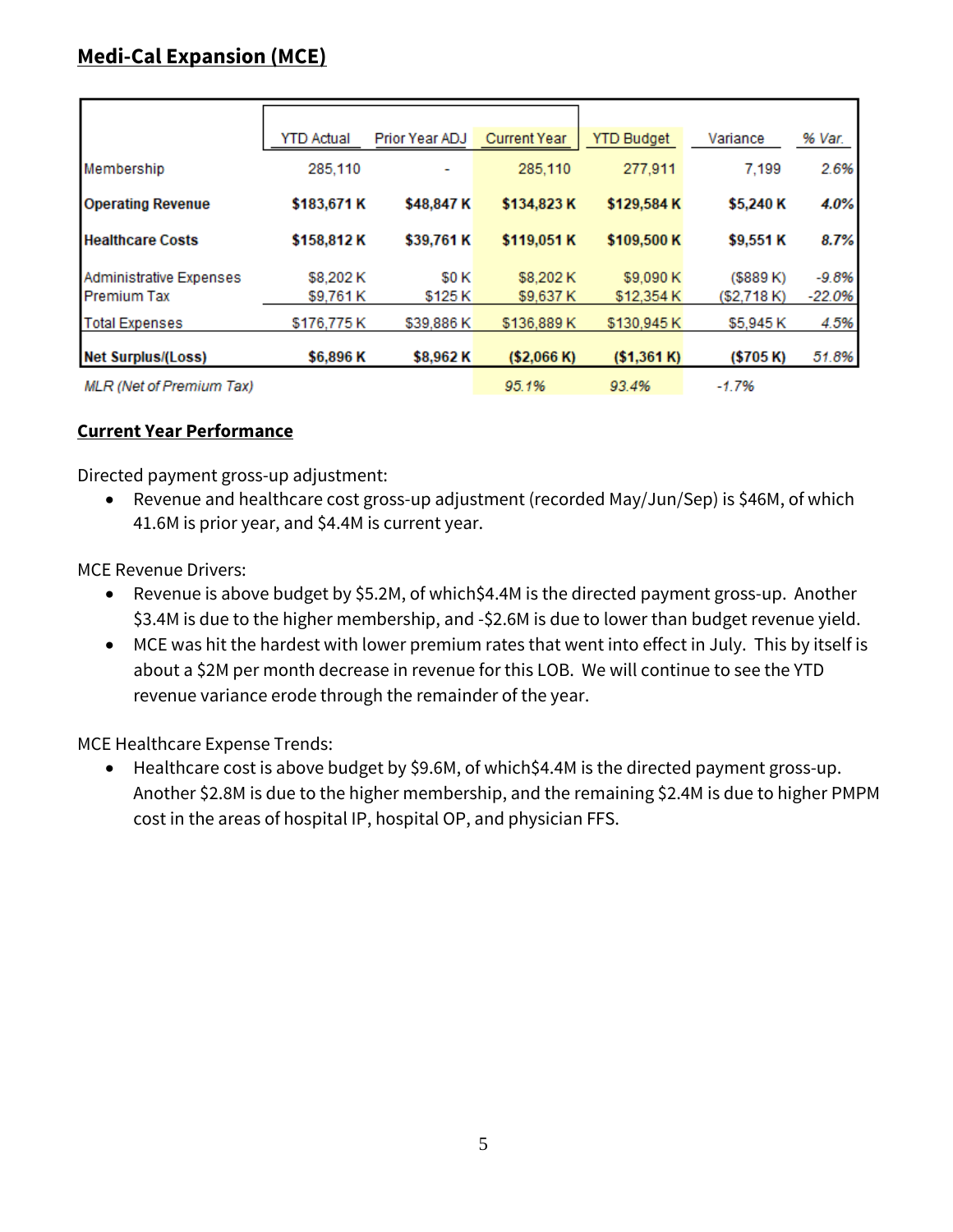# **Whole Child Model, WCM (previously CCS)**

|                                 | <b>YTD Actual</b> | Prior Year ADJ | <b>Current Year</b> | <b>YTD Budget</b> | Variance    | % Var.    |
|---------------------------------|-------------------|----------------|---------------------|-------------------|-------------|-----------|
| Membership                      | 15,149            |                | 15,149              | 16,650            | (1,501)     | $-9.0%$   |
| <b>Operating Revenue</b>        | \$29,184 K        | \$2,147 K      | \$27,037 K          | \$28,310 K        | (\$1,273 K) | $-4.5%$   |
| <b>Healthcare Costs</b>         | \$26,323 K        | \$1,445 K      | \$24,878K           | \$25,595 K        | (\$717 K)   | $-2.8%$   |
| Administrative Expenses         | \$1,627 K         | <b>SOK</b>     | \$1,627 K           | \$2,023 K         | (\$396 K)   | $-19.6%$  |
| <b>Premium Tax</b>              | \$577 K           | \$66 K         | \$511 K             | \$749K            | (\$239 K)   | $-31.8%$  |
| <b>Total Expenses</b>           | \$28,527 K        | \$1,511 K      | \$27,015K           | \$28,367 K        | (\$1,352K)  | $-4.8%$   |
| <b>Net Surplus/(Loss)</b>       | \$657 K           | \$635K         | \$22K               | (\$57 K)          | \$79 K      | $-138.7%$ |
| <b>MLR</b> (Net of Premium Tax) |                   |                | 93.8%               | 92.9%             | $-0.9%$     |           |

### **Current Year Performance**

Directed payment gross-up adjustment:

• Revenue and healthcare cost gross-up adjustment (recorded May/Jun/Sep) is \$3.4M, of which 2.2M is prior year, and \$1.2M is current year.

WCM Revenue Drivers:

• Revenue is below budget by \$1,273K. This is a combination of 1) over budget by \$1,213K due to the directed payment adjustment, 2) under budget by \$2,552K due to lower membership, and 3) over budget by \$66K due to slightly higher yield PMPM.

WCM Healthcare Expense Trends:

• In total, healthcare cost is running under budget by \$717K. This is a combination of 1) over budget by \$1,213K for the directed payment adjustment, 2) under budget by \$2,307K due to lower membership, and 3) over budget by \$377K in higher PMPM cost (IP over, offset by other categories being under).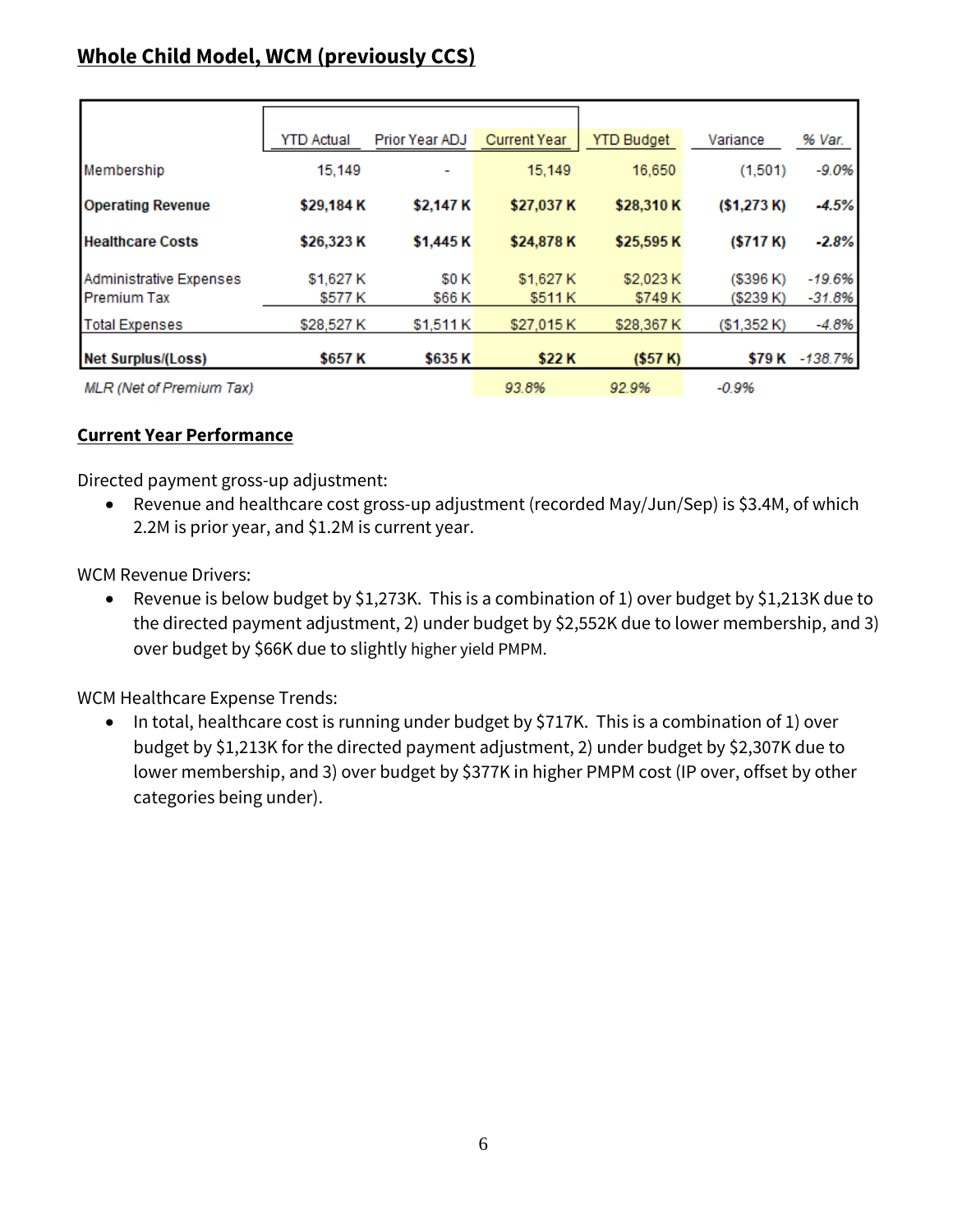## **CAREADVANTAGE (MC + CA Combined)**

See detail reports attached for separate P&L by insurance product (MC and CA).

|                                 | <b>YTD Actual</b> | Prior Year ADJ | <b>Current Year</b> | <b>YTD Budget</b> | Variance     | % Var.  |
|---------------------------------|-------------------|----------------|---------------------|-------------------|--------------|---------|
| Membership                      | 79,145            |                | 79,145              | 81,702            | (2, 557)     | $-3.1%$ |
| <b>Operating Revenue</b>        | \$190,259 K       | \$9,106K       | \$181,153K          | \$192,399 K       | (\$11,247 K) | $-5.8%$ |
| <b>Healthcare Costs</b>         | \$181,118K        | (\$1,589 K)    | \$182,707 K         | \$187,256K        | (\$4,549 K)  | $-2.4%$ |
| Administrative Expenses         | \$13,448 K        | <b>SOK</b>     | \$13,448 K          | \$13,770 K        | ( \$321 K)   | $-2.3%$ |
| <b>Premium Tax</b>              | \$0 K             | <b>SOK</b>     | <b>\$0K</b>         | <b>\$0K</b>       | <b>SOK</b>   | 0.0%    |
| <b>Total Expenses</b>           | \$194,567 K       | (\$1,589 K)    | \$196,156 K         | \$201.026 K       | (\$4,870 K)  | $-2.4%$ |
| <b>Net Surplus/(Loss)</b>       | (\$4,308 K)       | \$10,695K      | (\$15,003 K)        | (\$8,627 K)       | (\$6,376 K)  | 73.9%   |
| <b>MLR</b> (Net of Premium Tax) |                   |                | 100.9%              | 97.3%             | $-3.5%$      |         |

### **Current Year Performance**

Directed payment gross-up adjustment:

• No directed payment adjustments for CMC line of business.

CMC Revenue Drivers:

• Revenue is below budget by \$11.2M. The is the net of 1) below budget by \$6.0M due to lower than budget membership, and 2) below budget by \$5.2M due to lower premium yield (mostly on the CMS side).

CMC Healthcare Expense Trends:

• Healthcare cost is below budget by \$4.5M. This is the net of 1) below budget by \$5.9M due to lower than budget membership, and 2) over budget by \$1.3M due to slightly higher cost PMPM. Lots of noise between cost categories that net to small variance PMPM.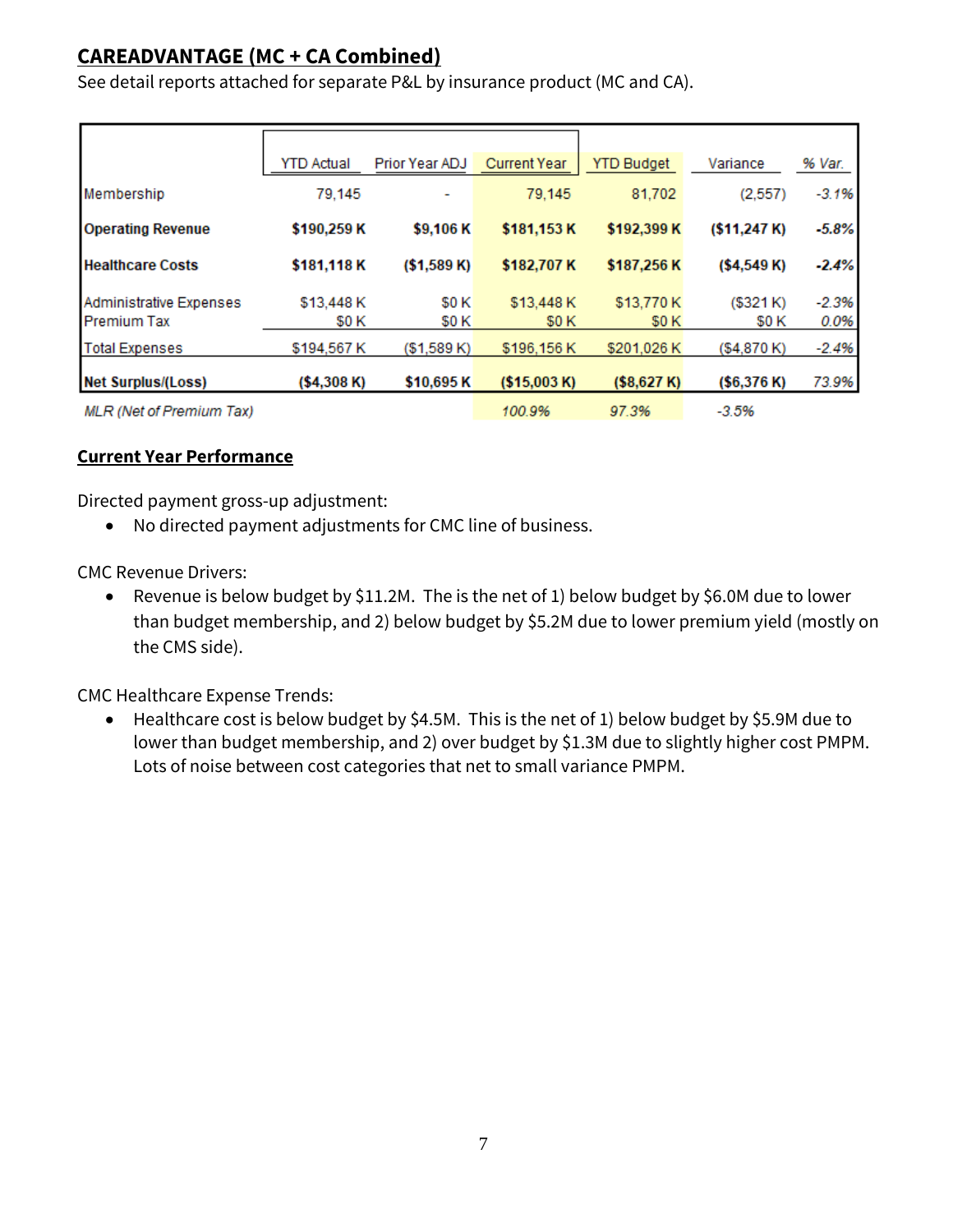## **HEALTHWORX, HEALTHY KIDS, ACE**

HealthWorx:

• YTD performance through September shows a deficit of \$454K, compared to budget deficit of \$315K. Membership is running close to budget. The shortfall is due to healthcare cost running 6.7% higher than budget.

Healthy Kids:

• YTD performance through September shows a surplus of \$1,172K, compared to budget surplus of \$1,012K. The favorable budget variance is mostly a function of slightly higher than budget membership by about 4.5%.

ACE:

• YTD performance through September shows a surplus of \$182K, compared to a budget surplus of \$129K. ACE membership is running 13% under budget.

## **HIGHLIGHTS OF ADDITIONAL METRICS**

## **Revenue**

Below is a depiction of revenue by each line of business in 2019. The largest share of HPSM revenue comes from the Medi-Cal Lines of Business: classic Medi-Cal, Medi-Cal Expansion, CCS/Whole Child Model and Medi-Cal CMC.

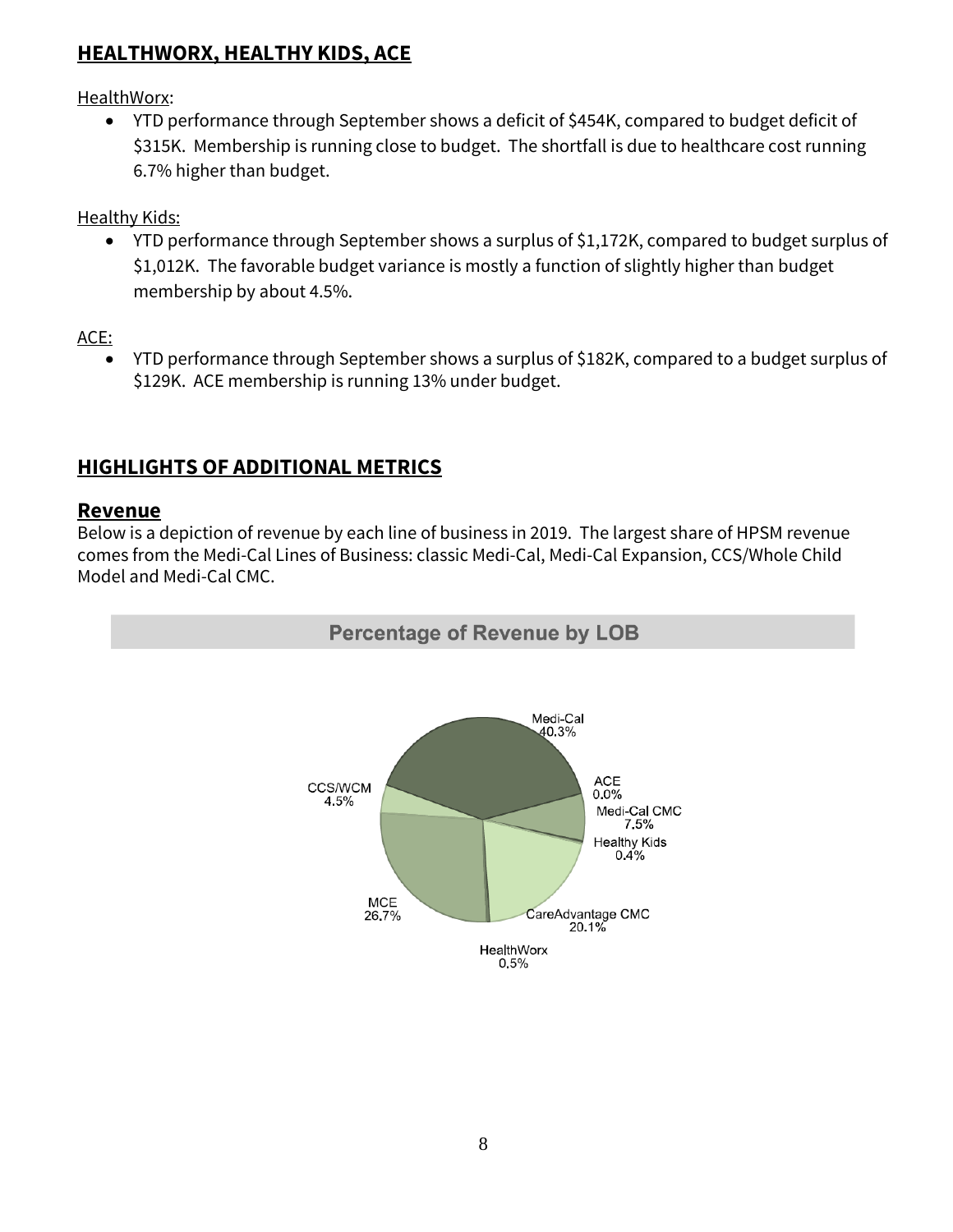## **HealthCare Expenses**

The graph below reflects how healthcare dollars are being spent in 2019.



### **Administrative Expenses**

Administrative expenses are expressed as a percentage of net revenue received. The administrative expense percentage for 2019 is lower than usual due to the \$95M in gross-up adjustments recorded in May/June/Sep. Without this adjustment, the admin percent would be closer to 6.4% for 2019. The percentage jump in 2018 was due to the transition of IHSS (financial) responsibility back to the State; therefore, resulting in lowered revenues.

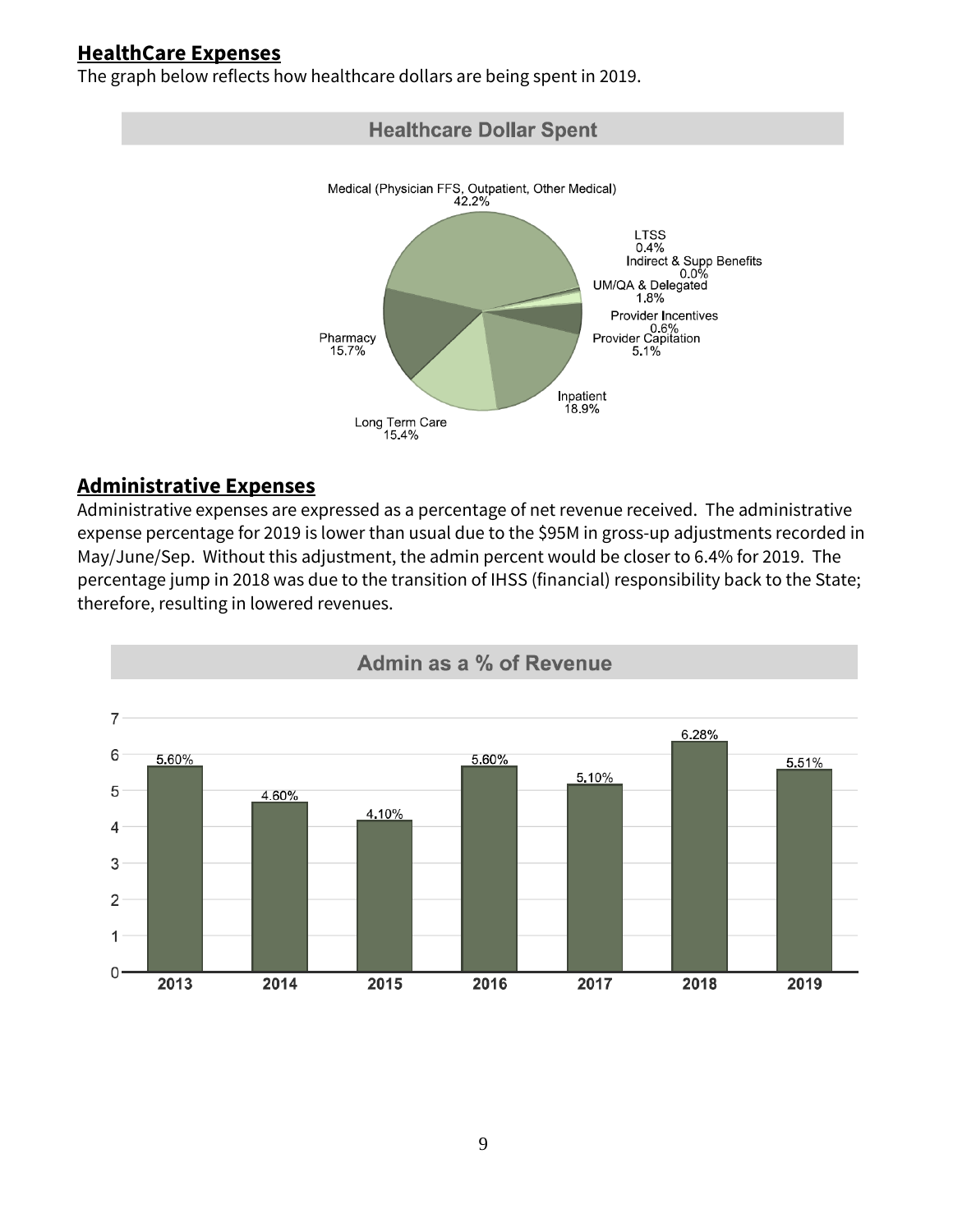## **Investment and Interest**

Total interest earned for September was \$844,756 and \$7,290,361 year to date.

## **CMC Enrollment/Disenrollment**

The YTD disenrollment's were higher than enrollments at the end of September 2019. The graph does not reflect the work of the CA Outreach Unit who saved 1,059 members (YTD) from being disenrolled. The CA Unit helps restore Medi-Cal eligibility or helps member restore SSI benefits.



## **CLAIMS**

In the month of September, the Health Plan paid a total of 337,909 claims representing \$49,360,009 worth of services to our members with 98.45% of those claims being paid within 30 days.

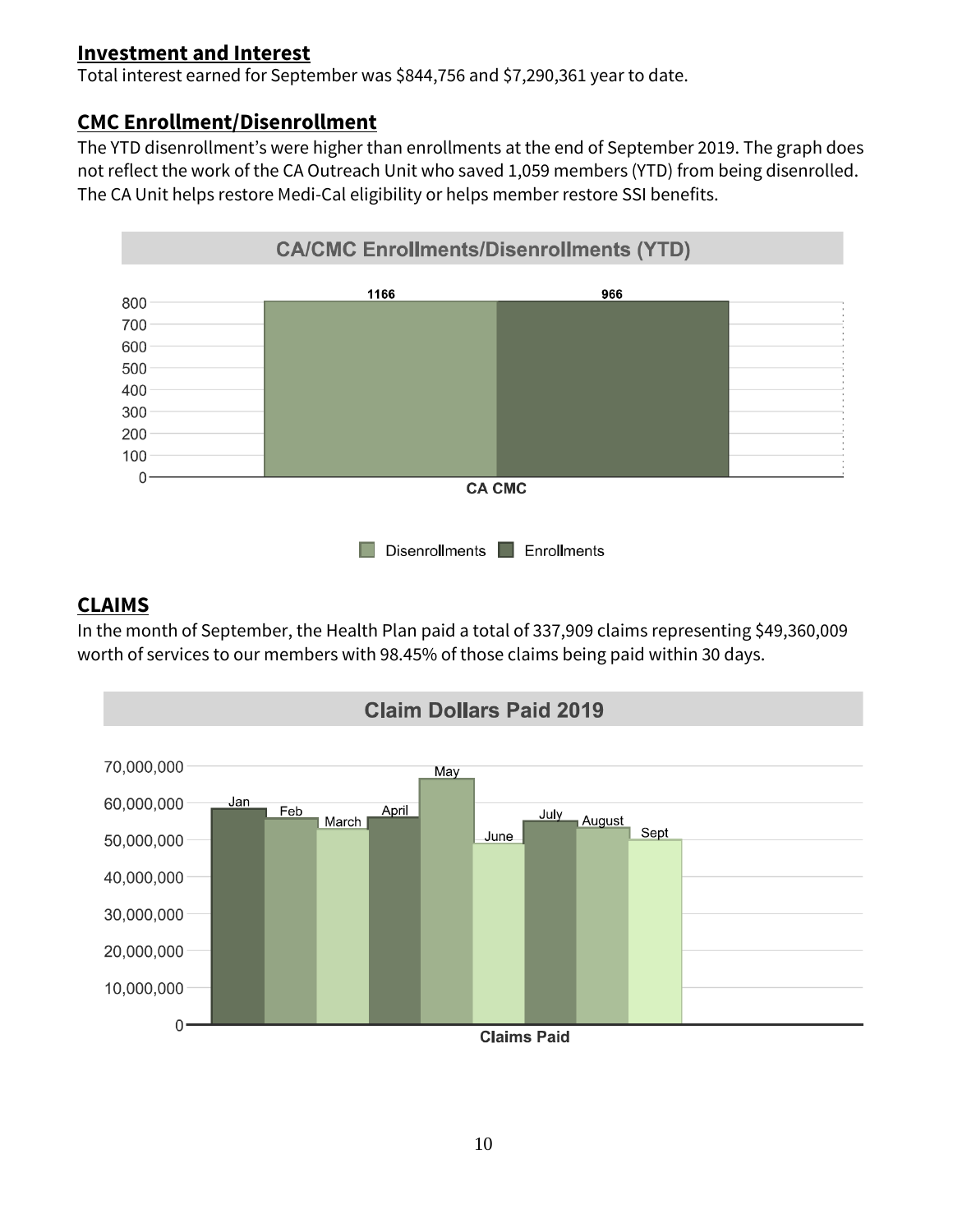### Health Plan of San Mateo

#### Fiscal Year 2019

| Month       |                             |               |                                             | Year-to-Date |                          |               |
|-------------|-----------------------------|---------------|---------------------------------------------|--------------|--------------------------|---------------|
| Actual      | <b>Budget</b><br>Variance   |               | <b>Operating Margin</b>                     | Actual       | <b>Budget</b>            | Variance      |
| 109,688,795 | 65,733,670 ▲                | \$43,955,125  | <b>Total Revenue</b>                        | 696,575,119  | 591,847,618 ▲            | \$104,727,501 |
| 101,139,937 | 56,764,438<br>▲             | \$44,375,499  | <b>Total Health Care Costs</b>              | 620,035,831  | 518,351,430 ▲            | \$101,684,401 |
| 4,121,220   | 4,276,384<br>$\blacksquare$ | (\$155, 164)  | <b>Total Operational Admin Expenses</b>     | 37,835,024   | 39,648,792 ▼             | (\$1,813,768) |
|             | 4,547,268                   | (\$4,547,268) | Total MCO & AB78 Tax                        | 31,099,624   | 40,925,408               | (\$9,825,784) |
| 4,427,637   | $$145,580$ $\triangle$      | \$4,282,057   | <b>Total Current Year Surplus (Deficit)</b> | \$7,604,641  | $($7,078,012) \triangle$ | \$14,682,653  |
| 3.8%        |                             |               | Admin Costs as a % of Revenue               | 5.4%         |                          |               |

| Current   | Prior     | Variance | Membership          | Current MM's<br><b>Budget MM's</b> |             | Variance  |
|-----------|-----------|----------|---------------------|------------------------------------|-------------|-----------|
| 98,286    | 99,277    | (991)    | Medi-Cal            | 908,282                            | 897,048     | 11,234    |
| 8,865     | 8,859     | 6        | CareAdvantage CMC   | 79,834                             | 82,296      | (2,462)   |
| 1,660     | 1,668     | (8)      | CCS                 | 15,141                             | 16,650      | (1,509)   |
| 1,158     | 1,158     | 0        | <b>HealthWorx</b>   | 10,395                             | 10,305      | 90        |
| 1,743     | 1,623     | 120      | <b>Healthy Kids</b> | 14,415                             | 13,680      | 735       |
| 24,022    | 24,268    | (246)    | ACE $**$            | 213,653                            | 247,365     | (33, 712) |
| 135,734 * | 136,853 * | (1, 119) | Total*              | 1,241,720 *                        | 1,267,344 * | (25, 624) |

\* Total does not include Medi-cal CMC members, who in theory are the same as the CA CMC membership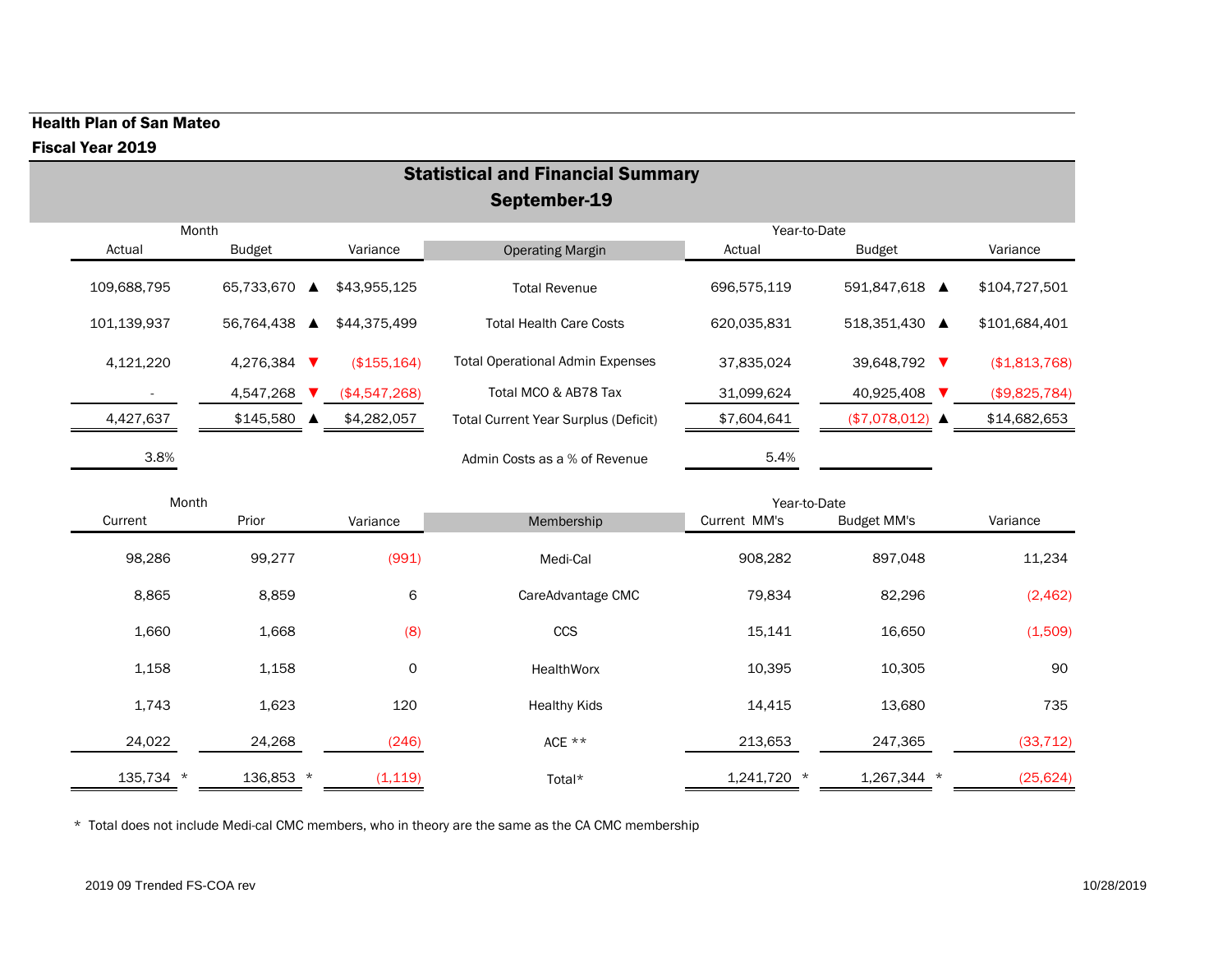### Health Plan of San Mateo Consolidated Balance Sheet September 30, 2019 and August 31, 2019

|                                            | <b>Current Month</b> | Prior Month       |  |  |
|--------------------------------------------|----------------------|-------------------|--|--|
| <b>ASSETS</b>                              |                      |                   |  |  |
| <b>Current Assets</b>                      |                      |                   |  |  |
| Cash and Equivalents                       | 270,491,097<br>\$    | \$253,184,879     |  |  |
| Investments                                | 164,953,441          | 164,953,441       |  |  |
| Capitation Receivable from the State       | 59,650,795           | 59,053,272        |  |  |
| Other Receivables                          | 52,089,600           | 46,891,983        |  |  |
| Prepaids and Other Assets                  | 7,544,170            | 7,983,453         |  |  |
| <b>Total Current Assets</b>                | 554,729,103          | 532,067,028       |  |  |
| <b>Capital Assets, Net</b>                 | 67,979,767           | 68,199,733        |  |  |
| <b>Net Pension Asset</b>                   |                      |                   |  |  |
| <b>Assets Restricted As To Use</b>         | 300,000              | 300,000           |  |  |
| <b>Total Assets</b>                        | 623,008,870          | 600,566,761       |  |  |
| <b>Deferred Outflows of Resources</b>      | 3,508,821            | 3,508,821         |  |  |
| Total Assets & Deferred Outflows           | 626,517,691          | 604,075,582       |  |  |
| <b>LIABILITIES</b>                         |                      |                   |  |  |
| <b>Current Liabilities</b>                 |                      |                   |  |  |
| Medical Claims Payable                     | 68,002,875           | 66,409,771        |  |  |
| Provider Incentives                        | 5,150,414            | 4,750,556         |  |  |
| Amounts Due to the State                   | 113,556,320          | 113,556,320       |  |  |
| Accounts Payable and Accrued Liabilities   | 90,266,659           | 74,245,149        |  |  |
| <b>Total Current Liabilities</b>           | 276,976,268          | 258,961,796       |  |  |
| <b>Net Pension Liability</b>               | 914,189              | 914,189           |  |  |
| <b>Deferred Inflows of Resources</b>       | 1,502,453            | 1,502,453         |  |  |
| Total Liabilities & Deferred Inflows       | 279,392,910<br>\$    | 261,378,438<br>\$ |  |  |
| <b>NET POSITION</b>                        |                      |                   |  |  |
| Invested in Capital Assets                 | 67,979,767           | 68,199,733        |  |  |
| <b>Restricted By Legislative Authority</b> | 300,000              | 300,000           |  |  |
| Unrestricted                               |                      |                   |  |  |
| <b>Stabilization Reserve</b>               | 153,138,000          | 153,138,000       |  |  |
| <b>Unrestricted Retained Earnings</b>      | 125,707,014          | 121,059,412       |  |  |
| <b>Net Position</b>                        | 347,124,781          | 342,697,144       |  |  |
| Total Liabilities & Net Position           | \$626,517,691        | \$604,075,582     |  |  |
|                                            |                      |                   |  |  |
| Change in Net Position                     | \$<br>7,604,641      | \$<br>3,177,003   |  |  |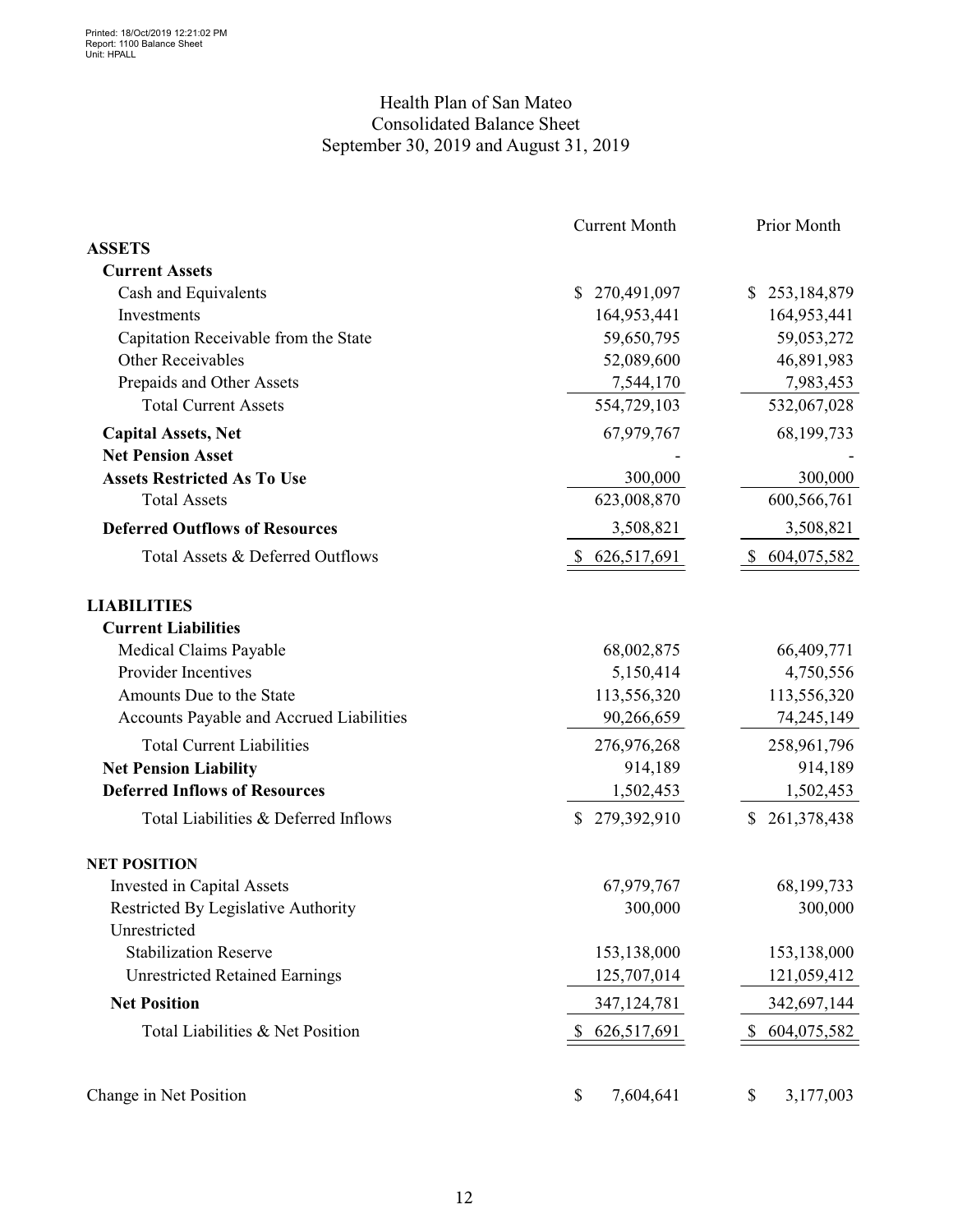#### Health Plan of San Mateo Consolidated Statement of Revenue & Expense for the Period Ending September 30, 2019

|                                                              |    | <b>Current Month</b> | Year to Date                |   | Annual Budget           | Unexpended<br><b>Budget</b> | $%$ of<br><b>Budget</b> |  |
|--------------------------------------------------------------|----|----------------------|-----------------------------|---|-------------------------|-----------------------------|-------------------------|--|
| <b>OPERATING REVENUES</b>                                    |    |                      |                             |   |                         |                             |                         |  |
| Capitation and Premiums<br>Medi-cal (includes MCE & Offsets) | \$ |                      |                             |   |                         | \$                          |                         |  |
|                                                              |    | 82,050,833           | \$<br>458,235,281<br>43,087 | S | 473,499,993             | 15,264,713                  | 96.8%                   |  |
| CareAdvantage<br><b>Healthy Kids</b>                         |    | 329,994              | 2,809,863                   |   |                         | (43,087)<br>637,497         | 81.5%                   |  |
| HealthWorx                                                   |    |                      |                             |   | 3,447,360               | 1,073,720                   | 75.7%                   |  |
| Whole Child Model                                            |    | 374,483              | 3,343,628<br>32,090,287     |   | 4,417,348<br>37,746,771 | 5,656,484                   | 85.0%                   |  |
| CA Cal MediConnect                                           |    | 5,467,566            |                             |   |                         |                             |                         |  |
| MC Cal MediConnect                                           |    | 15,061,695           | 138,558,862                 |   | 194,811,369             | 56,252,507                  | 71.1%                   |  |
|                                                              |    | 5,278,733            | 51,699,760                  |   | 65,055,876              | 13,356,116                  | 79.5%                   |  |
| <b>Total Operating Revenue</b>                               |    | 108,563,305          | 686,780,768                 |   | 778,978,717             | 92,197,949                  | 88.2%                   |  |
| <b>OPERATING EXPENSES</b>                                    |    |                      |                             |   |                         |                             |                         |  |
| Health Care Expense                                          |    |                      |                             |   |                         |                             |                         |  |
| Provder Capitation                                           |    | 3,298,666            | 31,125,262                  |   | 41,478,015              | 10,352,753                  | 75.0%                   |  |
| Hospital Inpatient                                           |    | 12,074,919           | 115,652,399                 |   | 143,997,383             | 28,344,984                  | 80.3%                   |  |
| Long Term Care                                               |    | 10,356,926           | 94,382,808                  |   | 119,263,529             | 24,880,721                  | 79.1%                   |  |
| Pharmacy                                                     |    | 10,286,897           | 96,291,947                  |   | 134,730,733             | 38,438,786                  | 71.5%                   |  |
| Medical                                                      |    | 62,042,554           | 259,480,498                 |   | 215,061,794             | (44, 418, 704)              | 120.7%                  |  |
| Long Term Support Services                                   |    | 247,719              | 2,219,300                   |   | 2,488,083               | 268,783                     | 89.2%                   |  |
| Provider Incentives                                          |    | 406,738              | 3,538,274                   |   | 4,321,597               | 783,323                     | 81.9%                   |  |
| Health Care Supplemental Benefits                            |    | 611,689              | 4,935,590                   |   | 6,275,741               | 1,340,151                   | 78.7%                   |  |
| Indirect Health Care Expenses                                |    | 336,134              | 62,419                      |   | 848,062                 | 785,643                     | 7.4%                    |  |
| UMQA, Delegated and Allocation                               |    | 1,477,697            | 12,347,335                  |   | 19,652,662              | 7,305,328                   | 62.8%                   |  |
| <b>Total Health Care Expenses</b>                            |    | 101,139,937          | 620,035,831                 |   | 688,117,598             | 68,081,767                  | 90.1%                   |  |
| Administrative Expense                                       |    |                      |                             |   |                         |                             |                         |  |
| Salaries and Benefits                                        |    | 2,899,280            | 26,928,139                  |   | 37,140,000              | 10,211,861                  | 72.5%                   |  |
| <b>Staff Training and Travel</b>                             |    | 10,223               | 147,353                     |   | 363,550                 | 216,197                     | 40.5%                   |  |
| <b>Contract Services</b>                                     |    | 1,648,796            | 13,541,785                  |   | 20,032,200              | 6,490,415                   | 67.6%                   |  |
| Office Supplies and Equipment                                |    | 466,019              | 3,811,532                   |   | 6,643,000               | 2,831,468                   | 57.4%                   |  |
| Occupancy and Depreciation                                   |    | 415,698              | 3,706,773                   |   | 5,324,000               | 1,617,227                   | 69.6%                   |  |
| Postage and Printing                                         |    | 113,572              | 1,124,398                   |   | 1,737,400               | 613,002                     | 64.7%                   |  |
| Other Administrative Expense                                 |    | 52,488               | 1,108,509                   |   | 1,676,100               | 567,591                     | 66.1%                   |  |
| UM/QA Allocation                                             |    | (1,484,856)          | (12, 533, 465)              |   | (19, 406, 620)          | (6,873,155)                 | 64.6%                   |  |
| Total Admin Expense                                          |    | 4,121,220            | 37,835,024                  |   | 53,509,630              | 15,674,606                  | 70.7%                   |  |
| Premium Taxes                                                |    |                      | 31,099,624                  |   | 54,567,210              | 23,467,586                  | 57.0%                   |  |
| <b>Total Operating Expense</b>                               |    | 105,261,157          | 688,970,479                 |   | 796,194,438             | 107,223,959                 | 86.5%                   |  |
| Net Income/Loss from Operations                              |    | 3,302,148            | (2,189,711)                 |   | (17,215,721)            | (15,026,010)                | 12.7%                   |  |
| <b>NON-OPERATING REVENUES</b>                                |    |                      |                             |   |                         |                             |                         |  |
| Interest Income, Net                                         |    | 844,756              | 7,290,361                   |   | 6,000,000               | (1,290,361)                 | 121.5%                  |  |
| Rental Income, Net                                           |    | 89,176               | 811,069                     |   | 1,073,883               | 262,814                     | 75.5%                   |  |
| Third Party Administrator Revenue                            |    | 191,437              | 1,692,682                   |   | 2,803,470               | 1,110,789                   | 60.4%                   |  |
| Miscellaneous Income                                         |    | 120                  | 240                         |   |                         | (240)                       |                         |  |
| Net Non-operating Revenues                                   |    | 1,125,490            | 9,794,351                   |   | 9,877,353               | 83,002                      | 99.2%                   |  |
|                                                              |    |                      |                             |   |                         |                             |                         |  |
| <b>CHANGES IN NET ASSETS</b>                                 | S  | 4,427,637            | \$<br>7,604,641             |   | (7, 338, 368)           | (14, 943, 008)              | $-103.6%$               |  |
| Admin exp as % of Net Revenues<br>Medical Loss Ratio         |    | 3.80%<br>93.16%      | 5.51%<br>94.56%             |   | 6.87%<br>94.99%         |                             |                         |  |
|                                                              |    |                      |                             |   |                         |                             |                         |  |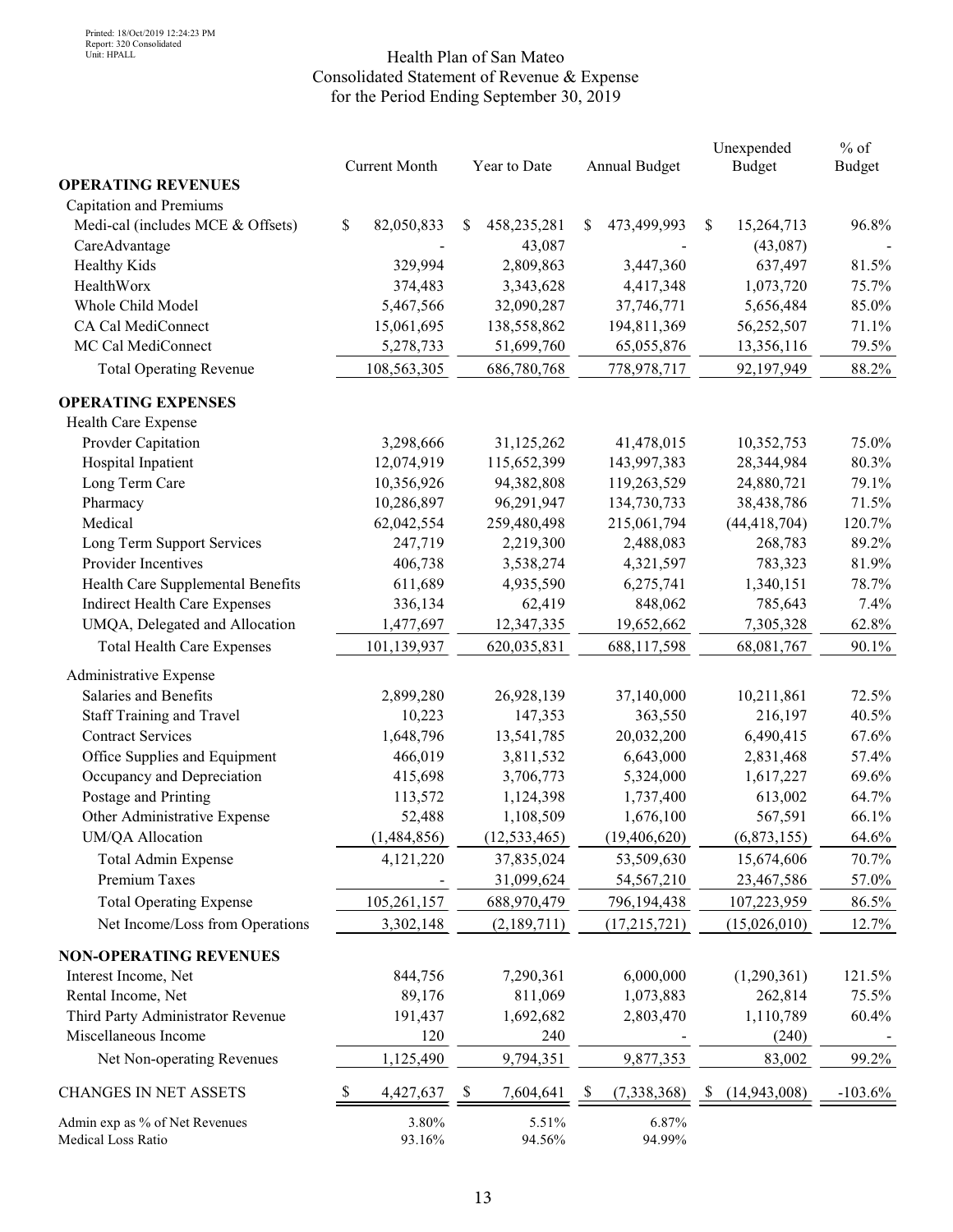#### Health Plan of San Mateo HPSM Statement of Revenue & Expense for the Period Ending September 30, 2019

|                                  | Current Mo<br>Actual |    | Current Mo<br><b>Budget</b> | $%$ of<br><b>Budget</b> |  | $Y-T-D$<br>Actual | $Y-T-D$<br><b>Budget</b> | $Y-T-D$<br>Variance | $%$ of<br><b>Budget</b> |
|----------------------------------|----------------------|----|-----------------------------|-------------------------|--|-------------------|--------------------------|---------------------|-------------------------|
| <b>OPERATING REVENUE</b>         |                      |    |                             |                         |  |                   |                          |                     |                         |
| <b>Total Operating Revenue</b>   |                      |    |                             |                         |  |                   |                          |                     |                         |
| <b>OPERATING EXPENSE</b>         |                      |    |                             |                         |  |                   |                          |                     |                         |
| <b>Total Health Care Expense</b> |                      |    |                             |                         |  |                   |                          |                     |                         |
| <b>Total Operating Expense</b>   |                      |    |                             |                         |  |                   |                          |                     |                         |
| <b>NON-OPERATING REVENUE</b>     |                      |    |                             |                         |  |                   |                          |                     |                         |
| Interest, Net                    | 844,756              |    | 500,000                     | 169.0%                  |  | 7,290,361         | 4,500,000                | 2,790,361           | 162.0%                  |
| Rental Income, Net               | 89,176               |    | 89,490                      | 99.7%                   |  | 811,069           | 805,412                  | 5,657               | 100.7%                  |
| Miscellaneous Income             | 120                  |    |                             |                         |  | 240               |                          | 240                 |                         |
| <b>Total Non-Operating</b>       | 934,053              |    | 589,490                     | 158.5%                  |  | 8,101,670         | 5,305,412                | 2,796,258           | 152.7%                  |
| Net Income/(Loss)                | 934,053              | S. | 589,490                     | 158.5%                  |  | 8,101,670         | 5,305,412                | 2,796,258           | 152.7%                  |
| Medical Loss Ratio               |                      |    |                             |                         |  |                   |                          |                     |                         |
| Member Counts                    |                      |    |                             |                         |  |                   |                          |                     |                         |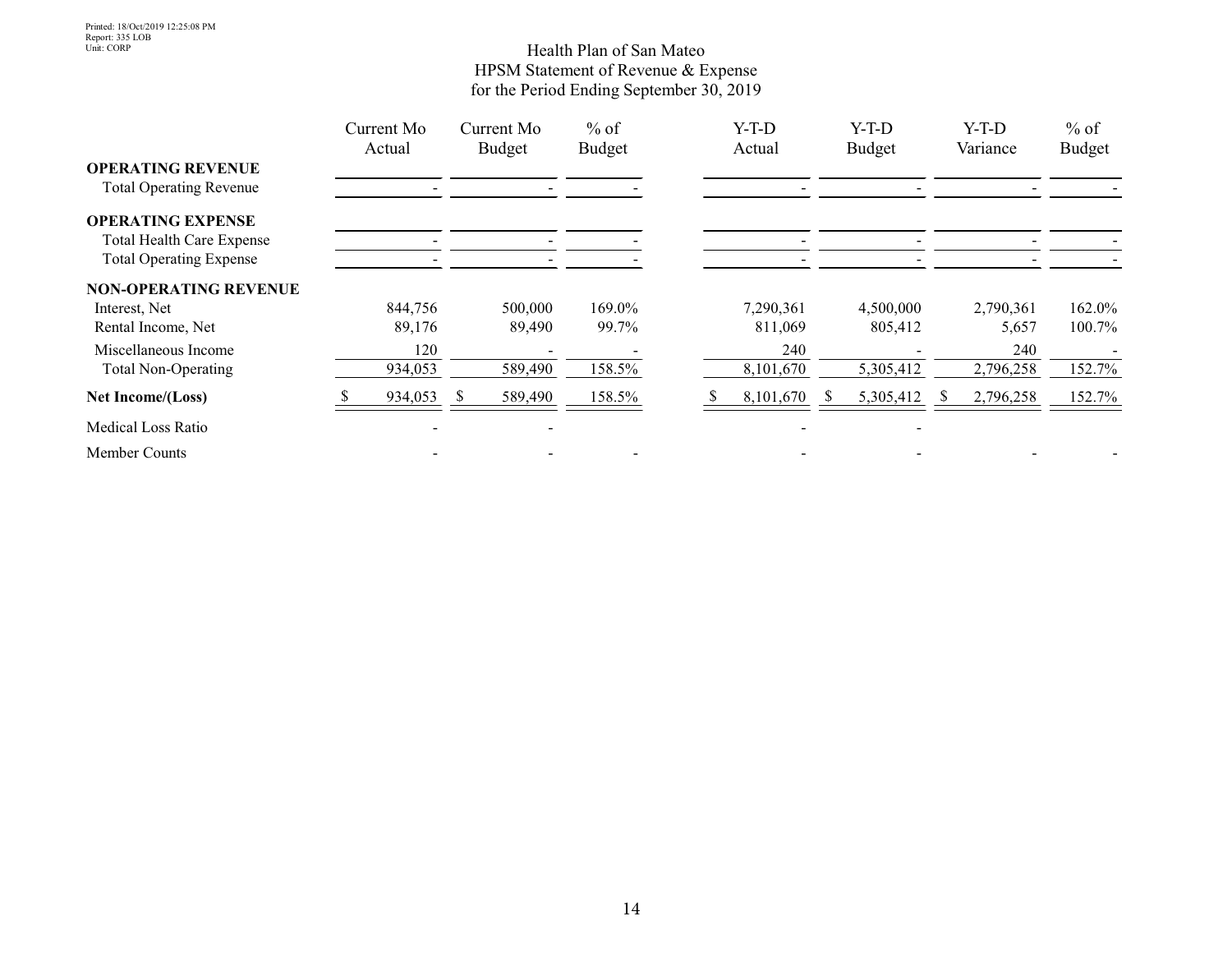#### Health Plan of San Mateo Medi-Cal Statement of Revenue & Expense for the Period Ending September 30, 2019

|                                                            |              | Current Mo |     | Current Mo     | $%$ of        | $Y-T-D$           |     | $Y-T-D$       |              | $Y-T-D$        | $%$ of        |
|------------------------------------------------------------|--------------|------------|-----|----------------|---------------|-------------------|-----|---------------|--------------|----------------|---------------|
|                                                            |              | Actual     |     | <b>Budget</b>  | <b>Budget</b> | Actual            |     | <b>Budget</b> |              | Variance       | <b>Budget</b> |
| <b>OPERATING REVENUE</b>                                   |              |            |     |                |               |                   |     |               |              |                |               |
| <b>State Capitation</b>                                    | S.           | 45,588,164 | \$  | 25,129,713     | 181.4%        | 306,290,735<br>S. | S   | 228, 248, 305 | <sup>S</sup> | 78,042,430     | 134.2%        |
| <b>BHT</b> Capitation                                      |              | 2,288,882  |     |                |               | 4,588,753         |     |               |              | 4,588,753      |               |
| HepC Capitation                                            |              | 104,613    |     |                |               | 2,007,226         |     |               |              | 2,007,226      |               |
| MC Cap Offset                                              |              | (2,786)    |     |                |               | (35, 415, 683)    |     |               |              | (35, 415, 683) |               |
| <b>Total Operating Revenue</b>                             |              | 47,978,874 |     | 25, 129, 713   | 190.9%        | 277,471,030       |     | 228,248,305   |              | 49,222,725     | 121.6%        |
| <b>OPERATING EXPENSE</b>                                   |              |            |     |                |               |                   |     |               |              |                |               |
| Provider Capitation                                        |              | 1,343,489  |     | 1,445,138      | 93.0%         | 12,647,860        |     | 13,080,565    |              | (432,705)      | 96.7%         |
| Hospital Inpatient                                         |              | 3,813,285  |     | 3,658,557      | 104.2%        | 37,877,848        |     | 33,658,924    |              | 4,218,924      | 112.5%        |
| Long Term Care                                             |              | 6,150,331  |     | 5,475,540      | 112.3%        | 54,987,320        |     | 50,154,741    |              | 4,832,580      | 109.6%        |
| Pharmacy                                                   |              | 3,346,076  |     | 3,131,731      | 106.8%        | 28,003,460        |     | 28,397,853    |              | (394, 393)     | 98.6%         |
| Physician Fee for Service                                  |              | 1,547,460  |     | 2,007,512      | 77.1%         | 19,947,958        |     | 19,344,180    |              | 603,777        | 103.1%        |
| Hospital Outpatient                                        |              | 1,654,378  |     | 2,050,400      | 80.7%         | 19,861,675        |     | 18,781,211    |              | 1,080,463      | 105.8%        |
| Other Medical Claims                                       |              | 1,947,802  |     | 1,753,024      | 111.1%        | 16,075,333        |     | 16,057,318    |              | 18,015         | 100.1%        |
| Other HC Services                                          |              | 399,722    |     | 426,035        | 93.8%         | 4,067,904         |     | 3,902,391     |              | 165,513        | 104.2%        |
| <b>Directed Payments</b>                                   |              | 21,305,074 |     |                |               | 46, 163, 374      |     |               |              | 46,163,374     |               |
| Long Term Support Services                                 |              | 97,116     |     | 74,487         | 130.4%        | 984,485           |     | 682,289       |              | 302,196        | 144.3%        |
| Provider Incentives                                        |              | 166,075    |     | 155,396        | 106.9%        | 1,653,442         |     | 1,423,396     |              | 230,046        | 116.2%        |
| Health Care Supplmntl Benefits                             |              | (83, 225)  |     | 158,825        | $-52.4%$      | 1,826,959         |     | 1,454,805     |              | 372,154        | 125.6%        |
| <b>Indirect Health Care Expenses</b>                       |              | 201,772    |     | 32,926         | 612.8%        | 1,433,869         |     | 301,598       |              | 1,132,270      | 475.4%        |
| UMQA (Allocation & Delegated)                              |              | 365,625    |     | 460,555        | 79.4%         | 3,235,080         |     | 4,144,995     |              | (909, 915)     | 78.1%         |
| <b>Total Health Care Expense</b>                           |              | 42,254,980 |     | 20,830,129     | 202.9%        | 248,766,567       |     | 191,384,267   |              | 57,382,300     | 130.0%        |
| G&A Allocation                                             |              | 1,368,536  |     | 1,338,599      | 102.2%        | 12,667,656        |     | 12,410,912    |              | 256,744        | 102.1%        |
| Premium Tax                                                |              |            |     | 3,068,685      |               | 20,708,044        |     | 27,618,165    |              | (6,910,121)    | 75.0%         |
| <b>Total Operating Expense</b>                             |              | 43,623,516 |     | 25, 237, 413   | 172.9%        | 282,142,266       |     | 231,413,344   |              | 50,728,922     | 121.9%        |
| <b>NON-OPERATING REVENUE</b><br><b>Total Non-Operating</b> |              | $\sim$     |     | $\blacksquare$ |               |                   |     |               |              |                |               |
| Net Income/(Loss)                                          | <sup>S</sup> | 4,355,358  | - S | (107,700)      | $-4044.0\%$   | (4,671,236)<br>S. | - S | (3,165,039)   | -S           | (1,506,197)    | 147.6%        |
| Medical Loss Ratio                                         |              | 88.07%     |     | 94.42%         |               | 97%               |     | 95.39%        |              |                |               |
| Member Counts                                              |              | 67,612     |     | 67,193         | 100.6%        | 623,172           |     | 619,137       |              | 4,035          | 100.7%        |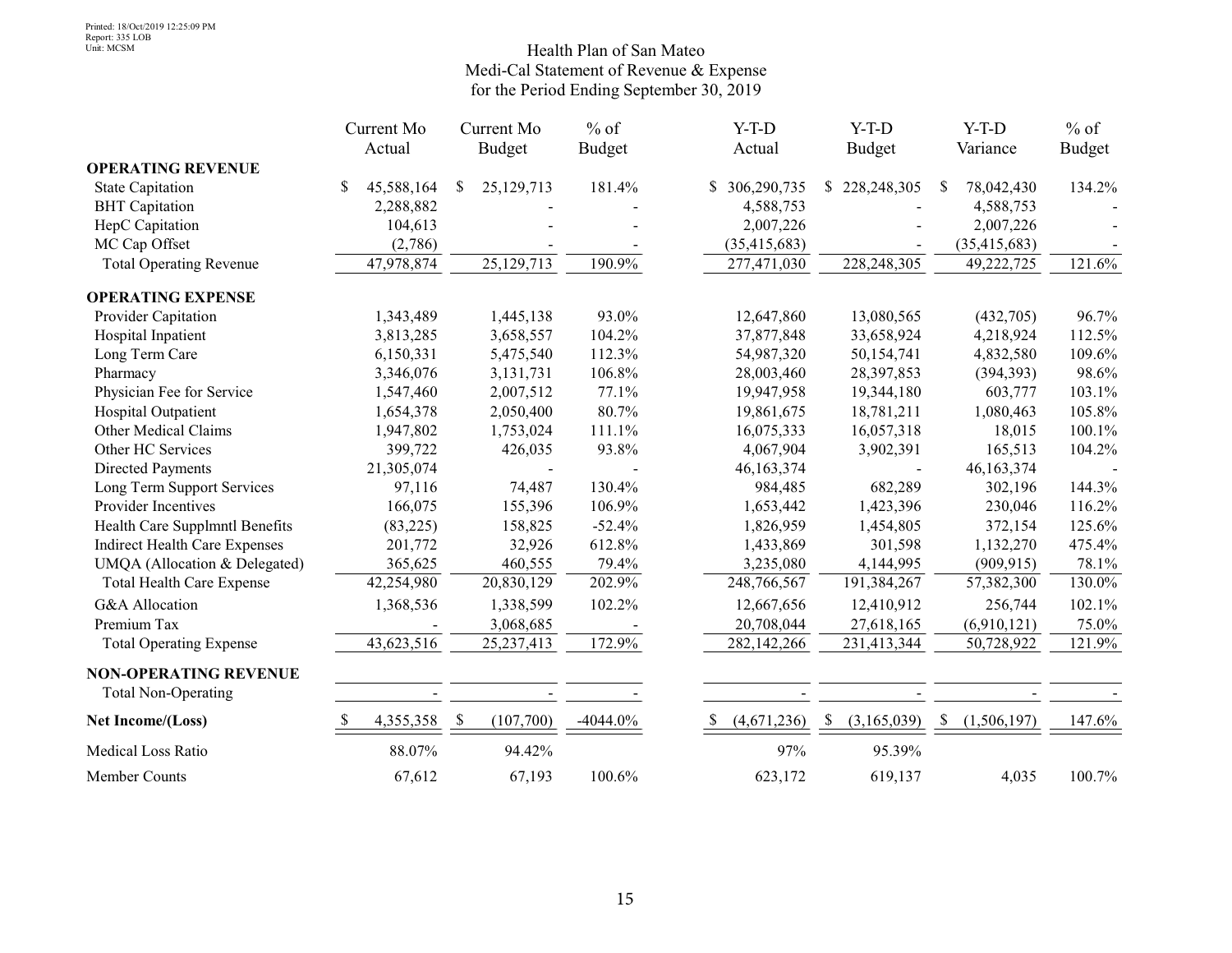#### Health Plan of San Mateo HealthWorx Statement of Revenue & Expense for the Period Ending September 30, 2019

|                                      | Current Mo | Current Mo     | $%$ of        | $Y-T-D$    | $Y-T-D$       | $Y-T-D$    | $%$ of        |
|--------------------------------------|------------|----------------|---------------|------------|---------------|------------|---------------|
|                                      | Actual     | <b>Budget</b>  | <b>Budget</b> | Actual     | <b>Budget</b> | Variance   | <b>Budget</b> |
| <b>OPERATING REVENUE</b>             |            |                |               |            |               |            |               |
| HealthWorx Premium                   | 374,483    | 368,112        | 101.7%        | 3,343,628  | 3,313,011     | 30,617     | 100.9%        |
| <b>Total Operating Revenue</b>       | 374,483    | 368,112        | 101.7%        | 3,343,628  | 3,313,011     | 30,617     | 100.9%        |
| <b>OPERATING EXPENSE</b>             |            |                |               |            |               |            |               |
| Hospital Inpatient                   | (70, 938)  | 59,135         | $-120.0\%$    | 334,204    | 532,218       | (198, 014) | 62.8%         |
| Pharmacy                             | 145,225    | 109,414        | 132.7%        | 1,334,624  | 984,725       | 349,899    | 135.5%        |
| Physician Fee for Service            | 77,371     | 80,924         | 95.6%         | 740,256    | 728,314       | 11,942     | 101.6%        |
| Hospital Outpatient                  | 96,986     | 79,986         | 121.3%        | 830,627    | 719,871       | 110,757    | 115.4%        |
| Other Medical Claims                 | 12,987     | 20,529         | 63.3%         | 157,583    | 184,758       | (27, 175)  | 85.3%         |
| Other HC Services                    | $\theta$   |                |               | $\Omega$   |               | 0          |               |
| Health Care Supplmntl Benefits       | 77         |                |               | 807        |               | 807        |               |
| <b>Indirect Health Care Expenses</b> | 3,434      | 583            | 589.0%        | (223)      | 5,248         | (5, 471)   | $-4.3\%$      |
| UMQA (Allocation & Delegated)        | 4,721      | 10,528         | 44.8%         | 63,272     | 94,751        | (31, 479)  | 66.8%         |
| <b>Total Health Care Expense</b>     | 269,864    | 361,098        | 74.7%         | 3,461,150  | 3,249,885     | 211,265    | 106.5%        |
| G&A Allocation                       | 21,287     | 31,290         | 68.0%         | 276,783    | 290,110       | (13,327)   | 95.4%         |
| Premium Tax                          |            | 9,733          |               | 59,724     | 87,593        | (27, 868)  | 68.2%         |
| <b>Total Operating Expense</b>       | 291,151    | 402,121        | 72.4%         | 3,797,657  | 3,627,587     | 170,070    | 104.7%        |
| <b>NON-OPERATING REVENUE</b>         |            |                |               |            |               |            |               |
| <b>Total Non-Operating</b>           |            |                |               |            |               |            |               |
| Net Income/(Loss)                    | 83,333     | (34,009)<br>-S | $-245.0\%$    | (454, 029) | (314, 576)    | (139, 453) | 144.3%        |
| <b>Medical Loss Ratio</b>            | 72.06%     | 100.76%        |               | 105%       | 100.76%       |            |               |
| Member Counts                        | 1,158      | 1,145          | 101.1%        | 10,417     | 10,305        | 112        | 101.1%        |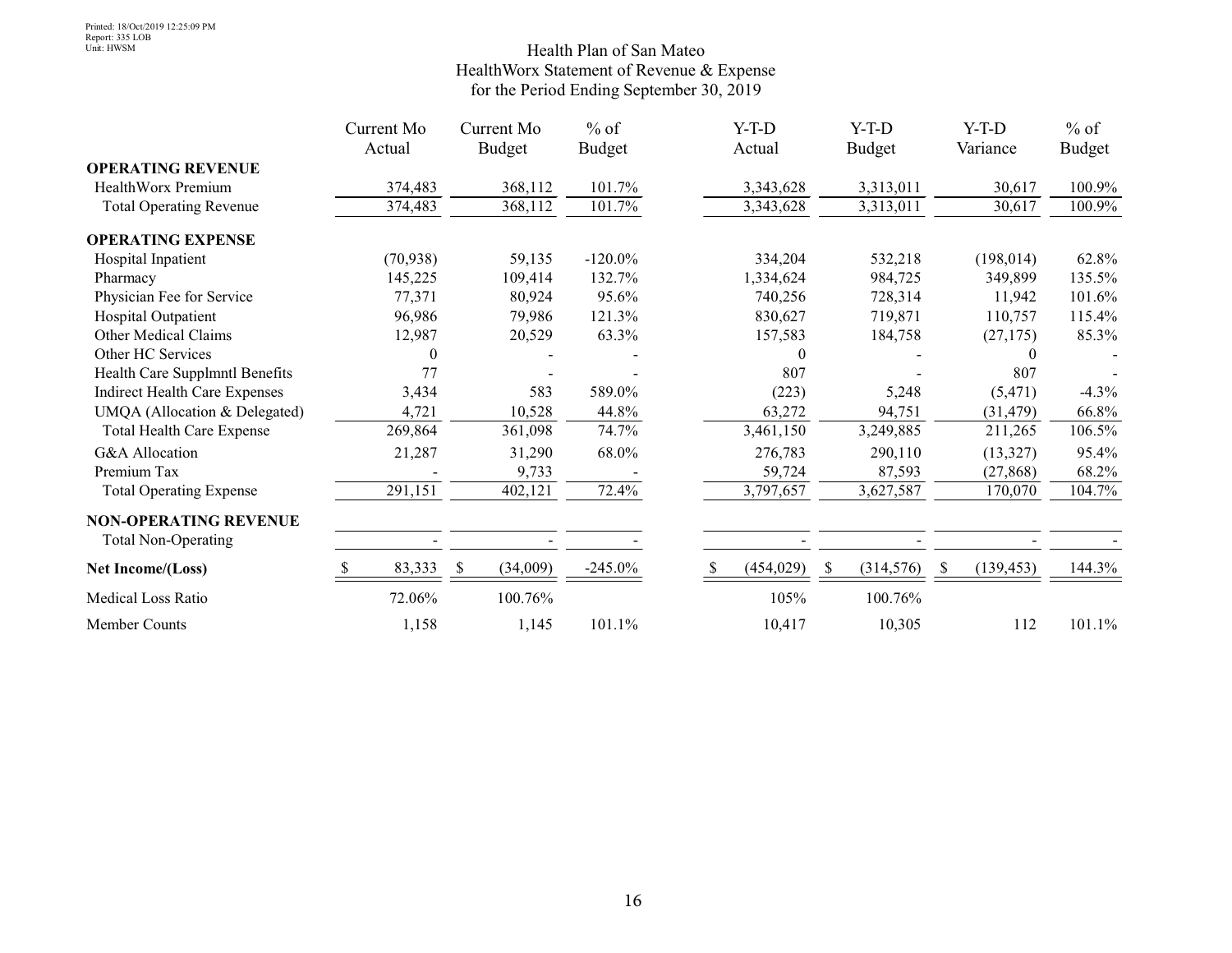#### Health Plan of San Mateo Healthy Kids Statement of Revenue & Expense for the Period Ending September 30, 2019

|                                      | Current Mo | Current Mo    | $%$ of        | $Y-T-D$   | $Y-T-D$       |           | $Y-T-D$    | $%$ of        |
|--------------------------------------|------------|---------------|---------------|-----------|---------------|-----------|------------|---------------|
|                                      | Actual     | <b>Budget</b> | <b>Budget</b> | Actual    | <b>Budget</b> |           | Variance   | <b>Budget</b> |
| <b>OPERATING REVENUE</b>             |            |               |               |           |               |           |            |               |
| Healthy Kids Premium                 | 329,994    | 287,280       | 114.9%        | 2,809,863 |               | 2,585,520 | 224,343    | 108.7%        |
| <b>Total Operating Revenue</b>       | 329,994    | 287,280       | 114.9%        | 2,809,863 |               | 2,585,520 | 224,343    | 108.7%        |
| <b>OPERATING EXPENSE</b>             |            |               |               |           |               |           |            |               |
| Hospital Inpatient                   | 14,790     | 19,868        | 74.4%         | 88,163    |               | 178,811   | (90, 648)  | 49.3%         |
| Pharmacy                             | 27,804     | 22,828        | 121.8%        | 264,458   |               | 205,450   | 59,008     | 128.7%        |
| Physician Fee for Service            | 37,758     | 34,697        | 108.8%        | 361,480   |               | 312,273   | 49,206     | 115.8%        |
| Hospital Outpatient                  | 29,471     | 23,493        | 125.5%        | 292,593   |               | 211,438   | 81,155     | 138.4%        |
| Other Medical Claims                 | 11,109     | 9,584         | 115.9%        | 89,346    |               | 86,259    | 3,087      | 103.6%        |
| Other HC Services                    | 5,075      |               |               | 46,005    |               |           | 46,005     |               |
| Health Care Supplmntl Benefits       | 35,786     | 37,233        | $96.1\%$      | 334,138   |               | 335,094   | (955)      | 99.7%         |
| <b>Indirect Health Care Expenses</b> | 4,862      | 700           | 695.1%        | 42,813    |               | 6,296     | 36,518     | 680.0%        |
| UMQA (Allocation & Delegated)        | 2,274      | 3,323         | 68.4%         | 21,029    |               | 29,907    | (8, 878)   | 70.3%         |
| <b>Total Health Care Expense</b>     | 168,931    | 151,725       | 111.3%        | 1,540,026 |               | 1,365,528 | 174,498    | 112.8%        |
| G&A Allocation                       | 9,413      | 9,876         | 95.3%         | 103,797   |               | 91,570    | 12,227     | 113.4%        |
| Premium Tax                          |            | 12,920        |               | (6,346)   |               | 116,280   | (122, 626) | $-5.5\%$      |
| <b>Total Operating Expense</b>       | 178,344    | 174,522       | 102.2%        | 1,637,477 |               | 1,573,378 | 64,099     | 104.1%        |
| <b>NON-OPERATING REVENUE</b>         |            |               |               |           |               |           |            |               |
| <b>Total Non-Operating</b>           |            |               |               |           |               |           |            |               |
| Net Income/(Loss)                    | 151,650    | 112,758<br>-S | 134.5%        | 1,172,386 | S             | 1,012,142 | 160,244    | 115.8%        |
| <b>Medical Loss Ratio</b>            | 51.19%     | 55.30%        |               | 55%       |               | 55.30%    |            |               |
| Member Counts                        | 1,623      | 1,520         | 106.8%        | 14,295    |               | 13,680    | 615        | 104.5%        |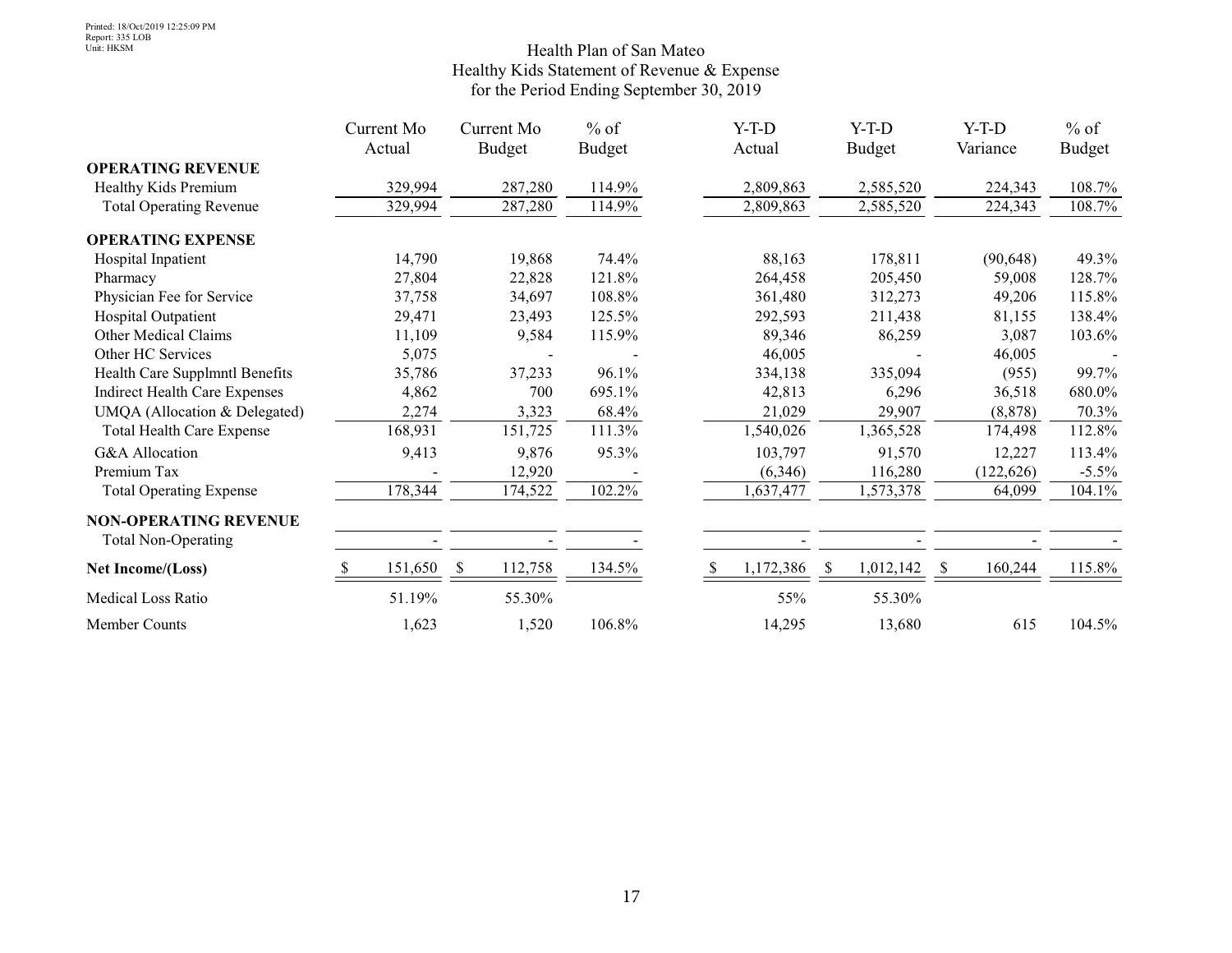#### Health Plan of San Mateo CareAdvantage Statement of Revenue & Expense for the Period Ending September 30, 2019

|                                      | Current Mo<br>Actual | Current Mo<br>Budget | $%$ of<br><b>Budget</b> | $Y-T-D$<br>Actual | $Y-T-D$<br><b>Budget</b> | $Y-T-D$<br>Variance | $%$ of<br><b>Budget</b> |
|--------------------------------------|----------------------|----------------------|-------------------------|-------------------|--------------------------|---------------------|-------------------------|
| <b>OPERATING REVENUE</b>             |                      |                      |                         |                   |                          |                     |                         |
| CareAdvantage Premium                |                      |                      |                         | 43,087            |                          | 43,087              |                         |
| <b>Total Operating Revenue</b>       |                      |                      |                         | 43,087            |                          | 43,087              |                         |
| <b>OPERATING EXPENSE</b>             |                      |                      |                         |                   |                          |                     |                         |
| Hospital Inpatient                   |                      |                      |                         | 17,495            |                          | 17,495              |                         |
| Pharmacy                             |                      |                      |                         | 99                |                          | 99                  |                         |
| Physician Fee for Service            |                      |                      |                         | (1,719)           |                          | (1,719)             |                         |
| Hospital Outpatient                  |                      |                      |                         | (1,760)           |                          | (1,760)             |                         |
| Other Medical Claims                 |                      |                      |                         | 314               |                          | 314                 |                         |
| <b>Indirect Health Care Expenses</b> |                      |                      |                         | 30                |                          | 30                  |                         |
| <b>Total Health Care Expense</b>     |                      |                      |                         | 14,459            |                          | 14,459              |                         |
| <b>Total Operating Expense</b>       |                      |                      |                         | 14,459            |                          | 14,459              |                         |
| <b>NON-OPERATING REVENUE</b>         |                      |                      |                         |                   |                          |                     |                         |
| <b>Total Non-Operating</b>           |                      |                      |                         |                   |                          |                     |                         |
| Net Income/(Loss)                    |                      |                      |                         | 28,628            |                          | 28,628              |                         |
| Medical Loss Ratio                   |                      |                      |                         | 34%               |                          |                     |                         |
| Member Counts                        |                      |                      |                         |                   |                          |                     |                         |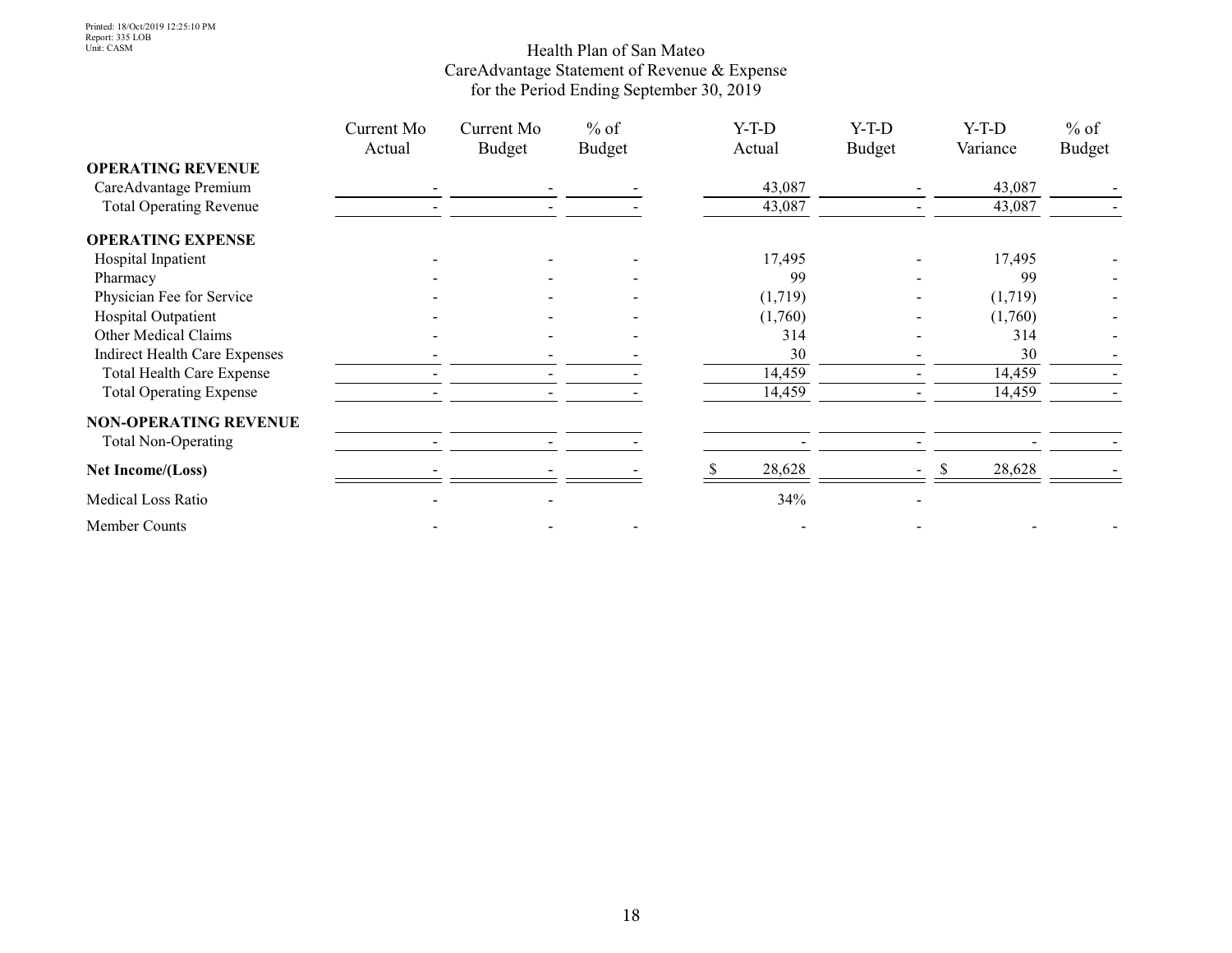#### Health Plan of San Mateo ACE Statement of Revenue & Expense for the Period Ending September 30, 2019

|                                                            | Current Mo<br>Actual     | Current Mo<br><b>Budget</b> | $%$ of<br><b>Budget</b> | $Y-T-D$<br>Actual | $Y-T-D$<br><b>Budget</b> |    | $Y-T-D$<br>Variance | $%$ of<br><b>Budget</b> |
|------------------------------------------------------------|--------------------------|-----------------------------|-------------------------|-------------------|--------------------------|----|---------------------|-------------------------|
| <b>OPERATING REVENUE</b><br><b>Total Operating Revenue</b> |                          |                             |                         |                   |                          |    |                     |                         |
| <b>OPERATING EXPENSE</b>                                   |                          |                             |                         |                   |                          |    |                     |                         |
| <b>Total Health Care Expense</b>                           |                          |                             |                         |                   |                          |    |                     |                         |
| G&A Allocation                                             | 141,316                  | 212,845                     | 66.4%                   | 1,510,234         | 1,973,411                |    | (463, 177)          | 76.5%                   |
| <b>Total Operating Expense</b>                             | 141,316                  | 212,845                     | 66.4%                   | 1,510,234         | 1,973,411                |    | (463, 177)          | 76.5%                   |
| <b>NON-OPERATING REVENUE</b>                               |                          |                             |                         |                   |                          |    |                     |                         |
| Third Party Administror Revenue                            | 191,437                  | 233,623                     | 81.9%                   | 1,692,682         | 2,102,603                |    | (409, 921)          | 80.5%                   |
| <b>Total Non-Operating</b>                                 | 191,437                  | 233,623                     | 81.9%                   | 1,692,682         | 2,102,603                |    | (409, 921)          | 80.5%                   |
| Net Income/(Loss)                                          | 50,121                   | 20,777<br><sup>\$</sup>     | 241.2%                  | 182,448           | 129,191                  | S. | 53,256              | 141.2%                  |
| Medical Loss Ratio                                         | $\overline{\phantom{a}}$ |                             |                         |                   |                          |    |                     |                         |
| <b>Member Counts</b>                                       |                          |                             |                         | 213,899           | 246,825                  |    | (32,926)            | 86.7%                   |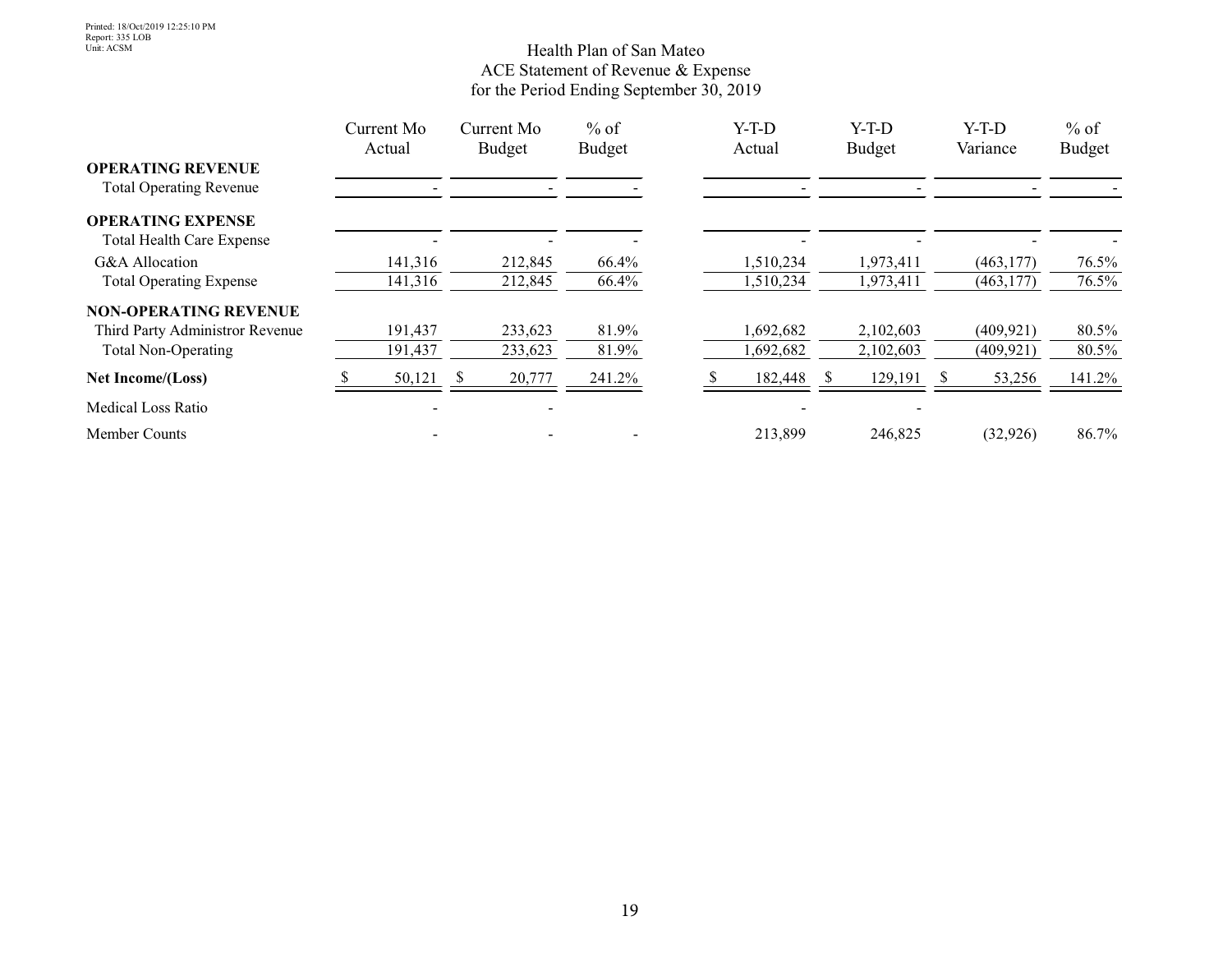#### Health Plan of San Mateo CCS Statement of Revenue & Expense for the Period Ending September 30, 2019

|                                      | Current Mo  | Current Mo    | $%$ of        | $Y-T-D$                  | $Y-T-D$        | $Y-T-D$       | $%$ of        |
|--------------------------------------|-------------|---------------|---------------|--------------------------|----------------|---------------|---------------|
|                                      | Actual      | <b>Budget</b> | <b>Budget</b> | Actual                   | <b>Budget</b>  | Variance      | <b>Budget</b> |
| <b>OPERATING REVENUE</b>             |             |               |               |                          |                |               |               |
| CCS Capitation                       | 5,467,566   | 3,145,564     | 173.8%        | 32,090,287               | 28,310,078     | 3,780,209     | 113.4%        |
| <b>BHT</b> Capitation                |             |               |               | 15,928                   |                | 15,928        |               |
| MC Cap Offset                        | (1,833,595) |               |               | (2,922,501)              |                | (2,922,501)   |               |
| <b>Total Operating Revenue</b>       | 3,633,971   | 3,145,564     | 115.5%        | 29,183,714               | 28,310,078     | 873,636       | 103.1%        |
| <b>OPERATING EXPENSE</b>             |             |               |               |                          |                |               |               |
| Provider Capitation                  | 47,983      | 56,888        | 84.4%         | 439,490                  | 487,013        | (47,522)      | 90.2%         |
| Hospital Inpatient                   | 1,284,758   | 545,133       | 235.7%        | 7,235,348                | 4,914,062      | 2,321,286     | 147.2%        |
| Long Term Care                       | 135,099     | 77,700        | 173.9%        | 854,264                  | 699,300        | 154,964       | 122.2%        |
| Pharmacy                             | 494,406     | 748,240       | 66.1%         | 4,935,144                | 6,734,158      | (1,799,013)   | 73.3%         |
| Physician Fee for Service            | 143,706     | 159,364       | 90.2%         | 1,687,335                | 1,505,868      | 181,468       | 112.1%        |
| Hospital Outpatient                  | 319,688     | 490,684       | 65.2%         | 2,400,370                | 4,416,156      | (2,015,786)   | 54.4%         |
| Other Medical Claims                 | 400,156     | 380,504       | 105.2%        | 2,455,737                | 3,424,539      | (968, 802)    | 71.7%         |
| Other HC Services                    | 507,457     | 44,495        | 1140.5%       | 876,493                  | 400,459        | 476,034       | 218.9%        |
| Directed Payments                    | 899,184     |               |               | 3,421,977                |                | 3,421,977     |               |
| Provider Incentives                  | 3,672       | 3,861         | 95.1%         | 52,151                   | 34,753         | 17,398        | 150.1%        |
| Health Care Supplmntl Benefits       | 15,014      | 6,115         | 245.5%        | 92,813                   | 55,037         | 37,775        | 168.6%        |
| <b>Indirect Health Care Expenses</b> | 6,271       | 1,285         | 487.9%        | (946, 235)               | 11,567         | (957, 801)    | $-8180.8%$    |
| UMQA (Allocation & Delegated)        | 327,521     | 323,584       | 101.2%        | 2,818,305                | 2,912,258      | (93, 952)     | 96.8%         |
| <b>Total Health Care Expense</b>     | 4,584,913   | 2,837,854     | 161.6%        | 26,323,194               | 25,595,168     | 728,026       | 102.8%        |
| G&A Allocation                       | 319,713     | 218,162       | 146.6%        | 1,626,519                | 2,022,706      | (396, 187)    | 80.4%         |
| Premium Tax                          |             | 83,250        |               | 576,886                  | 749,250        | (172, 364)    | 77.0%         |
| <b>Total Operating Expense</b>       | 4,904,626   | 3,139,266     | 156.2%        | 28,526,600               | 28,367,125     | 159,475       | 100.6%        |
| <b>NON-OPERATING REVENUE</b>         |             |               |               |                          |                |               |               |
| <b>Total Non-Operating</b>           |             |               |               |                          |                |               |               |
| Net Income/(Loss)                    | (1,270,656) | \$<br>6,298   | $-20175.4%$   | <sup>\$</sup><br>657,114 | -S<br>(57,046) | -S<br>714,161 | $-1151.9%$    |
| Medical Loss Ratio                   | 126.17%     | 92.67%        |               | 92%                      | 92.87%         |               |               |
| Member Counts                        | 1,668       | 1,850         | 90.2%         | 15,149                   | 16,650         | (1,501)       | 91.0%         |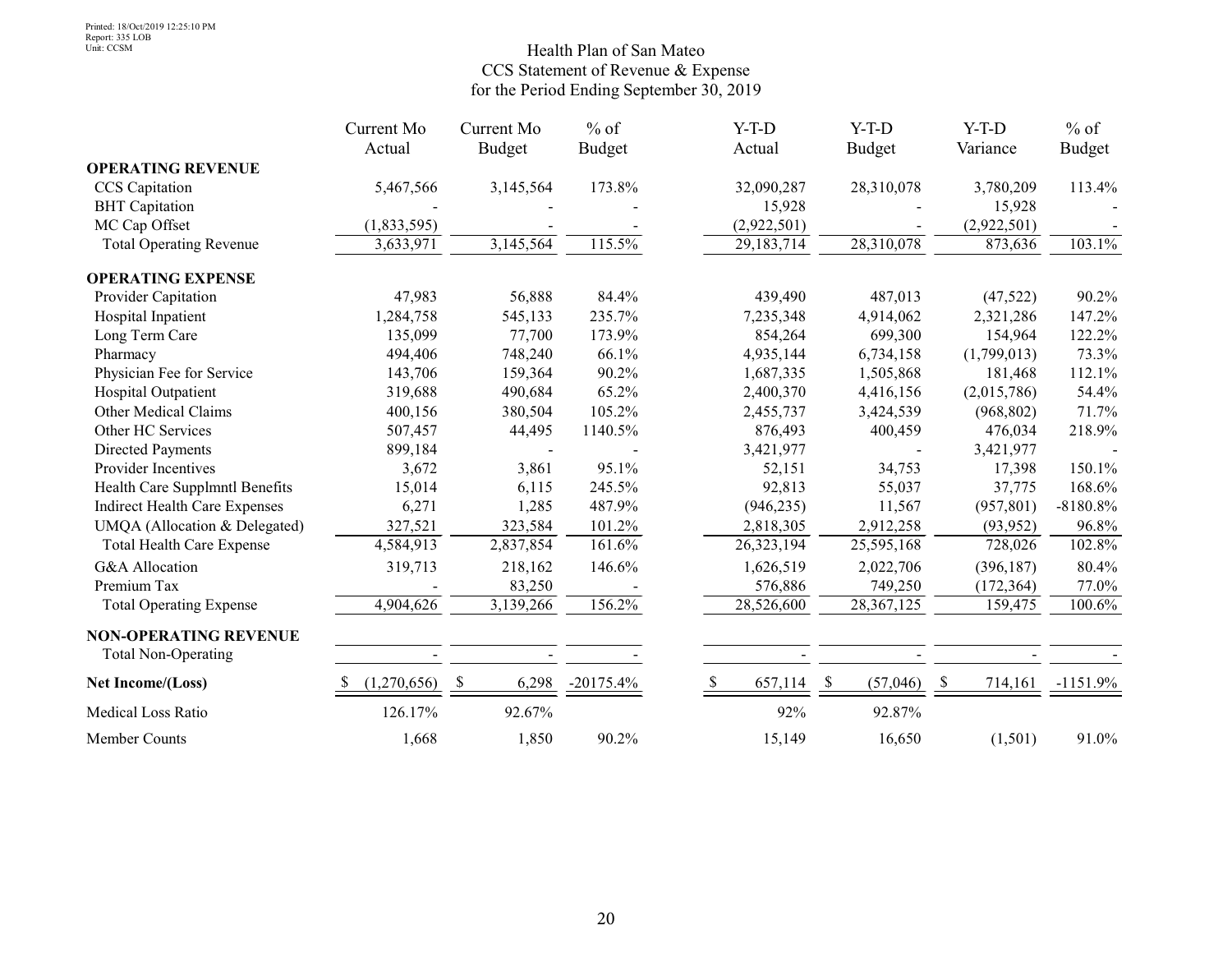#### Health Plan of San Mateo MCE Statement of Revenue & Expense for the Period Ending September 30, 2019

|                                      | Current Mo | Current Mo                          | $%$ of        | $Y-T-D$                    | $Y-T-D$                      | $Y-T-D$       | $%$ of        |
|--------------------------------------|------------|-------------------------------------|---------------|----------------------------|------------------------------|---------------|---------------|
|                                      | Actual     | <b>Budget</b>                       | <b>Budget</b> | Actual                     | <b>Budget</b>                | Variance      | <b>Budget</b> |
| <b>OPERATING REVENUE</b>             |            |                                     |               |                            |                              |               |               |
| <b>MCE</b> Capitation                | 35,904,801 | 14,226,585                          | 252.4%        | 204,626,469                | 129,583,627                  | 75,042,842    | 157.9%        |
| MC Cap Offset                        | 754        |                                     |               | (20,955,646)               |                              | (20,955,646)  |               |
| <b>Total Operating Revenue</b>       | 35,905,555 | 14,226,585                          | 252.4%        | 183,670,823                | 129,583,627                  | 54,087,196    | 141.7%        |
| <b>OPERATING EXPENSE</b>             |            |                                     |               |                            |                              |               |               |
| Provider Capitation                  | 1,273,727  | 1,306,092                           | 97.5%         | 12,491,473                 | 12,019,201                   | 472,272       | 103.9%        |
| Hospital Inpatient                   | 2,003,292  | 2,506,319                           | 79.9%         | 24,444,500                 | 23,211,298                   | 1,233,202     | 105.3%        |
| Long Term Care                       | 633,216    | 645,363                             | 98.1%         | 6,537,443                  | 5,952,854                    | 584,590       | 109.8%        |
| Pharmacy                             | 2,666,066  | 2,997,753                           | 88.9%         | 27,665,605                 | 27,651,379                   | 14,225        | 100.1%        |
| Physician Fee for Service            | 886,981    | 1,317,794                           | 67.3%         | 13,681,411                 | 12,821,093                   | 860,318       | 106.7%        |
| Hospital Outpatient                  | 1,959,370  | 1,677,944                           | 116.8%        | 17,394,365                 | 15,477,419                   | 1,916,945     | 112.4%        |
| Other Medical Claims                 | 780,972    | 747,199                             | 104.5%        | 7,229,493                  | 6,892,193                    | 337,300       | 104.9%        |
| Other HC Services                    | (11, 816)  |                                     |               | (99,095)                   |                              | (99,095)      |               |
| Directed Payments                    | 23,174,739 |                                     |               | 45,974,235                 |                              | 45,974,235    |               |
| Long Term Support Services           | 352        | 3,013                               | 11.7%         | 8,980                      | 22,165                       | (13, 186)     | 40.5%         |
| Provider Incentives                  | 88,381     | 82,026                              | 107.8%        | 760,372                    | 756,613                      | 3,759         | 100.5%        |
| Health Care Supplmntl Benefits       | 367,086    | 159,641                             | 229.9%        | 1,349,166                  | 1,472,538                    | (123, 372)    | 91.6%         |
| <b>Indirect Health Care Expenses</b> | 90,317     | 24,663                              | 366.2%        | (469,320)                  | 227,496                      | (696, 817)    | $-206.3%$     |
| UMQA (Allocation & Delegated)        | 171,492    | 332,897                             | 51.5%         | 1,843,441                  | 2,996,075                    | (1, 152, 633) | 61.5%         |
| <b>Total Health Care Expense</b>     | 34,084,174 | 11,800,706                          | 288.8%        | 158,812,067                | 109,500,324                  | 49, 311, 743  | 145.0%        |
| G&A Allocation                       | 782,385    | 980,435                             | 79.8%         | 8,201,559                  | 9,090,174                    | (888, 615)    | 90.2%         |
| Premium Tax                          |            | 1,372,680                           |               | 9,761,315                  | 12,354,120                   | (2,592,805)   | 79.0%         |
| <b>Total Operating Expense</b>       | 34,866,559 | 14,153,821                          | 246.3%        | 176,774,942                | 130,944,618                  | 45,830,324    | 135.0%        |
| <b>NON-OPERATING REVENUE</b>         |            |                                     |               |                            |                              |               |               |
| <b>Total Non-Operating</b>           |            |                                     |               |                            |                              |               |               |
| Net Income/(Loss)                    | 1,038,995  | $\boldsymbol{\mathsf{S}}$<br>72,764 | 1427.9%       | <sup>\$</sup><br>6,895,881 | (1,360,991)<br><sup>\$</sup> | 8,256,872     | $-506.7\%$    |
| Medical Loss Ratio                   | 94.93%     | 91.81%                              |               |                            | 91%<br>93.41%                |               |               |
| Member Counts                        | 30,674     | 29,879                              | 102.7%        | 285,110                    | 277,911                      | 7,199         | 102.6%        |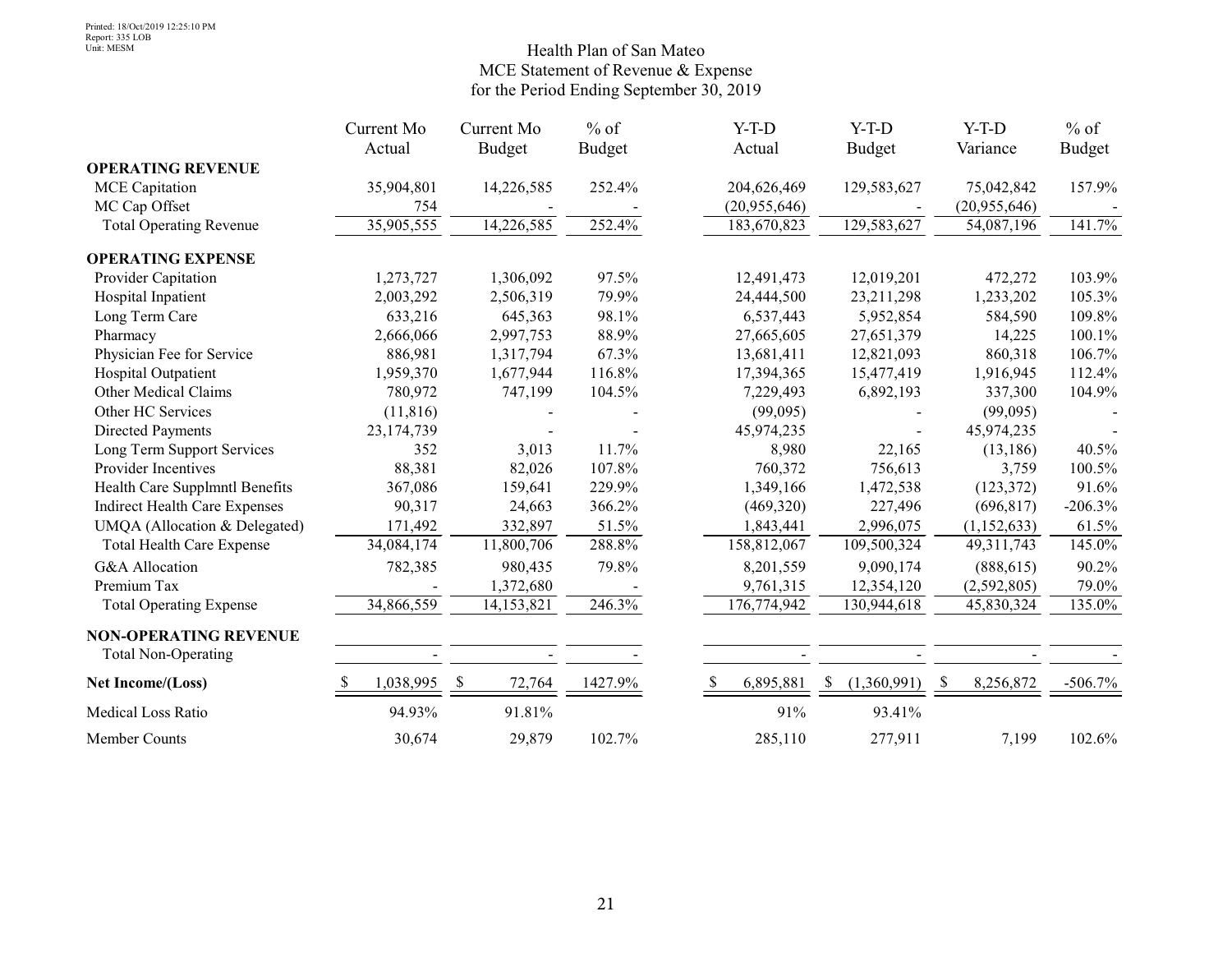#### Health Plan of San Mateo CA CMC Statement of Revenue & Expense for the Period Ending September 30, 2019

|                                      | Current Mo | Current Mo      | $%$ of        |    | $Y-T-D$     | $Y-T-D$          | $Y-T-D$       | $%$ of        |
|--------------------------------------|------------|-----------------|---------------|----|-------------|------------------|---------------|---------------|
|                                      | Actual     | Budget          | <b>Budget</b> |    | Actual      | <b>Budget</b>    | Variance      | <b>Budget</b> |
| <b>OPERATING REVENUE</b>             |            |                 |               |    |             |                  |               |               |
| CA Cal MediConnect Premium           | 15,061,695 | 16,323,087      | 92.3%         |    | 138,558,862 | 143,687,195      | (5, 128, 333) | 96.4%         |
| <b>Total Operating Revenue</b>       | 15,061,695 | 16,323,087      | 92.3%         |    | 138,558,862 | 143,687,195      | (5, 128, 333) | 96.4%         |
| <b>OPERATING EXPENSE</b>             |            |                 |               |    |             |                  |               |               |
| Provider Capitation                  | 633,468    | 640,310         | 98.9%         |    | 5,543,827   | 5,642,600        | (98, 773)     | 98.3%         |
| Hospital Inpatient                   | 4,865,370  | 4,879,229       | 99.7%         |    | 43,660,033  | 44,800,040       | (1,140,008)   | 97.5%         |
| Pharmacy                             | 3,541,049  | 4,047,472       | 87.5%         |    | 33,308,603  | 36,307,934       | (2,999,331)   | 91.7%         |
| Physician Fee for Service            | 1,752,558  | 1,731,965       | 101.2%        |    | 14,450,736  | 15,482,035       | (1,031,299)   | 93.3%         |
| Hospital Outpatient                  | 1,854,881  | 1,480,722       | 125.3%        |    | 16,369,887  | 13,282,846       | 3,087,041     | 123.2%        |
| Other Medical Claims                 | 1,376,077  | 1,852,431       | 74.3%         |    | 13,631,755  | 16,617,268       | (2,985,513)   | 82.0%         |
| Other HC Services                    |            |                 |               |    | $\theta$    |                  | $\theta$      |               |
| <b>Provider Incentives</b>           | 148,609    | 116,640         | 127.4%        |    | 1,351,423   | 1,046,320        | 305,102       | 129.2%        |
| Health Care Supplmntl Benefits       | 595        | 81,823          | 0.7%          |    | 6,176       | 733,994          | (727, 817)    | 0.8%          |
| <b>Indirect Health Care Expenses</b> | 29,478     | 9,615           | 306.6%        |    | 1,461       | 86,250           | (84, 788)     | 1.7%          |
| UMQA (Allocation & Delegated)        | 542,572    | 455,003         | 119.3%        |    | 3,692,777   | 4,095,024        | (402, 248)    | 90.2%         |
| <b>Total Health Care Expense</b>     | 14,744,657 | 15,295,208      | 96.4%         |    | 132,016,678 | 138,094,310      | (6,077,632)   | 95.6%         |
| <b>G&amp;A</b> Allocation            | 1,277,029  | 1,331,125       | 95.9%         |    | 11,373,301  | 12,341,619       | (968,318)     | 92.2%         |
| <b>Total Operating Expense</b>       | 16,021,686 | 16,626,333      | 96.4%         |    | 143,389,979 | 150,435,929      | (7,045,950)   | 95.3%         |
| <b>NON-OPERATING REVENUE</b>         |            |                 |               |    |             |                  |               |               |
| <b>Total Non-Operating</b>           |            |                 |               |    |             |                  |               |               |
| Net Income/(Loss)                    | (959, 991) | S<br>(303, 247) | 316.6%        | S. | (4,831,117) | (6,748,734)<br>S | 1,917,617     | 71.6%         |
| <b>Medical Loss Ratio</b>            | 97.90%     | 93.70%          |               |    | 95%         | 96.11%           |               |               |
| Member Counts                        | 8,865      | 9,169           | 96.7%         |    | 79,834      | 82,161           | (2,327)       | 97.2%         |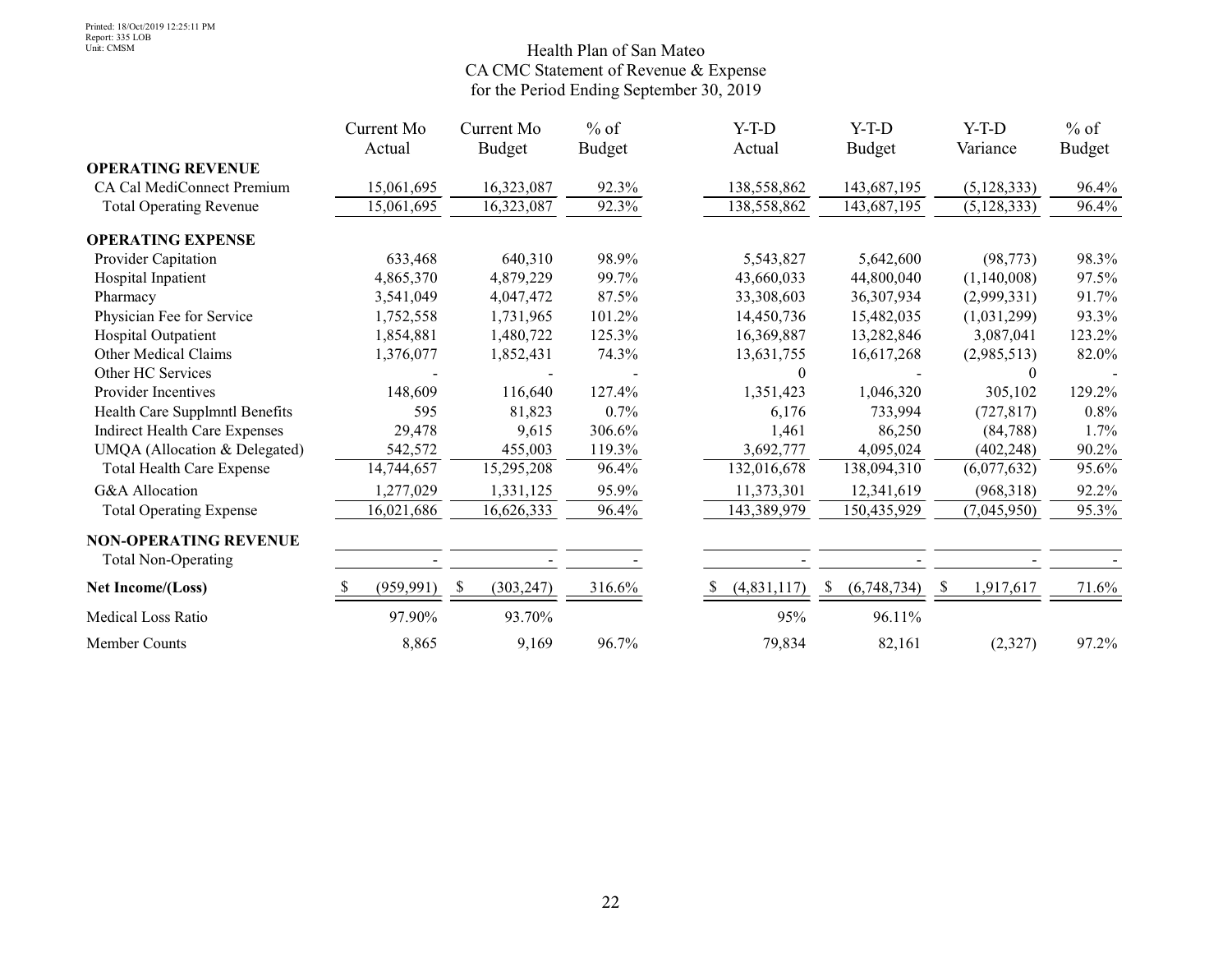#### Health Plan of San Mateo Medi-Cal CMC Statement of Revenue & Expense for the Period Ending September 30, 2019

|                                      | Current Mo | Current Mo                  | $%$ of        | $Y-T-D$    | $Y-T-D$           | $Y-T-D$    | $%$ of        |
|--------------------------------------|------------|-----------------------------|---------------|------------|-------------------|------------|---------------|
|                                      | Actual     | <b>Budget</b>               | <b>Budget</b> | Actual     | <b>Budget</b>     | Variance   | <b>Budget</b> |
| <b>OPERATING REVENUE</b>             |            |                             |               |            |                   |            |               |
| MC Cal MediConnect Capitation        | 5,278,733  | 5,430,216                   | 97.2%         | 51,699,760 | 48,711,868        | 2,987,892  | 106.1%        |
| <b>Total Operating Revenue</b>       | 5,278,733  | 5,430,216                   | 97.2%         | 51,699,760 | 48,711,868        | 2,987,892  | 106.1%        |
| <b>OPERATING EXPENSE</b>             |            |                             |               |            |                   |            |               |
| <b>Provider Capitation</b>           |            |                             |               | 2,613      |                   | 2,613      |               |
| Hospital Inpatient                   | 164,362    | 199,286                     | 82.5%         | 1,994,807  | 1,787,700         | 207,107    | 111.6%        |
| Long Term Care                       | 3,438,280  | 3,574,758                   | 96.2%         | 32,003,780 | 32,067,438        | (63, 659)  | 99.8%         |
| Pharmacy                             | 66,270     | 128,226                     | 51.7%         | 779,953    | 1,150,254         | (370, 301) | 67.8%         |
| Physician Fee for Service            | 62,256     | 311,406                     | 20.0%         | 2,302,816  | 2,738,790         | (435, 974) | 84.1%         |
| Hospital Outpatient                  | 230,071    | 296,971                     | 77.5%         | 2,790,086  | 2,663,988         | 126,097    | 104.7%        |
| Other Medical Claims                 | 581,081    | 718,386                     | 80.9%         | 6,282,214  | 6,444,298         | (162,084)  | 97.5%         |
| Other HC Services                    |            |                             |               | (284)      |                   | (284)      |               |
| Long Term Support Services           | 150,251    | 130,333                     | 115.3%        | 1,225,835  | 1,156,574         | 69,261     | 106.0%        |
| Provider Incentives                  |            |                             |               | (279, 114) |                   | (279, 114) |               |
| Health Care Supplmntl Benefits       | 276,355    | 76,203                      | 362.7%        | 1,325,531  | 683,580           | 641,952    | 193.9%        |
| <b>Indirect Health Care Expenses</b> |            | 316                         |               | 24         | 2,839             | (2,815)    | 0.8%          |
| UMQA (Allocation & Delegated)        | 63,492     | 51,832                      | 122.5%        | 673,430    | 466,487           | 206,944    | 144.4%        |
| Total Health Care Expense            | 5,032,418  | 5,487,717                   | 91.7%         | 49,101,690 | 49,161,947        | (60, 258)  | 99.9%         |
| <b>G&amp;A</b> Allocation            | 201,542    | 154,050                     | 130.8%        | 2,075,175  | 1,428,290         | 646,885    | 145.3%        |
| <b>Total Operating Expense</b>       | 5,233,960  | 5,641,768                   | 92.8%         | 51,176,865 | 50,590,237        | 586,628    | 101.2%        |
| <b>NON-OPERATING REVENUE</b>         |            |                             |               |            |                   |            |               |
| <b>Total Non-Operating</b>           |            |                             |               |            |                   |            |               |
| Net Income/(Loss)                    | 44,773     | <sup>\$</sup><br>(211, 551) | $-21.2%$      | 522,896    | (1,878,369)<br>-S | 2,401,265  | $-27.8%$      |
| Medical Loss Ratio                   | 95.33%     | 101.06%                     |               | 95%        | 100.92%           |            |               |
| Member Counts                        | 8,704      | 9,067                       | 96.0%         | 78,456     | 81,243            | (2,787)    | 96.6%         |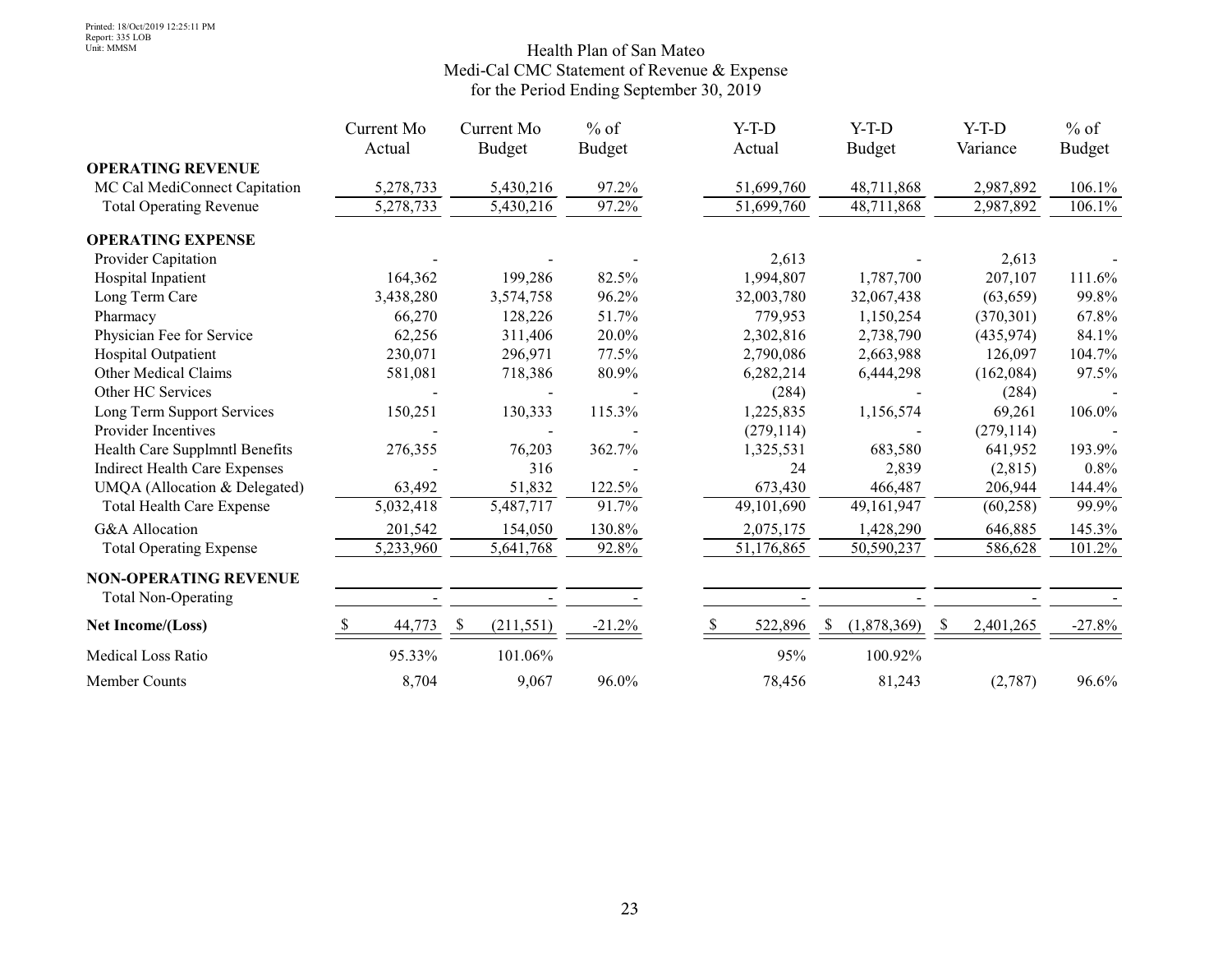#### HEALTH PLAN OF SAN MATEO STATEMENT OF CASH FLOWS - DIRECT & INDIRECT METHOD

#### FOR THE CURRENT PERIOD September 30, 2019

|                                                                                      | <b>CURRENT MONTH</b> | <b>CURRENT YEAR</b>      |
|--------------------------------------------------------------------------------------|----------------------|--------------------------|
|                                                                                      | 9/30/2019            | YEAR-TO-DATE 2019        |
|                                                                                      |                      |                          |
| <b>CASH FLOW PROVIDED BY OPERATING ACTIVITIES</b>                                    |                      |                          |
| Group/Individual Premiums/Capitation                                                 |                      |                          |
| Title XVIII - Medicare Premiums                                                      | 15,061,695           | 138,601,949              |
| Title XIX - Medicaid Premiums                                                        | 103,857,000          | 585,568,031              |
| Investment and Other Revenues                                                        | (19,094)             | (645, 175)               |
| Medical and Hospital Expenses                                                        | (97,803,649)         | (619, 324, 266)          |
| <b>Administration Expenses</b>                                                       | (4,499,659)          | (81,920,365)             |
| NET CASH PROVIDED BY OPERATING ACTIVITIES                                            | 16,596,293           | 22,280,174               |
| CASH FLOW PROVIDED BY INVESTING ACTIVITIES                                           |                      |                          |
| Proceeds from Restricted Cash and Other Assets                                       |                      |                          |
| Proceeds from Investments                                                            |                      |                          |
| Proceeds for Sales of Property, Plant and Equipment                                  |                      |                          |
| Payments for Restricted Cash and Other Assets                                        |                      |                          |
| Payments for Investments                                                             |                      | 100,000                  |
| Payments for Property, Plant and Equipment                                           | (18,000)             | (163, 632)               |
| Interest and Other Income Received                                                   | 727,925              | 6,714,124                |
| NET CASH PROVIDED BY INVESTING ACTIVITIES                                            | 709,925              | 6,650,492                |
|                                                                                      |                      |                          |
| <b>CASH FLOW PROVIDED BY FINANCING ACTIVITIES:</b>                                   |                      |                          |
| Principal payments under capital lease obligations                                   | $\overline{a}$       | $\overline{\phantom{a}}$ |
| <b>NET CASH PROVIDED BY FINANCING ACTIVITIES</b>                                     | $\blacksquare$       |                          |
|                                                                                      |                      |                          |
| <b>NET INCREASE (DECREASE) IN CASH</b>                                               | 17,306,218           | 28,930,666               |
| <b>CASH AND CASH EQUIVALENTS AT THE BEGINNING OF THE MONTH/PRIOR YEAR</b>            | 253,184,879          | 241,560,432              |
| CASH AND CASH EQUIVALENTS AT THE END OF THE MONTH                                    | 270,491,097          | 270,491,097              |
|                                                                                      |                      |                          |
| <b>RECONCILIATION OF NET OPERATING INCOME TO NET CASH FROM OPERATING ACTIVITIES:</b> |                      |                          |
| Operating Income                                                                     | 3,302,148            | (2, 189, 711)            |
|                                                                                      |                      |                          |
| Depreciation and Amortization                                                        | 237,965              | 2,149,063                |
| Decrease (Increase) in Receivables                                                   | (5,397,575)          | (21, 284, 999)           |
| Decrease (Increase) in Prepaid Expenses                                              | 439,283              | (890, 217)               |
| Decrease (Increase) in Net Pension/Inflows and Outflows                              |                      |                          |
| Decrease (Increase) in Affiliate Receivables                                         |                      |                          |
| Increase (Decrease) in Amts due to State of CA                                       |                      | 6,856,892                |
| Increase (Decrease) in Accounts Payable                                              | 16,021,510           | 37,517,710               |
| Increase (Decrease) in Medical Claims Payable                                        | (4,637,847)          | (9,605,838)              |
| Increase (Decrease) in Incurred But Not Reported                                     | 6.230.951            | 8.068.216                |
| Increase (Decrease) in Provider Risk Sharing                                         | 399,858              | 1,659,059                |
| Increase (Decrease) in Unearned Premium                                              |                      |                          |
| Aggregate Write-Ins for Adjustments to Net Income                                    |                      |                          |
| <b>TOTAL ADJUSTMENTS</b>                                                             | 13,294,146           | 24,469,884               |
| NET CASH PROVIDED BY OPERATING ACTIVITIES                                            | 16,596,293           | 22,280,174               |
| DETAILS OF WRITE-INS AGGREGATED FOR ADJUSTMENTS TO NET INCOME                        |                      |                          |
| Unrealized (Gain)/Loss on Equity Securities                                          |                      |                          |
| (Gain)/Loss on Sale of Assets                                                        |                      |                          |
| Prior Period Rent Expense                                                            |                      |                          |
| Realized (Gain)/Loss on Investment                                                   |                      |                          |
| <b>TOTALS</b>                                                                        |                      |                          |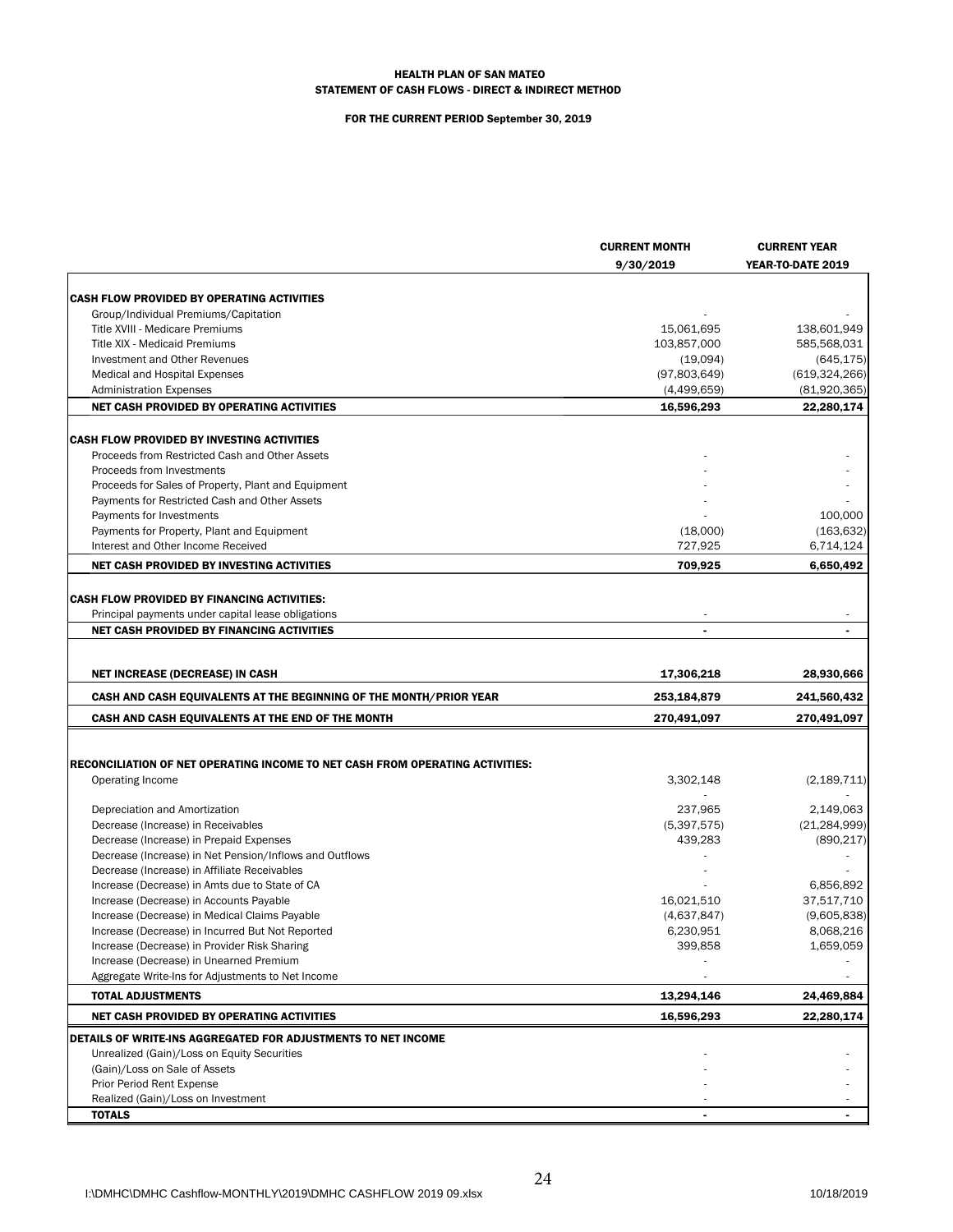### **FINANCE/EXECUTIVE COMMITTEE MEETING Meeting Summary – September 19, 2019 Criminal Justice Training Room (CJTR), 400 County Center, First Floor, Redwood City, CA 94063**

### **Teleconference location: Health Plan of San Mateo Boardroom, 801 Gateway Blvd., South San Francisco, CA 94080**

**Member's present**: Bill Graham, David Canepa, Mike Callagy, Bill Horsley, Si France, MD

**Staff present**: Maya Altman, Pat Curran, Trent Ehrgood, Francine Lester, Chris Baughman, Jennifer Nguyen, Dr. Susan Huang, Katie Elyse-Turner, Michelle Heryford

**Guests**: Laurel Finnegan

- **1.0 Call to Order** The meeting was called to order at 12:33 pm by Supervisor Canepa.
- **2.0 Public Comment** There was no public comment from either location.
- **3.0 Approval of Meeting Summary** The Meeting Summary from the July 29, 2019 meeting was approved as presented. **M/S/P**
- **4.0 Preliminary Financial and Operational Report for the 7-Month period ending July 31, 2019 –** Mr. Ehrgood briefly went over the financial highlights for the 7-month period ending July 31, 2019. He noted that July was the start of lower Medi-Cal rates. The biggest decrease was seen in the expansion population. Supervisor Horsley asked why the rates were lowered. Mr. Erhgood reminded the group that the rates that went into effect on July  $1<sup>st</sup>$  were derived from 2017 cost experience. That year, healthcare costs went down and HPSM is now seeing the results of lower revenue. The lower healthcare costs from 2017 are partly due to the way HPSM changed reimbursement to one of our primary hospitals. Also, Mr. Ehrgood noted that because of the State changing from a fiscal to calendar year, these lower rates will live with HPSM for 18 months instead of 12.

There is some good news, Mr. Ehrgood spoke about the theory and speculation surrounding the acuity of the Medi-Cal population during declining membership. The State asked Mercer, their actuarial firm, to do a study to see if there is a correlation between increased acuity during declining membership. They looked at membership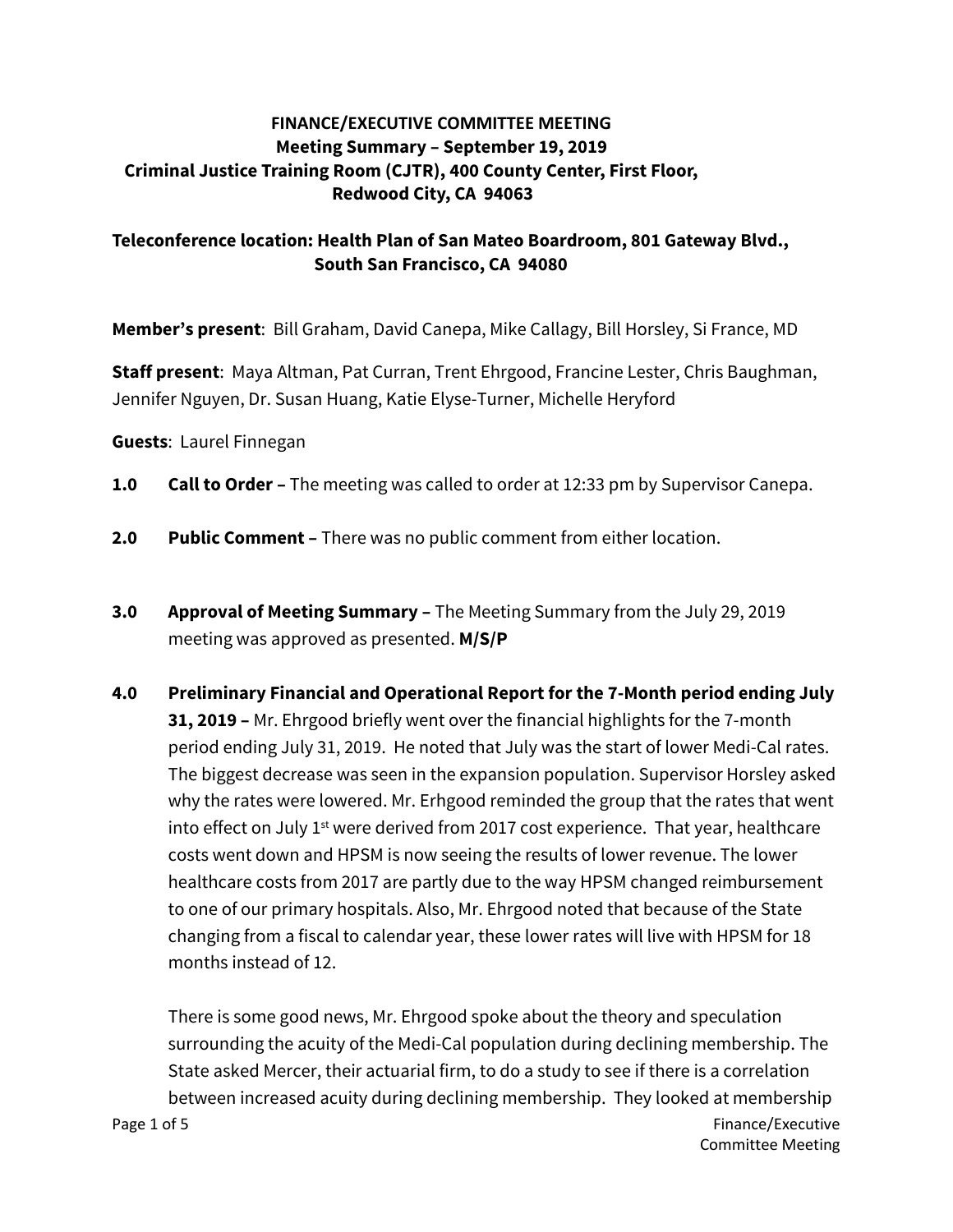changes for the last 2 years by county and applied a risk score, the Medi-Care RX Risk Acuity Factor. The study found this correlation to be true and used this data to adjust rates to compensate for the higher cost. The good news is its being addressed. Unfortunately, the increase in rates probably won't compensate for what the real effect is.

Commissioner France asked about what can be done about the time lag and cost basis, acknowledging that profit and loss can be a roller coaster. Mr. Ehrgood remarked that not much can be done about the time lag but HPSM has been smart with retaining surpluses in the past, which has resulted in the healthy reserves we see today. Commissioner Graham said HPSM has managed their reserves well, more so than many other health plans, noting some of the challenges area health plans are currently experiencing. He commended Ms. Altman and HPSM for their long view. The real anomaly here is the additional 6-month period. Is there anything HPSM can do to make up for that asked Commissioner Callagy. Mr. Ehrgood said probably not much, they have brought their concerns to the State and made them aware of upcoming deficits. Unfortunately, one of the suggestions from the State includes lowering Provider rates and Ms. Altman reminded the committee that asking Providers to accept lower rates would be the absolute last option, doing so would be extremely disruptive. Mr. Ehrgood reminded the group that it may not be as detrimental as it seems. HPSM can weather this and still be okay.

He closed by noting the Medi-Cal line of business is not doing well as far as revenue covering costs. The Medi-Cal Expansion population group is close to budget and likely to break even. Whole child model is close to break even, there are slightly higher yields on the revenue but also slightly higher healthcare costs. He reported that CareAdvantage-CMC has a lot of prior year adjustments, mostly retro revenue. When looking at the 5-year trend, CMC wasn't losing as much as initially thought. There was a big loss at the end of 2018, but with prior year adjustments recorded in 2019, the 2018 loss is now closer to \$8M. The financial report was approved as presented. **M/S/P**

**5.0 Recommendation for Preliminary Approval of Dental Integration Program –** Ms. Altman advised the Committee that HPSM is seeking preliminary approval of a Dental Integration Program. Mr. Ehrgood and Mr. Curran provided a presentation of the financial forecast as it relates to the Dental program. The first several slides had already been presented to the Commission. Mr. Ehrgood directed committee

Page 1 of 5 Finance/Executive Committee Meeting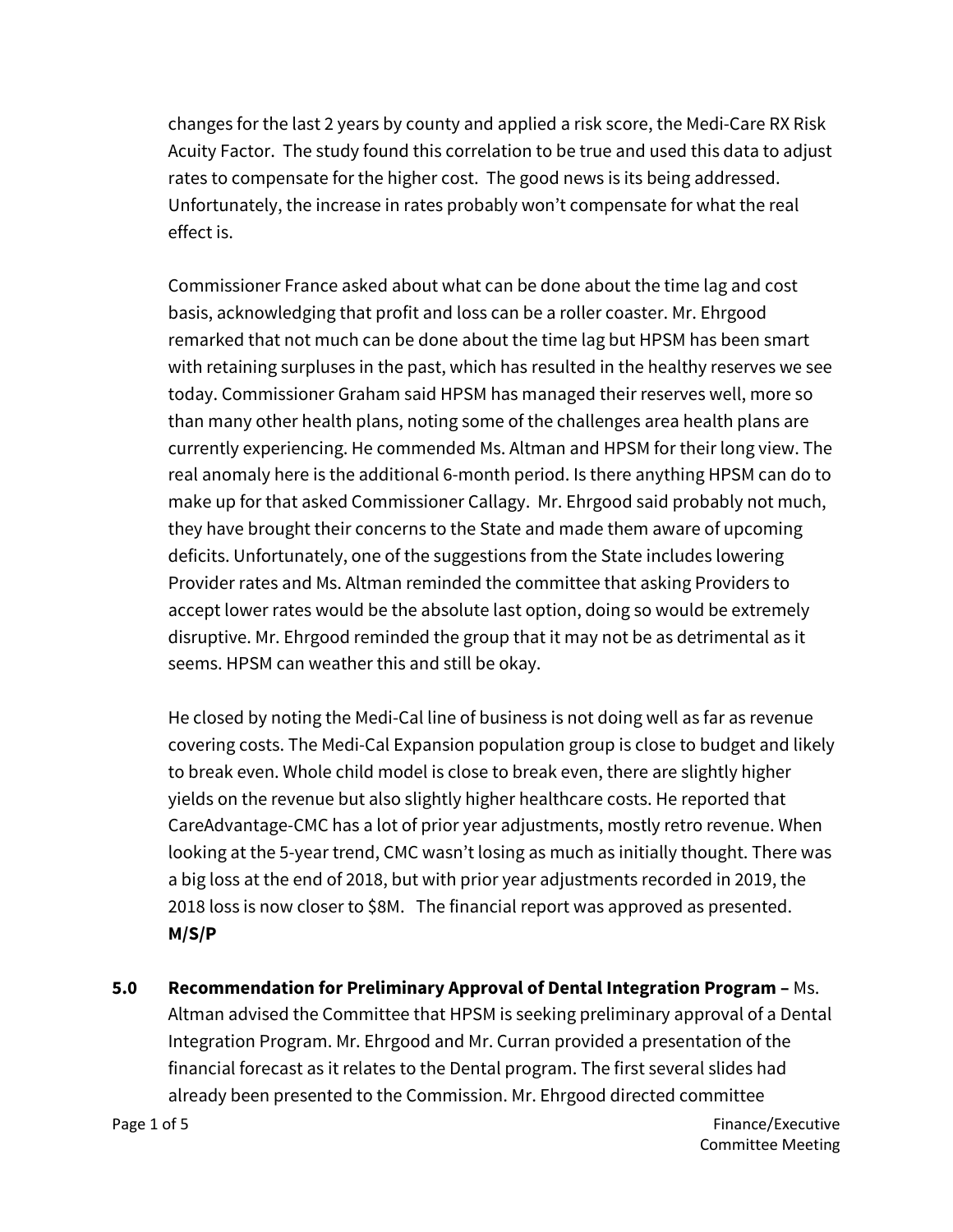members to Slide 13, on page 7. Data provided by the State for the years 2016-2018 was used for this report. Commissioner Callagy asked if the program is for preventable care or acute issues. Mr. Ehrgood replied probably both, he directed the Commissioner to slide 15, which shows the results of the cost data as well as the services that were provided in 2018. It breaks it down into different service categories. \$5.14 is the 2018 PMPM cost for the County of San Mateo for Medi-Cal eligible members. It takes the total cost divided by the total population. Which means HPSM is looking at about \$6.7M in services based on current use. Commissioner France said the biggest barrier is often utilization, Mr. Ehrgood concurred.

Mr. Ehrgood explained some of the assumptions used in the financial modeling. Commissioner France asked if it's the same as Medi-Cal coverage and if HPSM will become the exclusive dental provider in San Mateo county? Mr. Curran confirmed that members will need to get their dental benefits thru HPSM, who will control the fee schedule, including FQHC's. He stated that the FQHC's are naturally concerned with cash flow. He assured the group that when it comes to billing and other matters, they will bill the same as they do on the medical side, using the same process. Mr. Curran briefly went over that process, explaining that FQHC's may get less up front, but can bill the State for a wrap-around payment to make up the difference. In the end, the FQHC's will be made whole with their year-end reconciliation reporting. Ms. Altman replied this already occurs regularly on the medical side.

Supervisor Horsley asked if HPSM anticipates any difficulty with recruiting dentists. Mr. Curran replied that HPSM will increase the fee schedule about 30-40%, to cover more of the providers cost. He advised the group that while the goal for the program is to increase utilization and recruit dentists while being prudent in managing costs; the goal with providers is to build trust, pay quickly and make administrative functions easier.

Page 1 of 5 Finance/Executive Mr. Ehrgood went over the State rate setting process, and the projected financial estimates, indicating a \$14.6M loss over the six-year pilot period. Commissioner France noted that in the forecast there is never a surplus, should it at least cover costs? Mr. Ehrgood directed him to the dental expense line, using 2018 as a baseline for costs. He stated costs will increase in the first few years due to increases to the fee schedule and increases in utilization. Mr. Curran said what is not factored in is the impact to medical costs. Commissioner Callagy asked if there is a way to measure this? Mr. Curran noted it is difficult, but they are looking at ER and outpatient claims to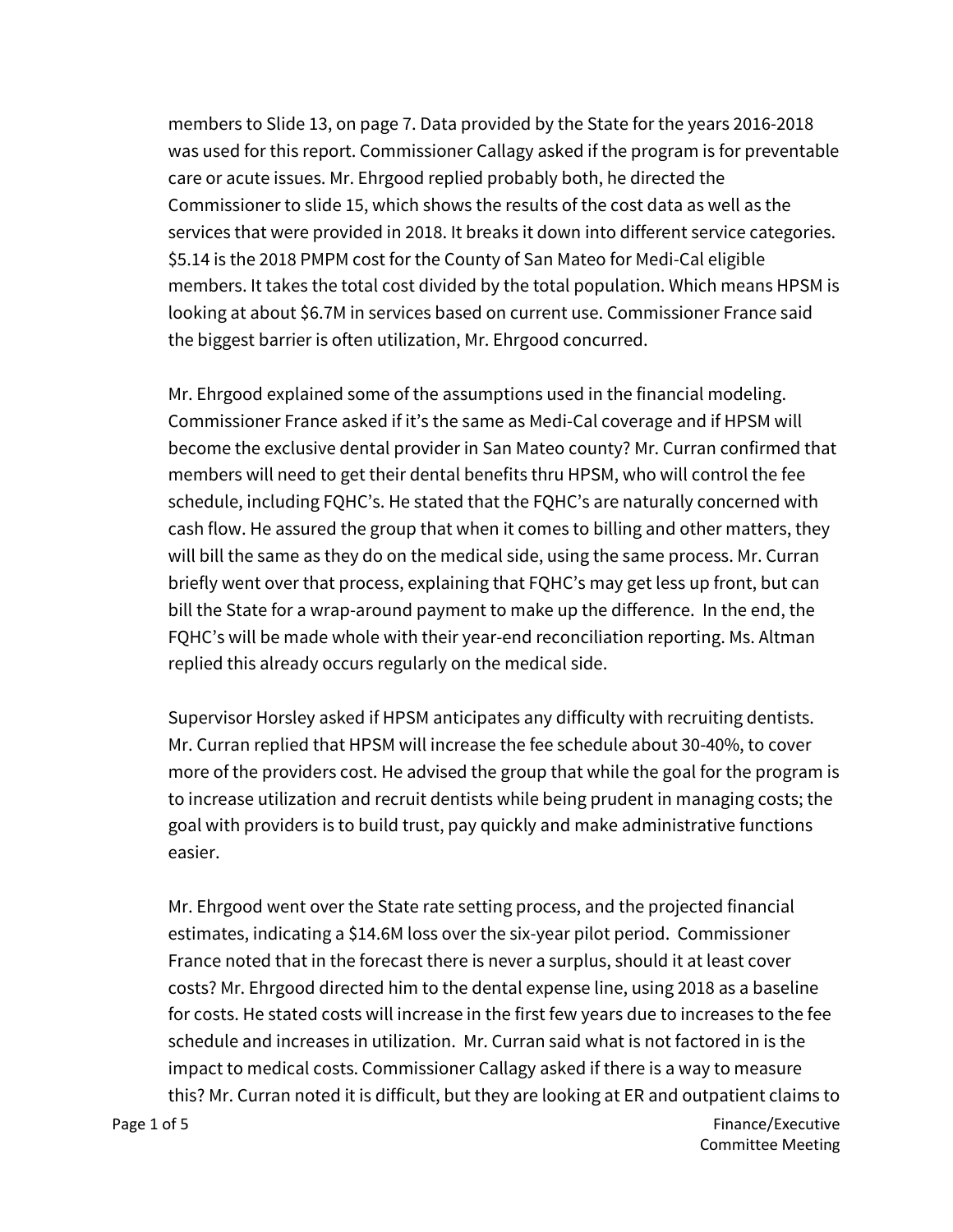help with this assessment; but are just starting now. They noted numerous studies that detail how dental coverage can benefit diabetes patients. Commission Callagy asked if HPSM should target or focus on certain populations? Mr. Curran said they may start with diabetics; expecting mothers and children will also be a priority.

Ms. Altman noted they will be looking for a dental director so that HPSM is ready in 2021. After the State publishes rates, they will seek provisional approval to look at additional staffing. She remarked that HPSM is motivated about this program and she wished more plans could do this.

Commissioner Callagy said there might be enough savings on the medical side to justify this, Mr. Ehrgood agreed that is part of the goal, as dental prevention has proven to be beneficial to overall medical health. Supervisor Canepa asked about the total reserves this program will use. Mr. Ehrgood reiterated if the 6 years play out as modeled, HPSM would incur \$14.6 in losses over the six-year period. However, Ms. Altman made sure the group understood that's not \$14M in year one. The first-year projection is a loss of \$2.8M. Commissioner France noted the books look robust enough to handle this request. Supervisor Canepa inquired where does this come from in the reserves? It was noted that it is coming from the Strategic Investments bucket.

Mr. Ehrgood would like to use the slides presented today for their presentation at the San Mateo Health Commission on Wednesday, October 9, 2019. Supervisor Horsley made a motion for preliminary approval of the Dental Integration program, Supervisor Graham seconded the motion. **M/S/P**

- **6.0 San Mateo Health Commission Agenda –** Ms. Altman went over the agenda for the October 9, 2019 San Mateo Health Commission meeting, she advised the group that the consent agenda is full, the main proposal however is the dental presentation. The agenda was approved as presented. **M/S/P**
- **7.0 Other Business –** Mr. Ehrgood would like to change the meeting frequency for 2020. He is proposing meeting every other month for the upcoming year. The group agreed to the proposed changes. Ms. Lester will work on a calendar proposal for the next meeting. **M/S/P**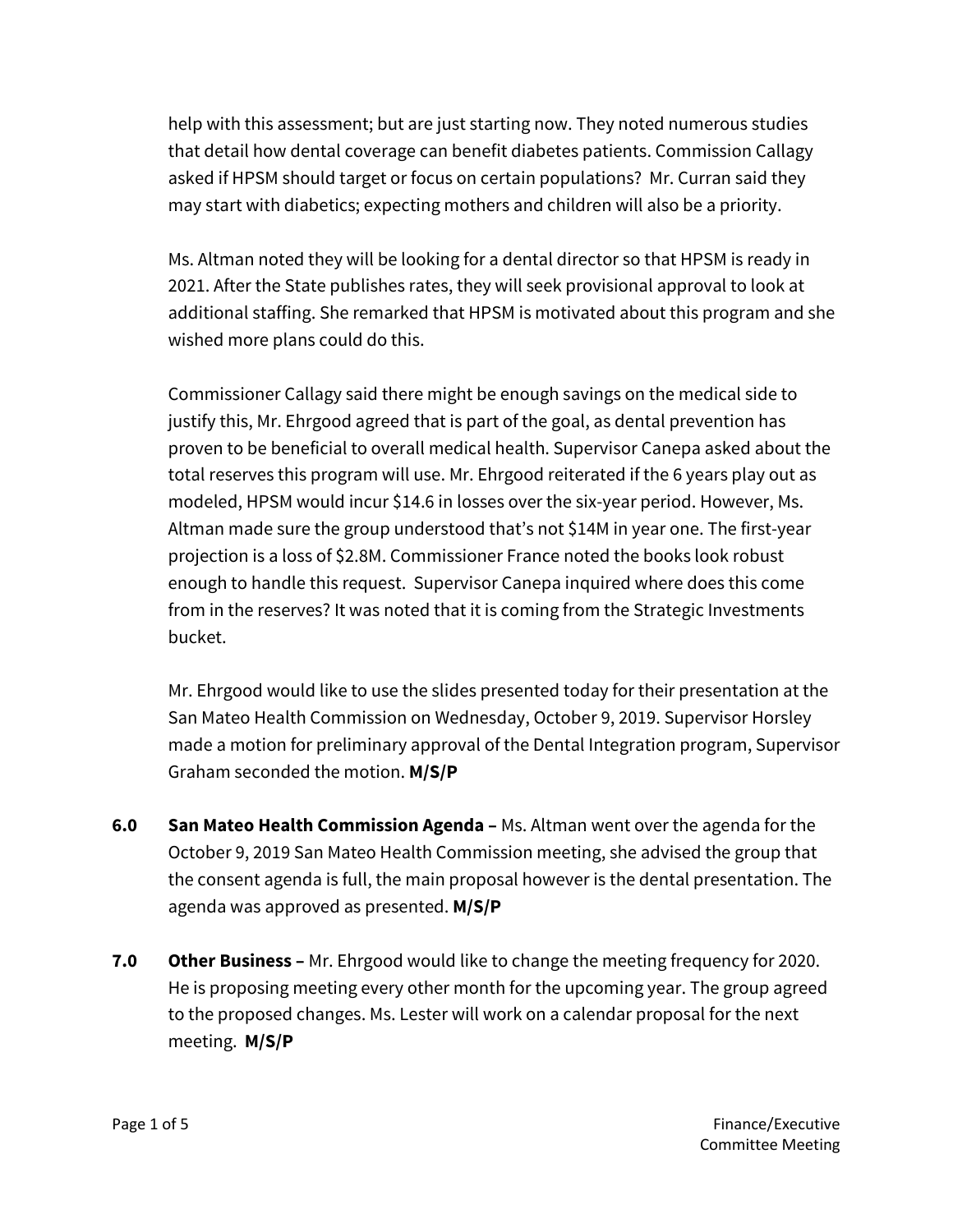## **8.0 Adjournment –** The meeting was adjourned at 1:34 By Supervisor Canepa. **M/S/P**

Respectfully submitted:

### *M. Heryford*

M. Heryford Assistant Clerk to the Commission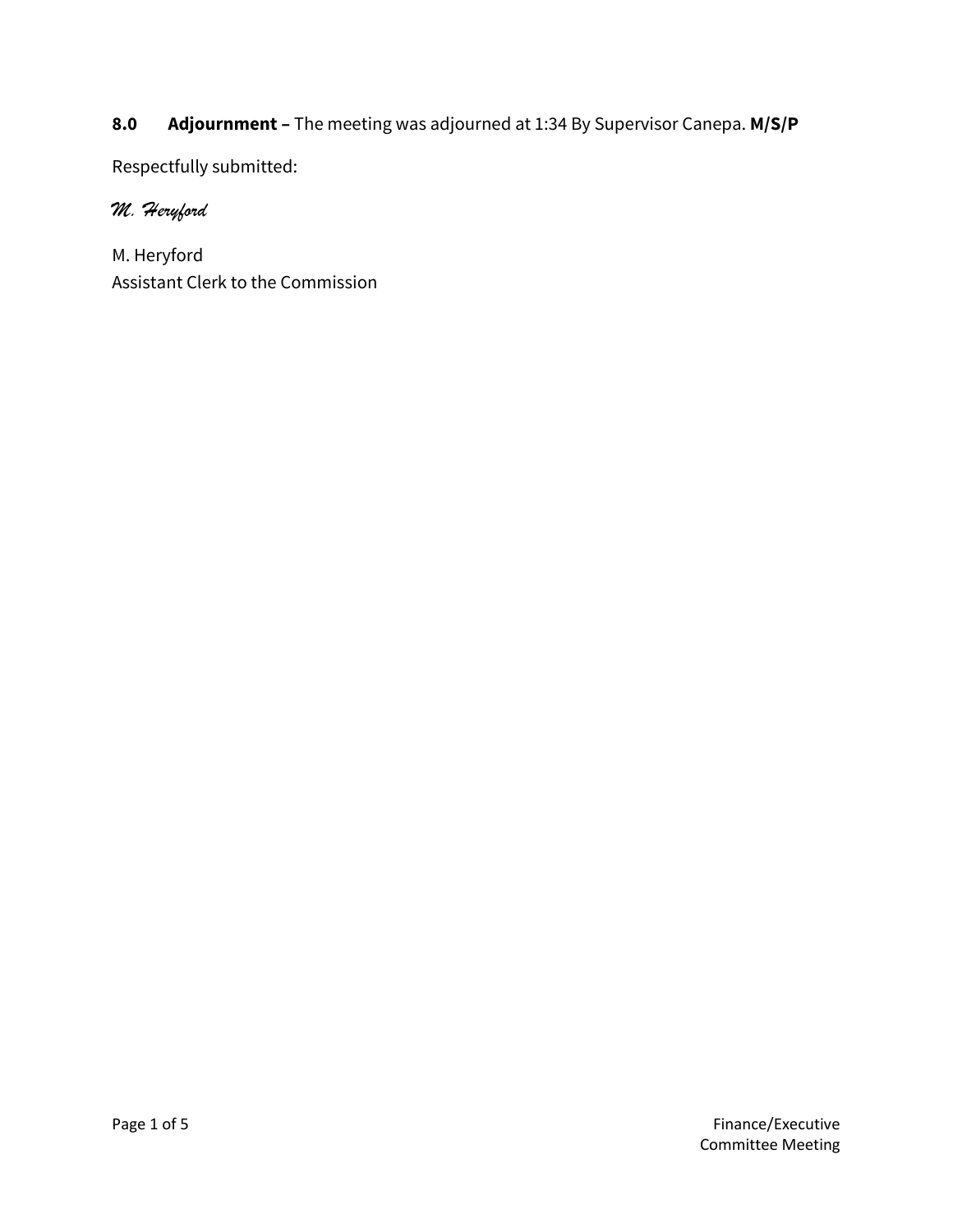## **PHYSICIAN ADVISORY GROUP Meeting Minutes August 7, 2019 - 7:30 a.m. San Mateo Medical Center 222 W. 39th Avenue, Board Room, 2nd Floor San Mateo, CA 94403**

**AGENDA ITEM: 4.2**

**DATE: November 13, 2019** 

| <b>Committee Members Present:</b> | Dr. Janet Chaikind, Kenneth Tai, Vincent Mason, Tom<br>Stodgel, and Randolph Wong    |
|-----------------------------------|--------------------------------------------------------------------------------------|
| <b>Committee Members Excused:</b> | Dr Hung-Ming Chu, James Hutchinson and Leland Luna                                   |
| <b>HPSM Members Present:</b>      | Rhonda Bibbins, Paul de la Cruz, Richard Moore, Colleen<br>Murphey and Kati Phillips |
| <b>HPSM Members Excused:</b>      | Maya Altman, Patrick Curran, Dr. Cynthia Cooper, Dr.<br>Susan Huang                  |

- 1. Call to Order Dr. Janet Chaikind (Chair) called the meeting to order at 7:30am. A quorum was present.
- 2. Public Comments No public comments were offered.
- 3. Approval of Agenda and Approval of June 5, 2019 Meeting Minutes The Agenda for August 7, 2019 was approved. Meeting Minutes June 5, 2019 were approved.
- 4. HPSM Announcements
	- 4.1 SNF/LTC Payment Model: Colleen reported that HPSM continues work on co-designing a new Long Term Care and Skilled Nursing payment model, to help address challenges with placement in the community. On October 1st, we are scheduled to launch this new payment model with our skilled nursing and long term care facilities. In order to design this payment model, we have been working with facilities to understand their pain points with payment and member admission. We are building in incentives for quality, focusing on quality indicators that we can objectively measure, similar to our approach with designing a new payment model for primary care. We are on track for an October 1<sup>st</sup> implementation.
- 5. Provider Services Announcements
	- 5.1 Palliative Care Network Development: Colleen reported that we are pursuing additional palliative care providers in the network. We have some today but we are working to build out a program with more robust program requirements. There are limited providers who offer community-based pediatric palliative care in California.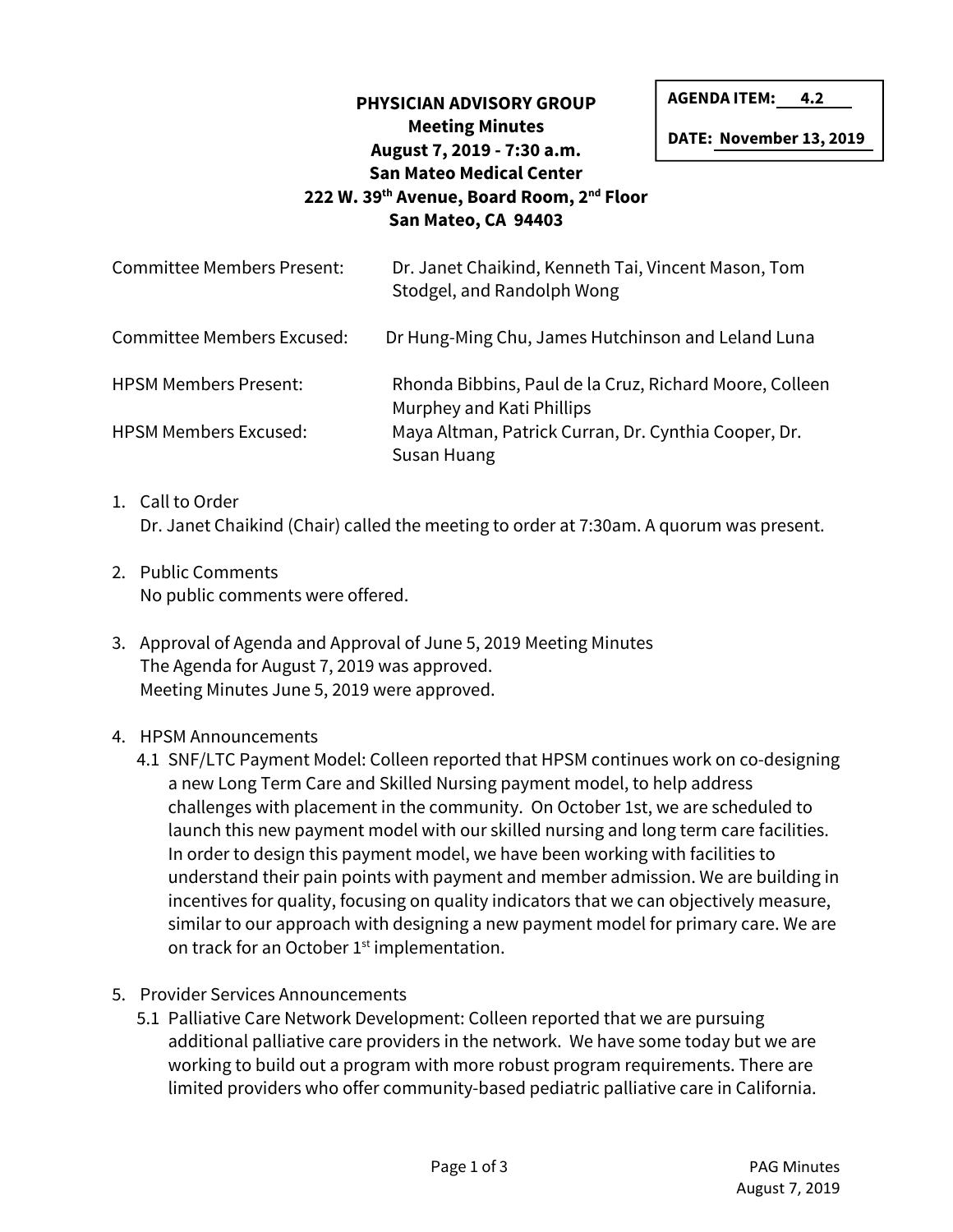Dr. Chaikind asked what methods HPSM is using to look for these providers. Colleen shared that HPSM surveyed our current home health and hospice provider network, and have been soliciting input from hospitals across and outside of the county regarding who they refer to for home-based palliative care.

- 5.2 Diabetes Prevention Program Network Development: Colleen shared an update on efforts to contract with Diabetes Prevention Program (DPP) providers. Since this new benefit has rolled out, HPSM and other county plans have struggled to find providers who meet the requirements for Medicare to be a DPP provider. There are none in San Mateo County today, per the national database that tracks enrolled providers. Dr. Stodgel inquired about the requirements to be Medicare certified for DPP. Colleen shared that these include having your curriculum approved, and delivering a minimum volume of services. Dr. Stodgel asked what the site of care is. Colleen shared that the settings are diverse, including Albertsons, the YMCA, or in a clinic. Dr. Stodgel shared that a similar program that he is most familiar with is associated with Mills Peninsula hospital and is specific to managing pregnancy and diabetes. It works well. Primary (care providers) can do initial testing and then refer directly into this program. It provides counselling, testing, and valuable services during pregnancy. Kati shared that HPSM has been talking to the Mills Peninsula group. They are currently in pending status for program enrollment. HPSM is in discussions with the group about potentially expanding to meet the needs of a more general pre-diabetic population beyond pregnancy.
- 5.3 Pediatric Speech Therapy Network Development: Colleen reported that this is an area where we have had some grievances from members, or outside organizations, about lack of access. It has been an area of active provider recruitment for at least two years. Most recently, to expand access HPSM has decided to open up access to out of network speech therapists, which is something we have not done historically. Our Pediatric team is also now more heavily engaged in the referral management process: when providers are unable to make a referral, HPSM has requested that our providers send that referral to HPSM so we may directly assist trying to get the patient scheduled somewhere, even if the provider is out of network. We are continuing to closely monitor this and track the grievances as they come in. Dr. Chaikind asked how HPSM is sharing this information with pediatric providers. Colleen said that HPSM sent out several fax blasts to the network and posted the information on HPSM's website. Kati noted that with SMMC providers in particular, some fax and notice distribution issues have arisen, and she is working with Ms. J. Papa to improve information distribution. Dr. Chaikind said she would be happy to help with this. Dr. Stodgel asked whether HPSM can send notifications via email. Colleen mentioned that HPSM has assessed current system capabilities, and our current systems do not allow us to manage email distribution list serves to the extent required to roll out provider email communications at this time. HPSM is exploring system modifications or new tools to be able to do this, and HPSM began collecting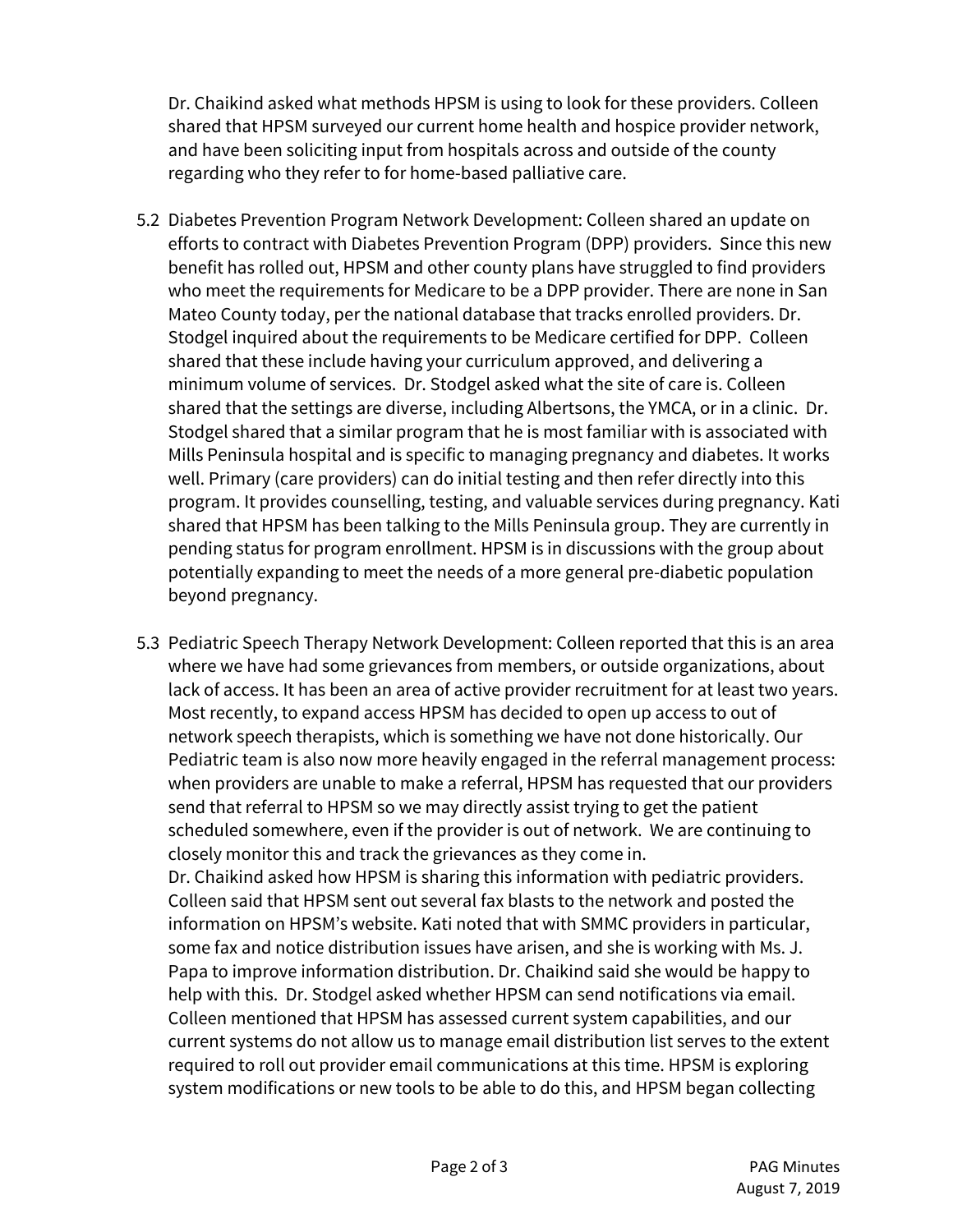email addresses in our quarterly provider data updates this year in preparation for moving to digital communication over time. Only a minority of providers have opted to provide a current email address at this time.

- 5.4 Non-Emergency Medical Transportation (NEMT) Network Development: Colleen reported that on July 1st, HPSM implemented new authorization requirements for non-emergency medical transport (NEMT). In advance of this change HPSM engaged several providers to provide feedback on the process, and help test the new authorization submission process. These new requirements are burdensome for providers but driven by a regulatory priority. HPSM is in regular conversation with our providers about how to make this new process easier. We worry that the additional requirements may restrict access in an area where access is already challenging, and are actively trying to recruit more providers. Dr. Stodgel and Dr. Chaikind inquired about what role ride-sharing applications like Uber play in our transportation network. Colleen and Kati clarified that while ride-sharing companies do comprise part of our network for non-medical transportation, they are not currently set up to take medical transport requests such as wheelchair vans or gurney vans.
- 5.5 Timely Access Survey: Kati reported that HPSM is initiating the Provider Timely Access survey process for this year. This is the annual DMHC requirement for monitoring access in the network for multiple services types. Based on the findings from this year's survey, and the discretion of the Credentialing Review Committee, anyone who is found to be out of compliance multiple years in a row will be brought to this committee to discuss the corrective action plan to help move these providers into compliance.
- 5.6 Credentialing Policy Review: In follow up to our last PAG/PRC session, Rhonda mentioned that in the committee materials we sent out prior to this meeting, we included red-lined versions of the P&Ps that were approved at our last session, to provide additional clarity on what had changed in the most recent versions.
- 6. Health Services Announcements
	- 6.1 None
- 7. Adjournment

The meeting was adjourned the open session and moved to the PRC Closed Session.

Next Meeting: October 2, 2019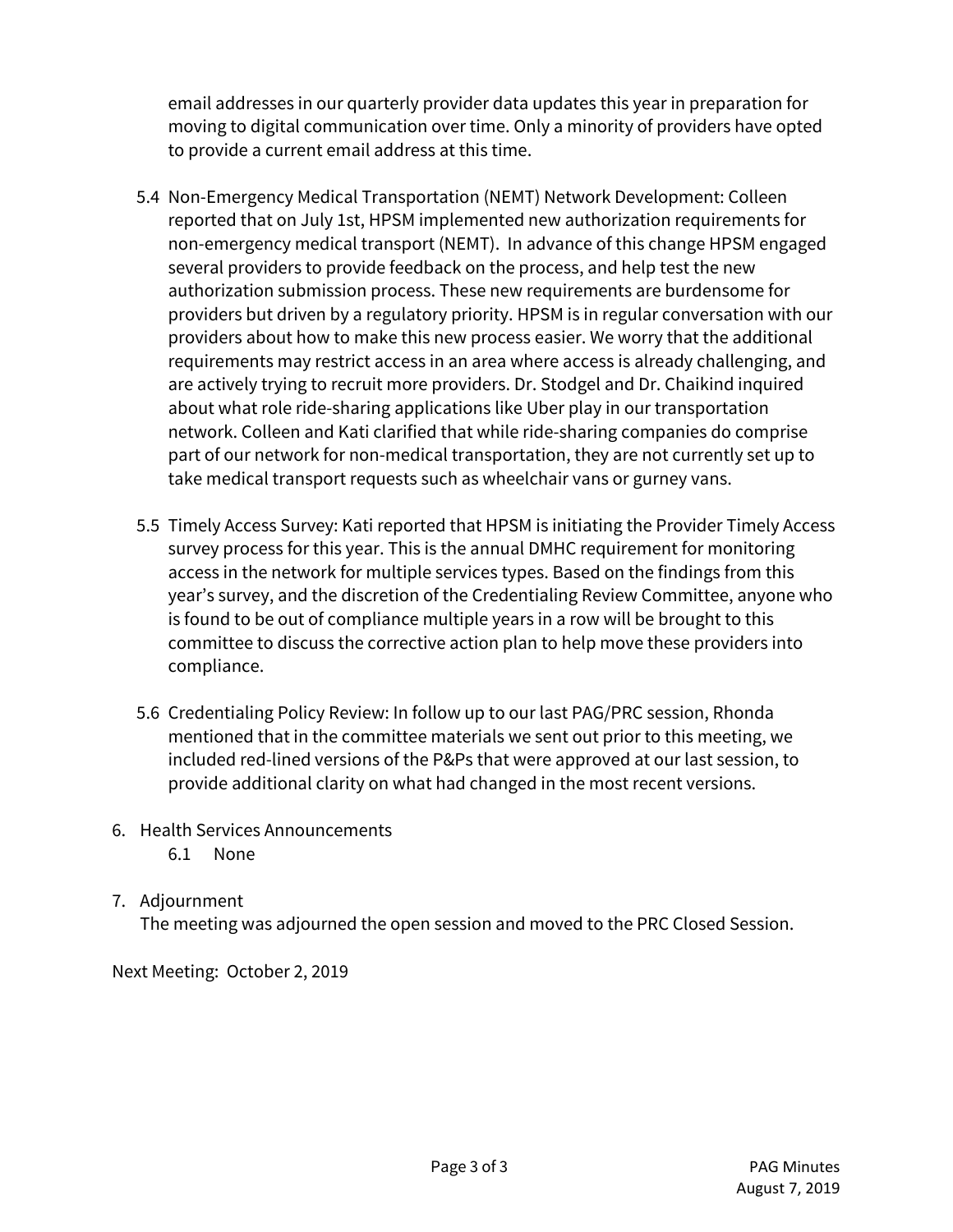### **PHYSICIAN ADVISORY GROUP Meeting Minutes October 2, 2019 - 7:30 a.m. San Mateo Medical Center 222 W. 39th Avenue, Board Room, 2nd Floor San Mateo, CA 94403**

| <b>Committee Members Present:</b> | Drs. Janet Chaikind, Vincent Mason, Leland Luna, Kenneth Tai,<br>Hung-Ming Chu,                      |
|-----------------------------------|------------------------------------------------------------------------------------------------------|
| Committee Members Excused:        | Drs. Tom Stodgel, James Hutchinson, and Randolph Wong                                                |
| <b>HPSM Members Present:</b>      | Dr. Richard Moore, Colleen Murphey, Paul de la Cruz, Luarnie<br>Bermudo, Kati Phillips, Molly Carter |
| <b>HPSM Members Excused:</b>      | Maya Altman, Patrick Curran, Dr. Cynthia Cooper, Dr. Susan<br><b>Huang</b>                           |
| Call to Order<br>1.               | Dr. Janet Chaikind (Chair) called the meeting to order at 7:30am. A quorum was present.              |

- 2. Public Comment No public comment was offered.
- 3. Approval of Agenda and Approval of August 2019 Meeting Minutes The Agenda for October 2, 2019 was approved. Meeting Minutes for August 2019 were not reviewed, and are pending approval (scheduled for December 2019 session).
- 4. HPSM Announcements
	- 4.1 Dr. Moore reported that HPSM has continued the feasibility evaluation of integrating Dental benefits. A financial impact analysis has been completed and will be presented to the HPSM Commission.
	- 4.2 Colleen shared that HPSM has launched the new Skilled Nursing and Long Term Care payment model effective 10/1/2019. As discussed in previous sessions of the PAG, this payment model was co-designed jointly by HPSM and the skilled nursing and long term care providers in our network who make up the majority of beds in our network. HPSM hosted a learning collaborative with these providers that met quarterly to provide training and process improvement resources. Separate sub-group sessions were held in addition to the learning collaborative meetings that were dedicated to co-designing the new payment model. The new payment model is intended to more fairly reimburse providers for complex high-needs patients, and reward providers for high quality care as determined by a set of quality measures such as readmissions. Feedback from our network providers so far has been positive and HPSM believes that this new payment model will help improve access.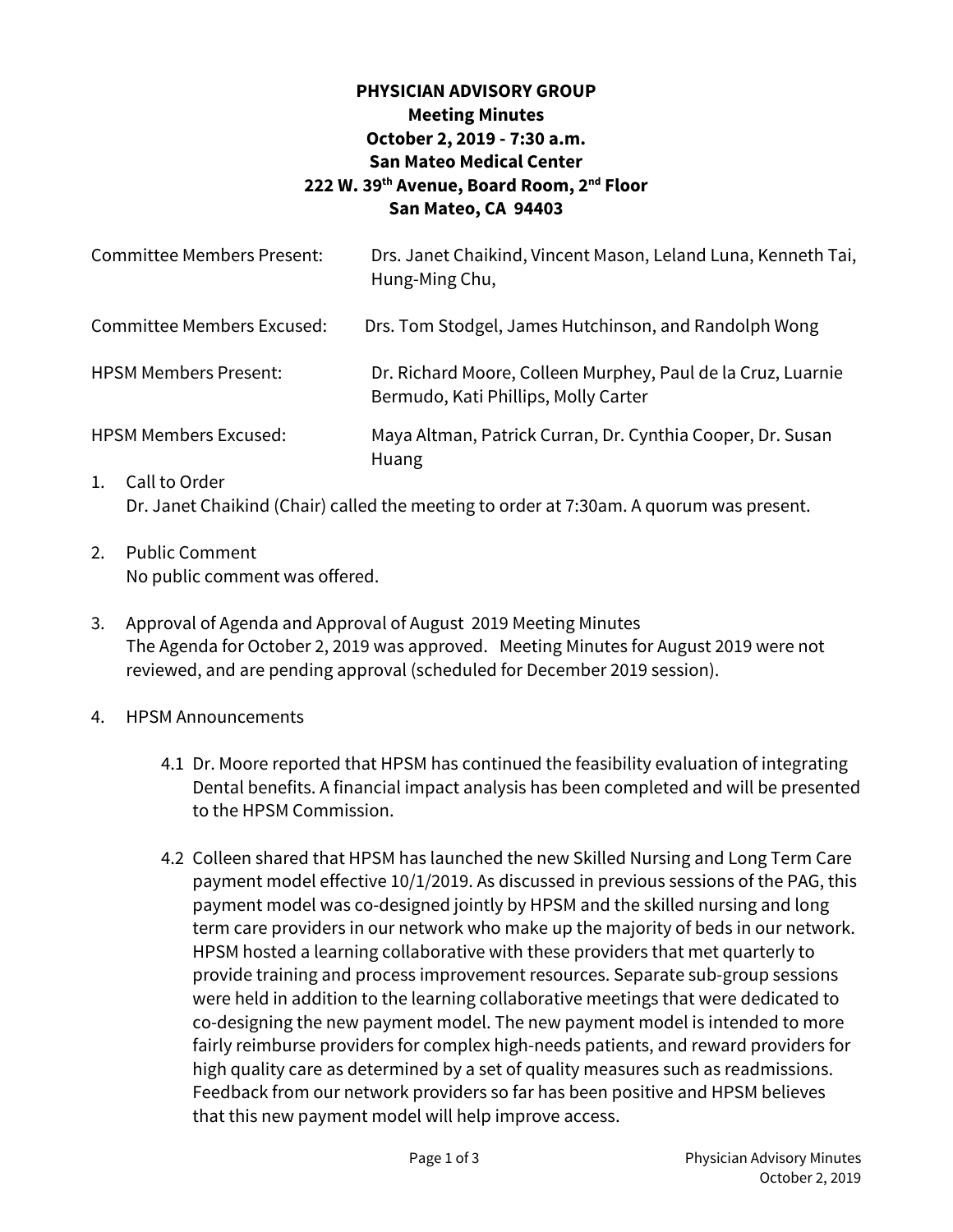- 5. Health Services Announcements
	- 5.1 Dr. Moore noted that the KPC purchase of Seton Medical Center was approved. Provider contracts between provider organizations and the now-disbanded Verity Medical Group have been dissolving which the HPSM Health Services team is closely tracking to ensure that inpatient care capacity is not at risk.
- 6. Provider Services Announcements
	- 6.1 Colleen announced that, effective September 1 2019, HPSM's Provider Service department underwent a re-organization. The purpose of the re-organization was to set up the team to better meet the changing needs of our providers and community, specifically:
		- The need to increase value-based payment approaches
		- The need to strengthen partnerships with large and consolidating provider groups and hospitals
		- The need to strengthen both internal credentialing of providers and the oversight of delegated provider groups' credentialing
		- Increased needs for high quality and accurate data about HPSM's provider network, both for members (e.g., via our provider directories), for our providers (e.g., via quality data reporting and directories), and to meet the increasing requirements of regulatory agencies.

In order to meet these needs, six positions within the Provider Services department were eliminated and seven new positions were created. Existing Provider Services staff were invited to apply for the new roles first, before recruiting was opened up to other HPSM staff and finally to external candidates. Provider Services staff were notified 3 months in advance of the changes going into effect to provide them time to either apply for the new positions or apply for other positions within or outside of HPSM.

The transition to the new structure was completed on September 1<sup>st</sup>. Four roles out of eleven remain open, so the Provider Services team has been working closely with other departments to make sure critical priorities are not dropped while we work to fill the open roles.

One of the changes of the reorganization affects this committee: a new role of Provider Credentialing Manager was created, which has been filled by Luarnie Bermudo who is present today. Luarnie will be taking over as the HPSM committee point of contact for the PAG and PRC, fulfilling the responsibility previously held by our Provider Services Manager Rhonda Bibbins who is no longer with HPSM. HPSM thanks Rhonda Bibbins for her contributions both to this committee and to HPSM members during her tenure with the health plan, and wishes her the best as she seeks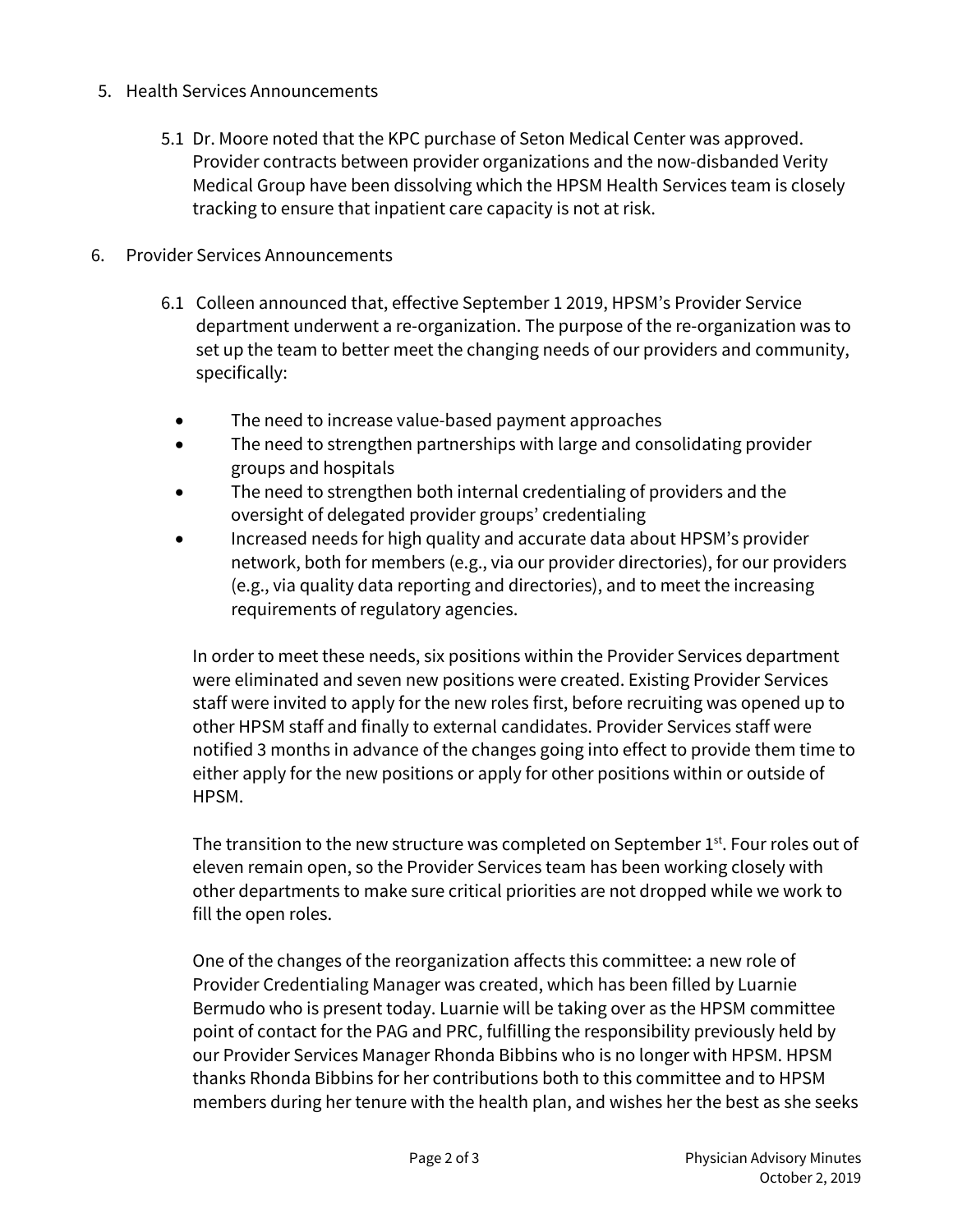out opportunities closer to home. HPSM is delighted to welcome Luarnie to the Provider Services team, and to this committee. From her previous role as HPSM's Whole Person Care Program Manager, Luarnie brings both significant experience a deep provider and community relationships to this role.

- 6.2 Kati Phillips reported on developments to the Medi-Cal PCP Pay for Performance (P4P) program. On November  $1<sup>st</sup>$ , HPSM is hosting a provider forum from 12 – 2pm for primary care providers to give HPSM feedback and input on the proposed changes to P4P measures for 2020.
- 6.3 Additionally Kati Phillips and Dr. Moore shared information about the new MCAS (Managed Care Accountability Set) measures that have been released. These measures are a replacement for the previous EAS quality measures and include a subset of HEDIS measures. Both the number of measures that HPSM is held accountable for, and the baseline performance level that HPSM must meet, have increased significantly. The new minimum performance level is to achieve 50<sup>th</sup> percentile performance whereas this minimum was previously 25<sup>th</sup> percentile. If HPSM falls below the minimum requirements, the penalties for low performance have increased and include potential financial sanctions and other corrective actions. To meet this higher bar, many departments across HPSM have been collaborating to develop a plan wide action plan and resource needs assessment. Improvements to data capture and more intensive engagement with our provider network will be required. Colleen shared copies of HPSM's most recent quarterly provider newsletter which include a pull-out poster outlining the new measures. This is also available online at https://www.hpsm.org/provider/resources/newsletters (Fall 2019 issue).
- 6.4 This concludes our open session network updates.

### 7. Adjournment

The meeting was adjourned to the PRC Closed Session. The next meeting for the Physician Advisory Group is scheduled for December 4, 2019.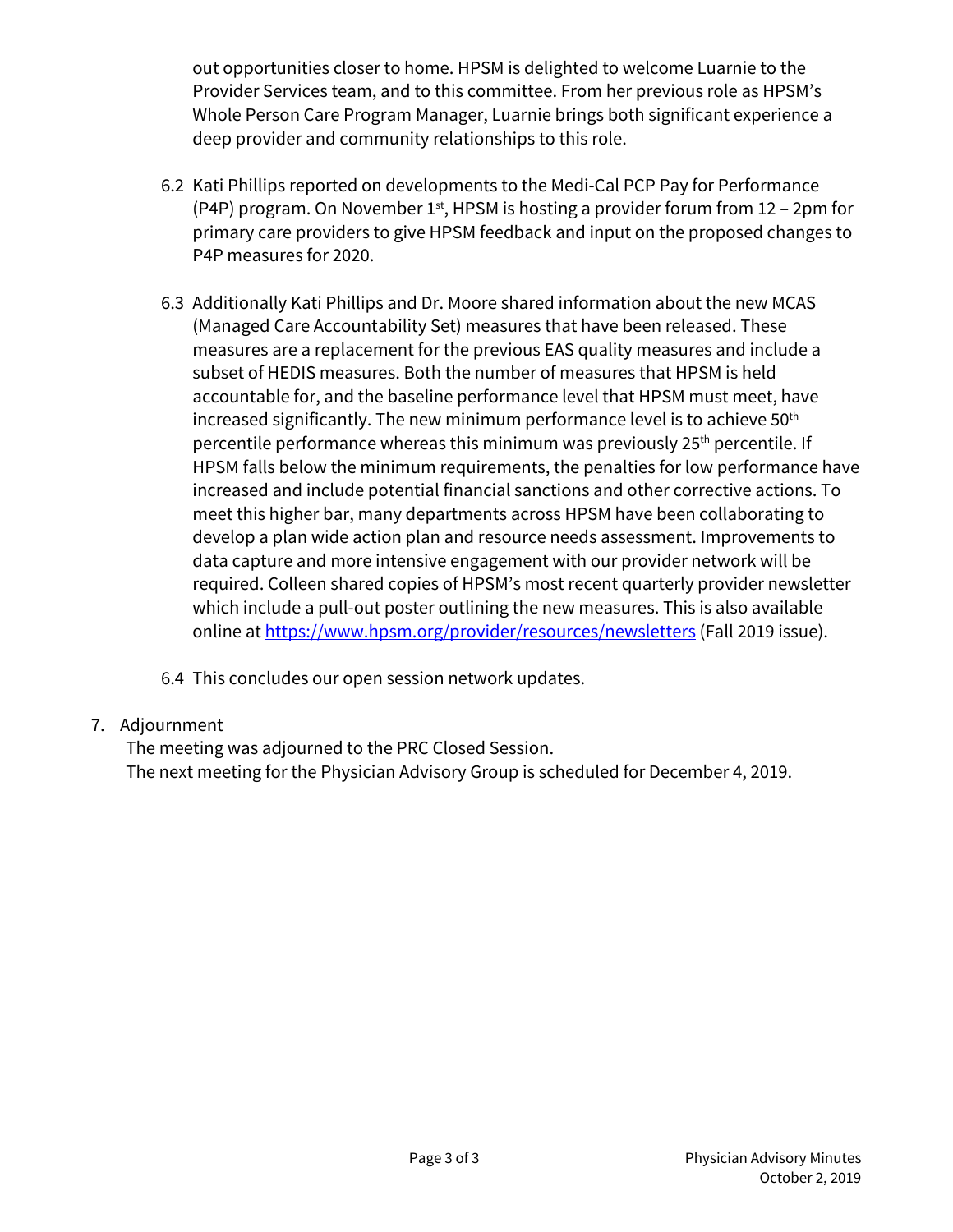|                                                    |                                                                                                                                           | AGENDAILEM: 4.3         |  |  |
|----------------------------------------------------|-------------------------------------------------------------------------------------------------------------------------------------------|-------------------------|--|--|
| <b>DRAFT</b>                                       | <b>CCS FAMILY ADVISORY COMMITTEE MEETING</b><br>Thursday, September 19, 2019 - 6:00 p.m.                                                  | DATE: December 12, 2019 |  |  |
| 2000 Alameda de las Pulgas<br>San Mateo, CA 94403  |                                                                                                                                           |                         |  |  |
| <b>Meeting Summary</b>                             |                                                                                                                                           |                         |  |  |
| <b>Members Present:</b>                            | Lianna Chen, Marilyn Wendt, Gladis Gomez, Leticia Acevedo, and Rocio<br>Jimenez, Carol Elliott.                                           |                         |  |  |
| <b>Members Excused:</b>                            | Stephanie Gradek, Faviola Morales, Miguel Sr. Bejar Arias, Doris Dablo, and<br>Stephanie Bayless.                                         |                         |  |  |
| <b>San Mateo County</b><br><b>Members present:</b> | Anand Chabra, M.D., Lizelle Lirio de Luna, Mitch Eckstein, Marsha Guevara,<br>and Helen Phung.                                            |                         |  |  |
| <b>San Mateo County</b>                            |                                                                                                                                           |                         |  |  |
| <b>Members Excused:</b>                            | Glenn Ibarrientos.                                                                                                                        |                         |  |  |
| <b>HPSM Members Present:</b>                       | Cynthia Cooper, M.D., and Sophie Scheidlinger.                                                                                            |                         |  |  |
| <b>HPSM Members Excused:</b>                       | Jessica Arevalo, Susan Huang, M.D., Maya Altman.                                                                                          |                         |  |  |
| Guests:                                            | Jaqui Knudson, Family Voices; Ellen Frankel, Kidpower; Katie Humphrey,<br>CCS Kaiser, Dr. Grace Chen, SMMC; and Rita Estrada, Interpreter |                         |  |  |

- **1. Call to Order:** The meeting was called to order at 6:00 p.m. by Sophie Scheidlinger.
- **2. Introductions:** Introductions were made around the room. Some of the guests present gave an introduction to their organizations and how they support the CCS population and community:
	- Carol Elliott from Gatepath shared that her organization has family resource centers which assist parents of special needs children in providing navigation of support services. The staff is mostly parents of children with special needs and bilingual Spanish. They also have access to the language line for simultaneous translation in any language that a family needs. She also works with a program which supports early identification of children with special needs through developmental screening and a Help Me Grow line which is general developmental information for parents of children ages 0-5. That line is available in English and Spanish and also offers simultaneous translation in any other language.
	- Jaqui Knudson, from Family Voices of California, explained they are a statewide collaborative working with parent run centers and families regarding health care for children with special health care needs. They also have a training program for parents called Project Leadership which helps provide education and information for families to become better advocates and understand legislation more closely. Her role is Outreach & Education Manager for the Whole Child Model Project across the State of California. Their office is in San Francisco but she is located in Orange County.
	- Katie Humphrey is the South Bay CCS Program Manager involved with the CCS Children whose Medi-Cal is assigned to Kaiser. She is primarily working on implementing the

**AGENDA ITEM: 4.3**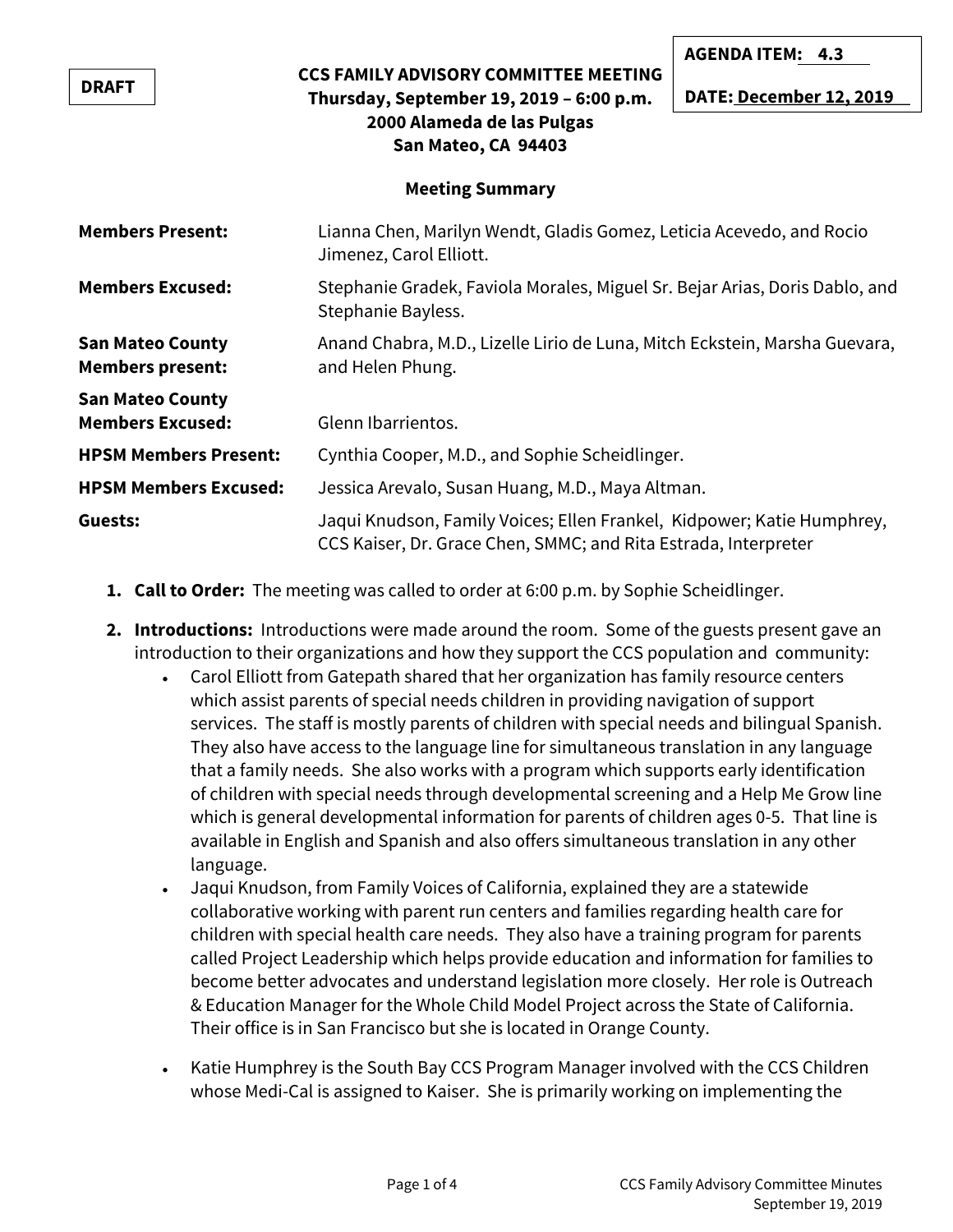Whole Child Care Model and looking at ways to improve services to the populations for which they have been assigned.

There will be presentations on Family Voices and Gatepath at future meetings to hear more about what they do.

Ms. Scheidlinger introduced Ms. Leticia Acevedo, Family Advisory Committee chair. She will facilitate the meeting through the agenda as presented.

- **3. Public Comment:** There were no public comments.
- **4. Approval of Minutes:** The minutes were approved as presented.

### **5. Youth Advisory Committee & Transitions Work**

Lianna Chen reported on the last Youth Advisory Committee on July 29<sup>th</sup> at the Redwood City main library. They had two guest speakers from Job Train. The discussion was focused on seeking employment, how to prepare a resume and cover letter, how to conduct themselves during an interview and how to handle questions. The speakers went through some situational questions to give the group a chance to practice how they would answer questions during an interview. The next meeting will be held in October and the topic is to be medical and health care. They are still getting good attendance at the meetings.

### **6. Private Duty Nursing**

### **a. Report Out**

Sophie shared the report on the activity from April through June for the two private duty nursing vendors. She explained that the members receiving these services are those who, if they did not receive this care in the home, we need to be in a nursing facility:

### $-Maxim:$

- There were no new referrals
- Currently caring for 15 existing patients
- Three of these existing patients were under the 85% utilization threshold of hours utilized, however, all of these patients were fully staffed as of July so we expect this to improve.
- The average utilization of hours authorized for all 15 members was 91% which we consider to be a successful quarter (90% is the goal).

### **Premier:**

- Maxim and Premier were recently purchased by the same company so they are now merging into one corporation. We will continue our relationship and don't expect this to impact the services to patients.
- They received one referral in June and did admit this patient within 30 days
- They have six patients. One of the six was under the 85% utilization
- The average was at 100% this is due to hospital stays they were able to meet the hour requirement.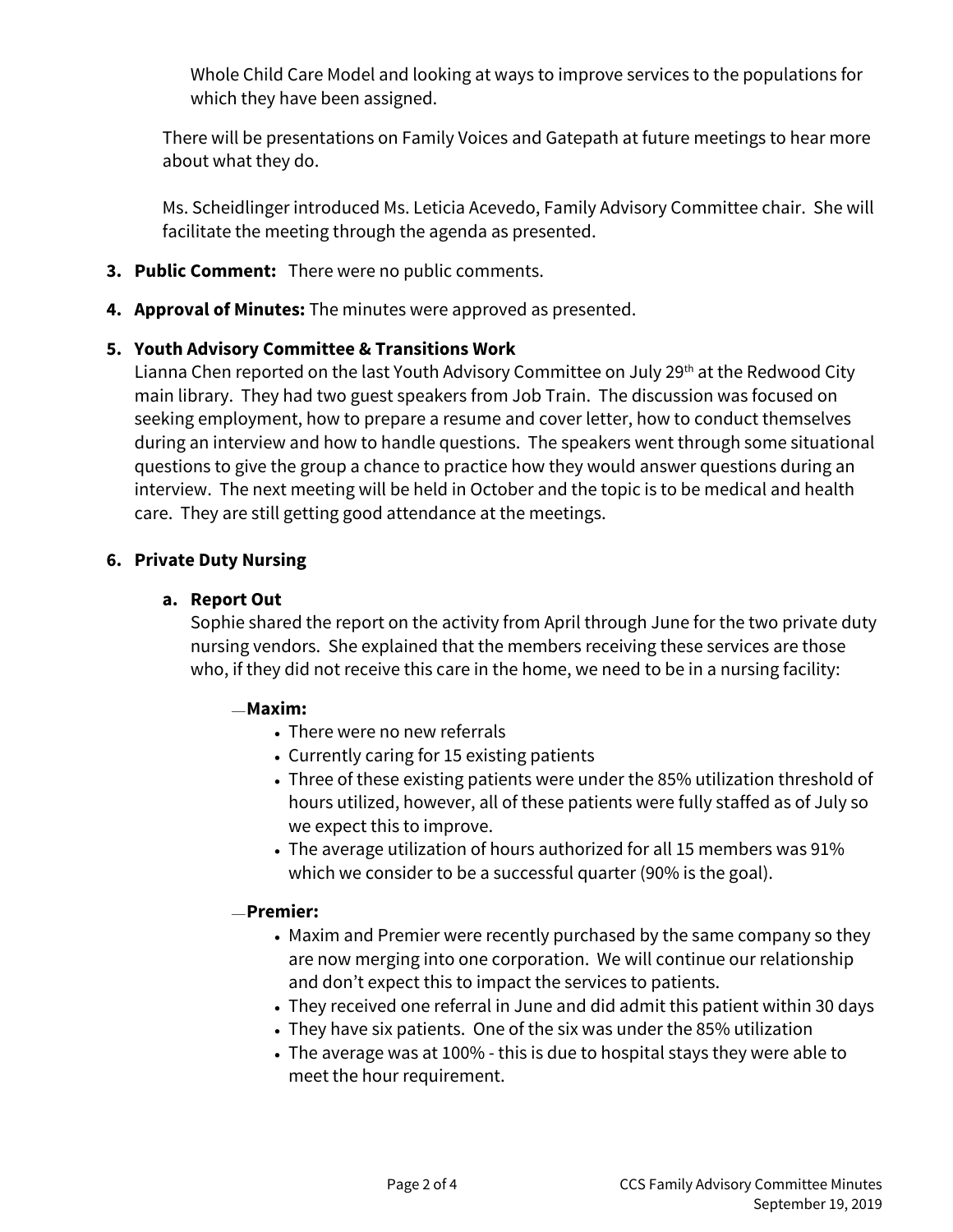Sophie explained there were only 21 members who qualified for these services because they are very complicated cases. There are four measures used to incentivize the PDN vendors. Two are about new referrals and new members; and two are about existing members. Regarding the new referrals, the vendors are accountable to admit any eligible member into services according to national guidelines; and for the existing patients, we are also incentivizing the vendors for providing the best care by using the hours authorized.

Sophie further explained the graph showing the performance over time, the percentage of quality **–** of the four measures starting in 2018 Maxim began to dip down in Q2 to 50% and affected their payment; then they came back up to 100% and have been at 100% throughout 2019**.** 

### **b. Anticipation of new guidance from state**

Sophie talked about some of the changes happening at the state level with this benefit. She stated that there was a lawsuit filed at the state level with CCS but mostly with Medi-Cal. The need to find workers to provide this benefit has been a problem for patients and was the reason the health plan entered into these special contracts and implemented these measures. Ultimately, the lawsuit found in favor of the patients and the members because the rate being paid to providers by Medi-Cal was too low to get workers to provide these services. Staff still does not know what the changes will look like and how they will impact the day to day operations. More reporting and accountability on behalf of the health plans and CCS state wide is expected.

### **7. Kid Power presentation on bullying/safety**

Ms. Gomez introduced Ellen Frankel from Kidpower to speak about bullying and safety. Ms. Frankel described that Kidpower of California coordinates and presents private and group workshops in the Bay Area and Southern California. Their full name is Kidpower Teenpower Fullpower, International. The program is for all ages but started out as a program for children. Their topics cover fire safety, car safety, boat safety and people safety which means safety with people they know and strangers. So everything they teach is categorized around interpersonal safety with people. The skills they teach are focused on preventing some of the worst things people can do to other people such as abuse, bullying, abduction. The main focus is on boundaries which is a foundational skill. When we teach children to identify and learn their rights to protect their boundaries they can prevent a lot of traumatic experiences. They work with people from all walks of life and like to focus on those who might be considered more vulnerable such as those with complex medical conditions, the deaf or blind, people who have experienced trauma, those who are likely to experience prejudice because of their gender or ethnicity. They teach different options to keep themselves safe. Adults also need to learn about child safety and how to handle children with a safety problem.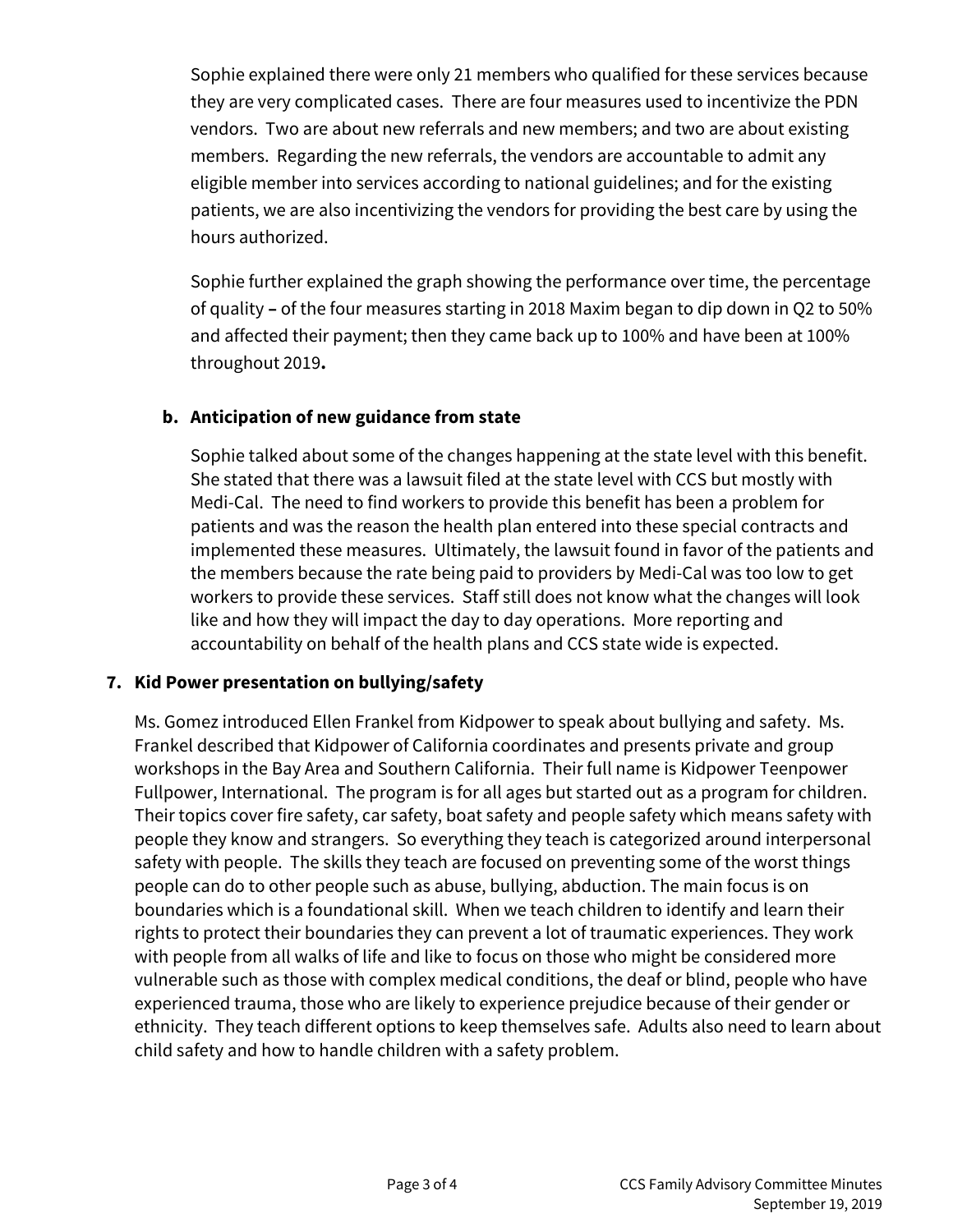Ms. Frankel described that the workshops are for parents and children to do together. They only work with the children if their adult is present to make sure the children get more out of this training. The skills they teach take a long time to become safety habits. The workshops are active and participatory, not lectures. The parents and children learn skills together and then continue to practice. They also offer workshops for parents only and professional development training for teachers, staff, administrators, etc. Medical providers who have the opportunity to interface with parents and children on a regular basis and learn a few of these skills can be crucial in helping protect child safety. They believe these skills will help prevent sexual abuse and other kinds of harm to children including bullying.

The question was asked about the number of people in an average group setting. Ms. Frankel stated it varies. These types of services are expensive however they receive grant funding so many of the groups they work with do not have to pay. They require 10 people minimum to have a group. When they serve parents, the number of people is unlimited and the same way with staff. When children are present, they do limit the number of children.

It was asked if the workshops are available in Spanish. They have 2 bilingual Kidpower instructors and have very limited availability. Most Kidpower instructors do other things in addition to teaching these workshops, however, they present all the time in English with an interpreter for many different languages.

Ms. Acevedo shared that she had attended a Kidpower workshop in the past which has helped her in her position as a supervisor in a school to deal with children who have been bullied or that have special needs. She expressed the importance of continuing to learn and grow these skills. She leads a Spanish speaking support group for parents with special needs children.

Ms. Frankel stated that this program will mesh with any other program teachers or others have encountered so it is not a system that would conflict with whatever current system a school is currently using. They have Kidpower centers in a number of cities in the United States and many international centers. Teachers have come to California for the training and return to teach this program in areas like Vietnam, India, Columbia, Mexico, France and they open their own Kidpower center. They have just celebrated their 30<sup>th</sup> anniversary and continue to work on developing and improving their curriculum.

The question was asked about online bullying and Ms. Frankel confirmed they do have a series that addresses these issues that are suited for the online world. They do get a lot of requests to focus on cyber bullying since it is a huge problem.

### **8. Adjournment/Closing Remarks**

The next meeting will be held on December 12, 2019 at 6:00 pm. The meeting was adjourned at 6:50 pm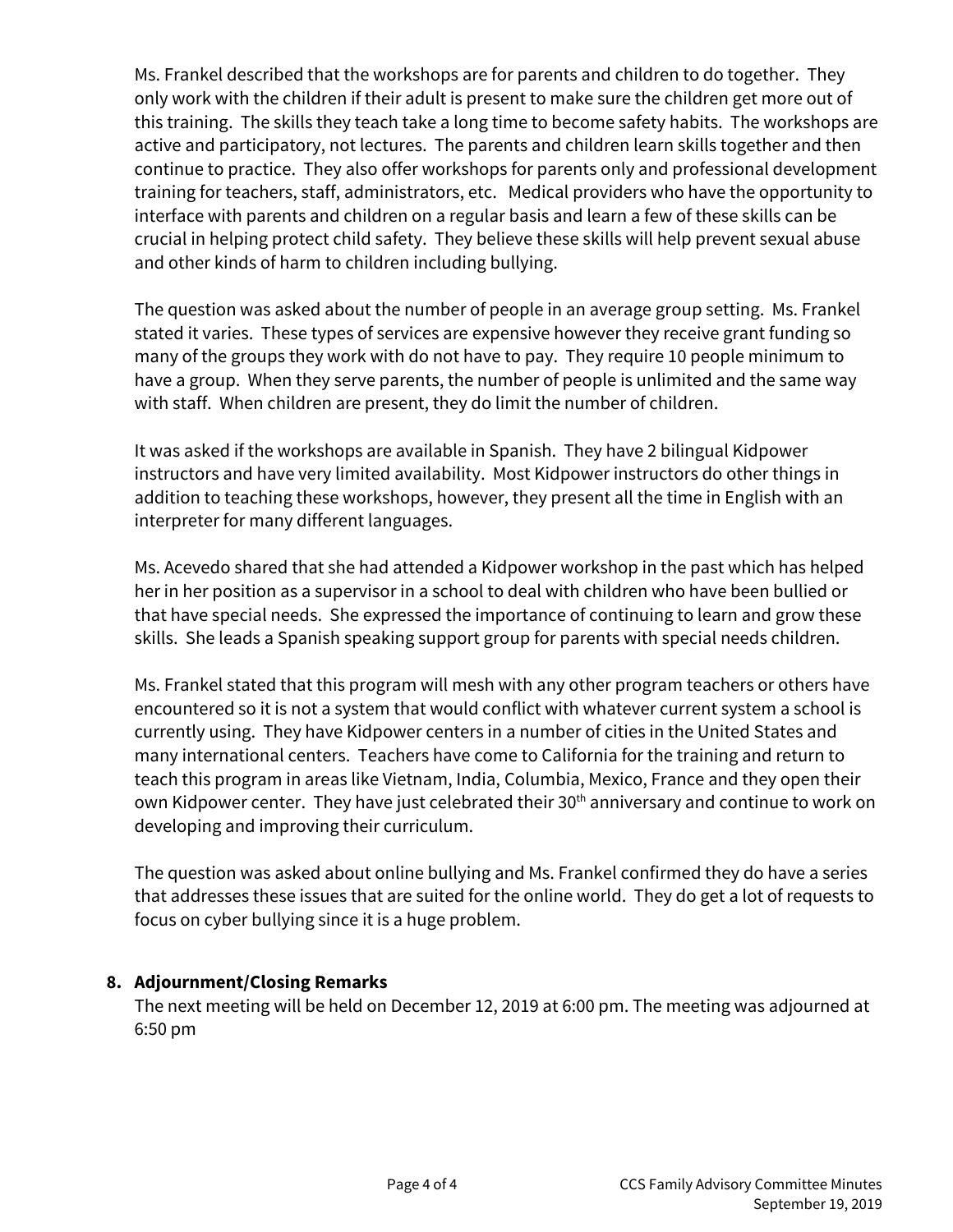#### **DRAFT**

### **CCS CLINICAL ADVISORY COMMITTEE Thursday, September 19, 2019 – 7:00 p.m. 2000 Alameda de las Pulgas San Mateo, CA 94403**

### **Meeting Summary**

| <b>Members Present:</b>                                                                                  | Michelle deBlank, Grace Chen M.D., Lianna Chen, Michelle Blakely, Carol Elliot,<br>Marilyn Wendt, Leticia Acevedo, and Katie Humphrey. |
|----------------------------------------------------------------------------------------------------------|----------------------------------------------------------------------------------------------------------------------------------------|
| <b>Members Excused:</b>                                                                                  | Benjamin R. Mandac, M.D., Sherri Sager, and Lee Sanders, M.D.                                                                          |
| <b>San Mateo County</b><br><b>Members present:</b><br><b>San Mateo County</b><br><b>Members Excused:</b> | Anand Chabra, M.D., Lizelle Lirio de Luna, Marsha Guevara, and Mitch Eckstein<br>Glenn Ibarrientos.                                    |
| <b>HPSM Members</b><br><b>Present:</b><br><b>HPSM Members</b><br>Excused:                                | Cynthia Cooper, M.D., and Sophie Scheidlinger.<br>Maya Altman, Jessica Arevalo, and Susan Huang, M.D.                                  |
| Guests:                                                                                                  | Rita Estrada, Interpreter.                                                                                                             |

- 1. **Opening Remarks Call to order** at 7:03 p.m. by Sophie Scheidlinger.
- 2. **Introductions:** Introductions were made.
- 3. **Public Comment:** None.
- 4. **Approval of Minutes:** June 20, 2019 minutes were approved as presented.

### 5. **Family Advisory Committee Report Out**

Ms. Acevedo reported that there were four parents present at today's meeting. We had a presentation on Private Duty Nursing and a guest speaker, Ellen Frankel, from Kidspower.

### 6. **Youth/Young Adult Advisory Committee Report Out**

Ms. Lianna Chen reported that their meeting was on Monday, July 29<sup>th</sup> at the Redwood City Main Library. They had two guest speakers from Job Train who spoke to the group about the services they offer which includes assistance in job search, resume writing, and other tips on securing employment. They did some interactive exercises to practice job interviews. The next meeting will be held in October and the topic will be medical and health care.

The question was asked if the youth group is aware of the Medi-Cal expansion extension to the age of 26 and if this is a topic of discussion. It was stated that in January Medi-Cal will be extended to the undocumented up to the age of 26 and it will not count against public charge in case they are worried about this since it is a state funded program.

There was discussion about public charge issues, healthy kids and ACE and how this works together. Public Charge is going to affect undocumented individuals and is making people worried that if they need any benefit they won't be able to change immigration status. Michelle deBlank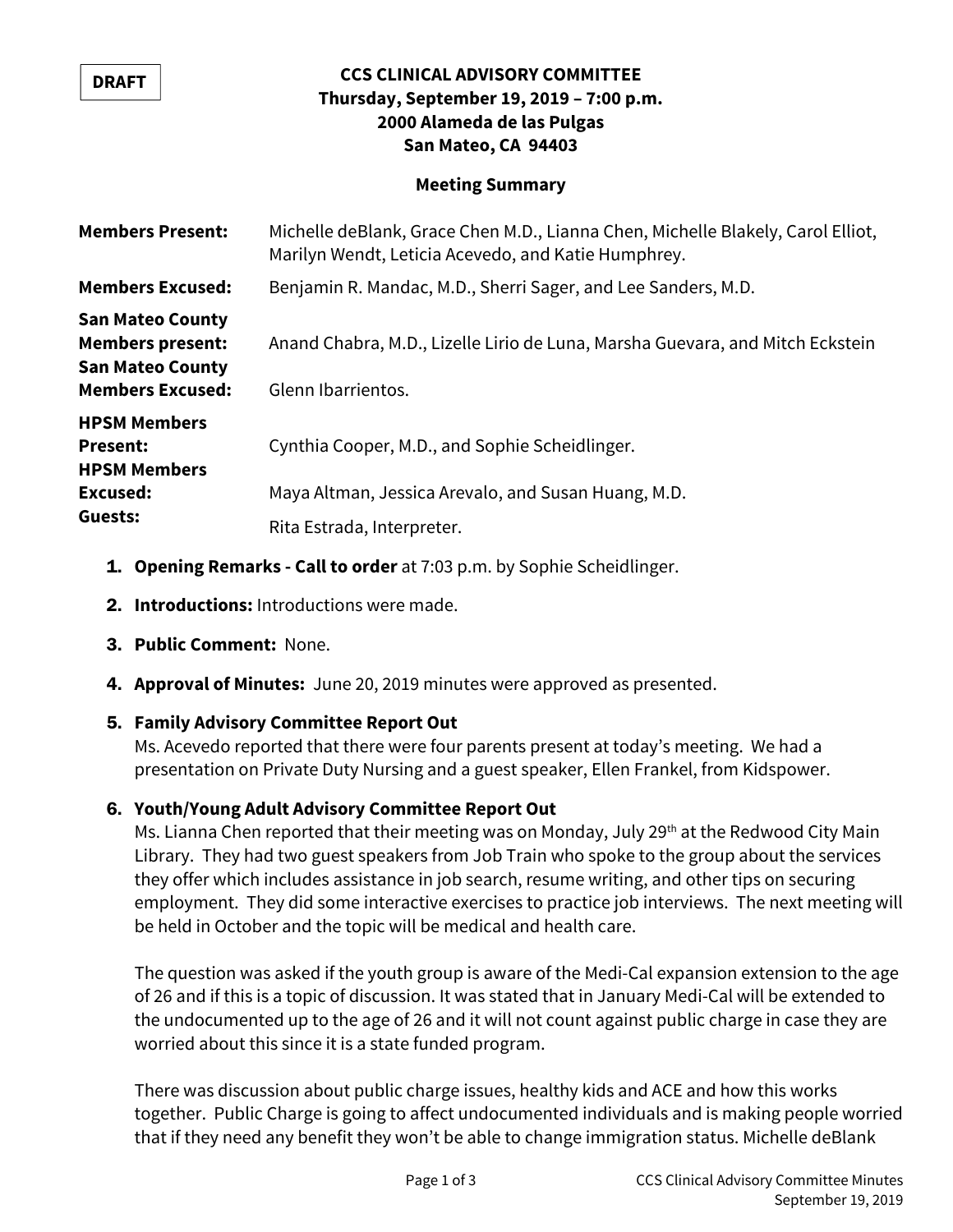stated that the implementation of public charge won't impact many undocumented community members in reality. Most benefits these individuals get are through the state, so the federal public charge rule would not change that, nor will it impact services available to children. Sophie stated that she has not heard much from families about this issue. Dr. Chabra stated that they are hearing a bit through programs like WIC where people do not want to participate even though WIC is not part of the public charge and home visiting should not be affected but there is a general fear of public charge for any benefit. Public charge could be a good topic for the youth group for discussion.

Another topic discussed was the sunsetting of Healthy Kids program. Sophie explained the history and the threshold of the federal poverty line and how that affected the eligibility for Medi-Cal. The Healthy Kids package was not as comprehensive as Medi-Cal but served the population and was funded locally. The state agreed to roll Healthy Kids into Medi-Cal, which is a win for those locally funding and managing this program. It will be a better solution for those kids as they will have better protections under Medi-Cal. It will be managed at the state level and will still have monthly premiums handled by the state instead of the plans. This transition is effective as of October 1, 2019.

### 7. **Private Duty Nursing**

### **a. Report out:**

Ms. Scheidlinger briefly reviewed the quarterly report on the two Private Duty Nursing providers that we have value based purchasing agreements with, Maxim and Premier. We track them on four measures in total: two are around new patients and referrals; and two are around exiting patients.

Maxim had no new referrals; 15 existing patients; of the 85% standard of utilization, there 3 that were below but were fully staffed by July  $1^{st}$ .

Maxim and Premier were both recently purchased by a larger company. They are still operating separately but slowly over time it is expected that they will become one organization. This should not impact our ability to work with them and have them staff these cases.

Premier had one referral in June. They admitted them into service within 30 days which is the requirement. They have six existing patients, one of which was under the 85% utilization. The average of all of the patients is still 100%.

Dr. Chabra revisited the question about the referrals and if we were able to confirm there were no referrals that had not been fulfilled. Sophie followed up with Packard and there was nothing found to be outstanding.

Looking at quarterly performance, Sophie pointed out that Maxim had a dip in Q3 of 2018 to 50% and then 75% in Q4 2018. Their quality payment drops by that percentage so they are motived by that and got themselves back up to 100%. Premier had been consistently at 100% from Q2 2018 through Q2 2019.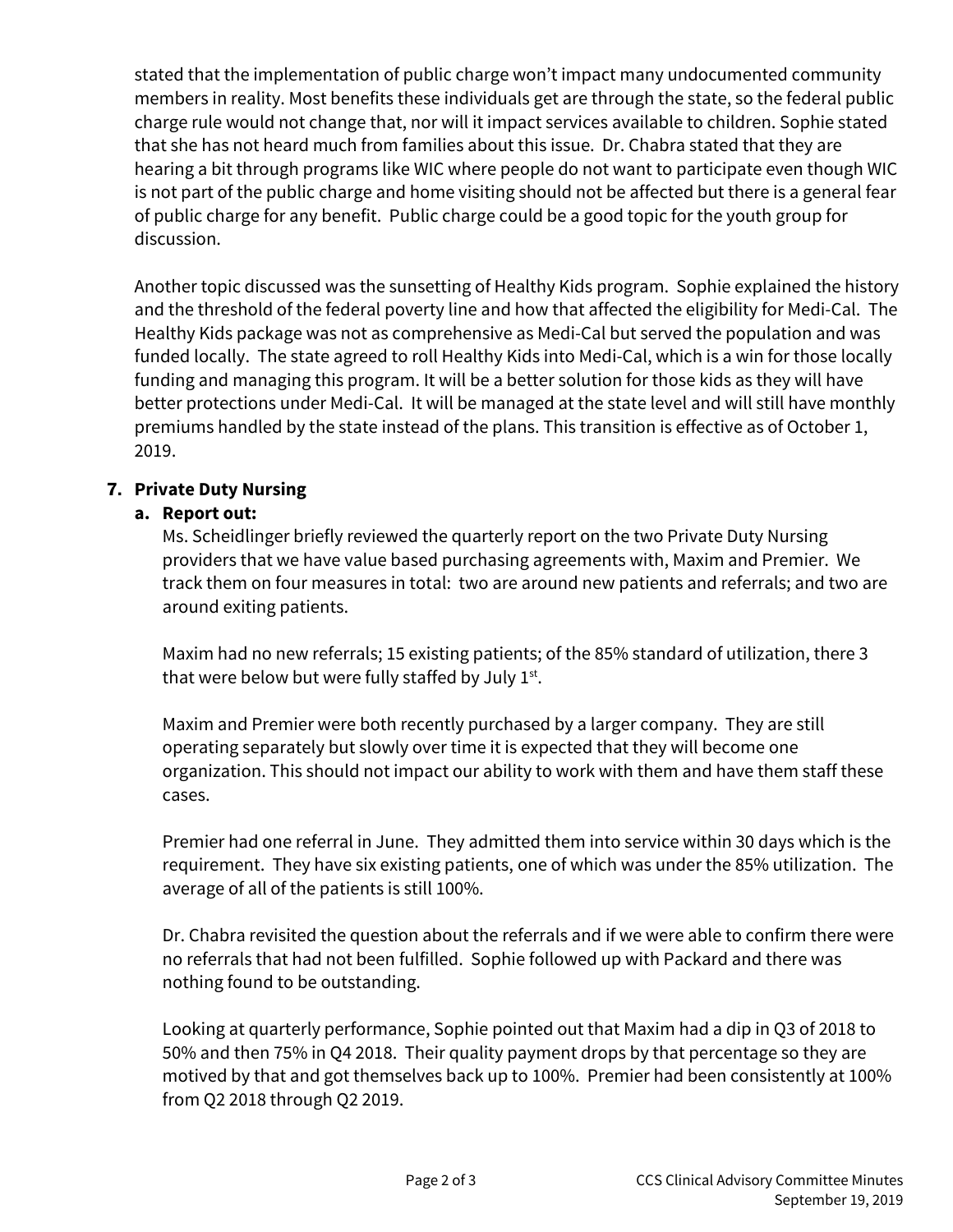### **b. Anticipation of New Guidance From State:**

Sophie reported that there was a lawsuit that was in a settlement for children throughout California. This was due to the state rates for Private Duty Nursing being so low that access was a problem state-wide. This was evident from the beginning of the CCS pilot so many years ago and was one of the first things that this committee brought to our attention. From this, the value based purchasing contracts with providers were established. Since then, we have been able to rectify this problem in San Mateo, however this did not address the problem statewide. As a result, the state is will be paying for those people impacted but they are also using this opportunity to make changes to the documentation and fill rates. We do not have much detail at this point but are anticipating new regulatory guidance. What they have indicated so far, in terms of our performance metric, our goal is 85% utilization (we don't want people to be below 85% utilization) and the state's utilization expectation is going to be 100%. This will be the case for everyone throughout the state. Because of this we will have to set higher expectations with our vendors. When we have more details we will share how we think this will impact us and if there are any changes that we make to the guidelines as a result. They did raise the rates for private duty nursing substantially about six months ago. This was the only rate change in this industry in the last 10 or more years.

### 8. **Discussion of issues providers/community partners may be facing**

Sophie opened the floor for anyone issues the group would like to voice:

**a. Lyrica** 

Dr. Cooper reported that Lyrica is now on formulary as a generic. If you order the generic you don't need the diagnosis or prior auth anymore. If you want to order the brand name you will still have to go through the full process. For Diagnosis Codes for Drugs Dr. Cooper stated that they use the FDA approved codes.

### **b. Kaiser Transition Plans**

Sophie reported that HPSM is working with Kaiser to take on Whole Child Model. The set up in the non-WCM counties where you have the CCS program and then the Managed Care Plan has been our set up with Kaiser. We have Kaiser assigned Medi-Cal members and Kaiser is then responsible for all of their primary care and all their CCS related condition related have been carved out of the Kaiser contract and assigned to CCS up until now. We have wanted to work with Kaiser to take the full child and we are now working towards doing that. Our target date is November 1, 2019. We are still working on approval from the state so it is not confirmed yet but we are working towards this deadline. If approved, those children will be fully delegated to Kaiser for their care and Katie Humphrey will come to the Clinical and Family Advisory meetings to hear about issues, etc. This will affect about 120 children in San Mateo County.

### 9. **Adjournment/Closing Remarks**

The meeting adjourned at 8:00 p.m.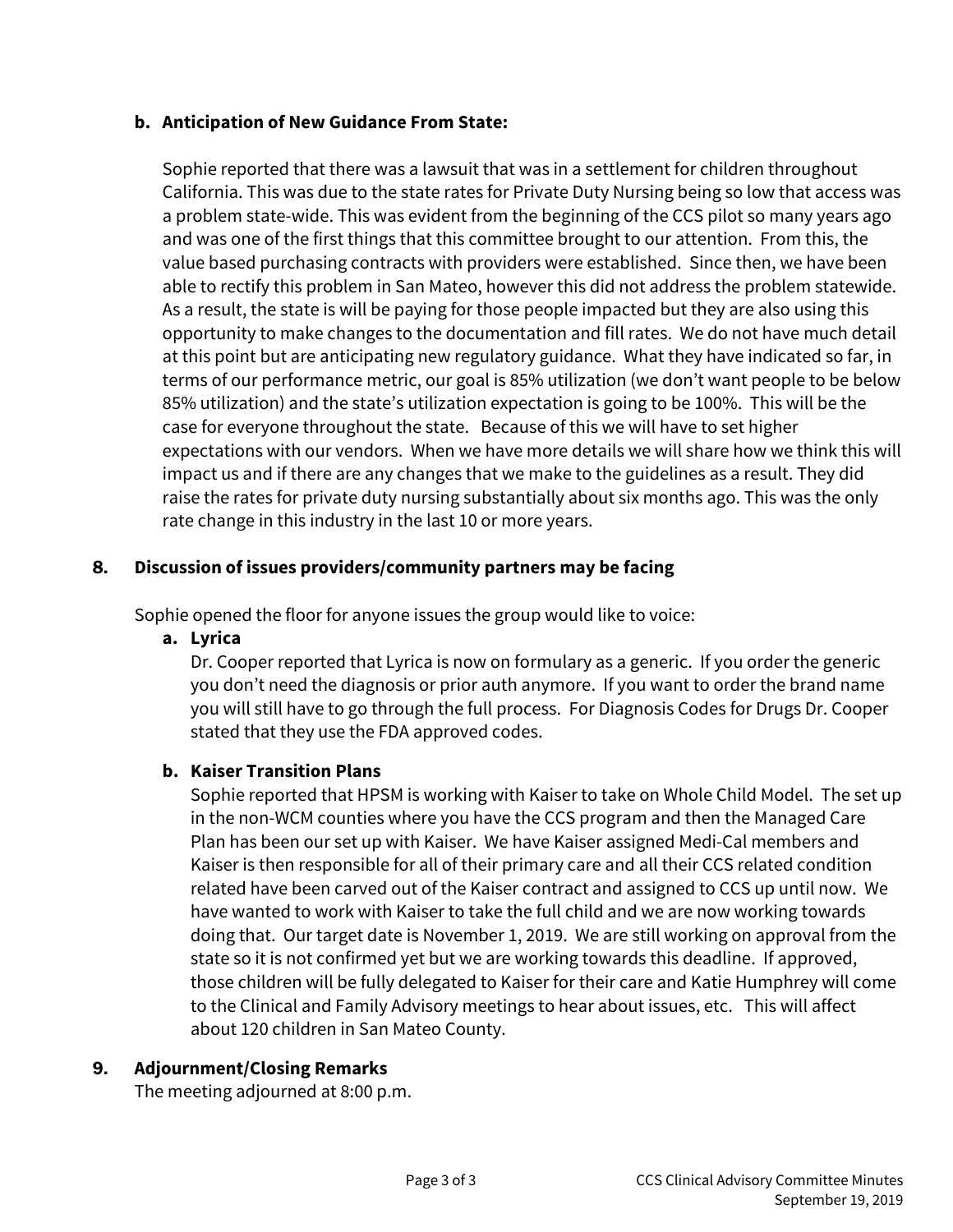**DRAFT**

## **PHARMACY & THERAPEUTICS (P&T) COMMITTEE Meeting Summary Wednesday, Sept 11, 2019, 7:00-9:00 am SMMC – Alcove Room 222 West 39th Avenue, 2nd floor San Mateo, CA 94403**

**AGENDA ITEM: 4.4**

**DATE: November 13, 2019** 

**Members Present:** Barbara Liang, Gary Horne, George Pon, Jack Tayan, Lena Osher, and Rukhsana Siddiqui.

**Members Absent:** Jaime Chavarria, Jonathan Han, Niloofar Zabihi, and Varsha Gadgil

**Staff Present:** Andrew Yau, Biyan Feng, Jasmine Le-Thi, Kelly Chang, Matthew Lee, Ming Shen and Richard Moore.

**Staff Absent:** Karla Cruz-McKernan

### **1. Call to Order**

### **2. Approval of Meeting Minutes**

The Committee unanimously approved the meeting minutes for Sept 11, 2019 with no objections.

### **3. Approval of Agenda**

The proposed agenda for the meeting was approved as presented.

### **4. Old Business**

Ming discussed the pharmacy carve out and its implications on HPSM. Ming stated that the Plan has been engaged in dialogue with DHCS and other external stakeholders in order to help facilitate a smooth transition to Fee-for-Service to the extent possible *(effective 1/1/2021)*. Jack asked whether there would be a need for future P&T Committee meetings after the pharmacy carve out since the State would be managing the formulary. Ming responded by saying that the P&T Committee meetings would still be required since the Plan would need to continue to manage the CMC and HealthWorx formularies. Ming ended by saying he would continue to keep the Committee informed with developments at the next P&T meeting.

### **5. New Business**

### **5.1Consent Agenda**

Ming discussed with the Committee the consent agenda, which entails an annual review of the Medi-Cal formulary in order to ensure that it is comprehensive enough to meet member needs. The Committee was sent a link to the full formulary prior to the meeting in order to facilitate this review.

Barbara motioned for approval of the consent agenda and Jack seconded with the Committee unanimously approving with no objections.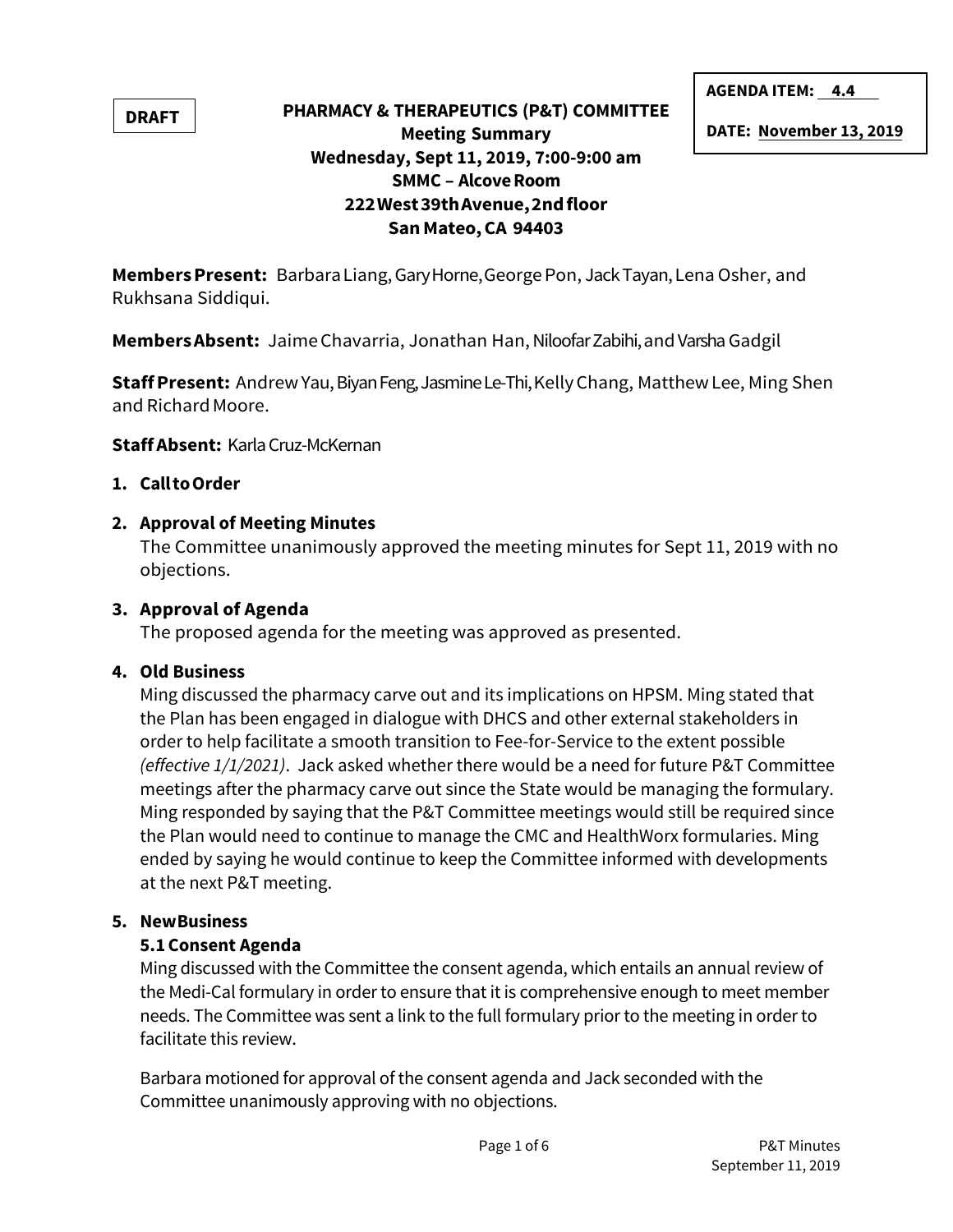## **5.2Pharmacy Department Policy Updates**

Andrew presented an update to the Non-Formulary Exceptions Policy. For all nonformulary drug requests involving off-labeled indications, this update would outline what type of medical literature is acceptable to justify a drug's use for indications, which may or may not be appropriate. The guidance proposed is similar to CMS' guidance surrounding the use of medical literature as it pertains to oncology drugs. Under the revised policy, publications will only be considered if they are published as original manuscripts (not abstracts or commentary) in peer reviewed journal articles. In addition, the Plan will also consider the experimental design of the study and whether it is strong enough to determine the clinical efficacy of the drug being requested.

Andrew then discussed an update to the Coverage Duration Effectuations Policy, which standardizes the duration of approvals to 3 months for non-formulary drug requests involving multisource brand name drugs in instances where the generic formulation is unavailable due to a drug recall or shortage. The change proposed would only apply the Medi-Cal and HealthWorx lines of business. For CMC,the Plan is required to approve of such requests until the end of the benefit year as outlined in Chapter 6 of the Medicare Prescription Drug Benefit Manual.

George motioned for approval of the Pharmacy Department policy updates and Jack seconded with the Committee unanimously approving with no objections.

### **5.3New Drugs to Market**

## **5.3.1 New Protected Drug Class**

Matt presented the new protected drug class drugs, which include Inrebic, Kanjinti, Nubeqa, Rozlytrek, Turalio, Xpovio and Zulresso. The recommendation was made to add all of these new drugs to the CMC formulary. For Medicaid, the recommendation was made to maintain these drugs non-formulary since none of them are on the Contract Drug List and there was not enough compelling reason to add any of them to the formulary.

## **5.3.2 New Non-Protected Drug Class**

Matt presented the new non-protected class drugs, which included Annovera, Baqsimi, Katerzia, and Xenleta. Matt recommended adding Baqsimi to the formulary for CMC, Medi-Cal, and HealthWorx in order to provide a convenient formulary alternative to injectable glucagon. George asked how Baqsimi compared in price to injectable glucagon. Gary responded by saying that the price was similar and that he agreed with the recommendation to add the drug to the formulary. Matt then discussed Annovera, a new contraceptive, which he recommended to be added to the Medi-Cal formulary consistent with the Plan's broad coverage of contraceptives as mandated by regulatory requirements. For CMC, Matt recommended that the Annovera be maintained non-formulary due to its high cost and lack of benefit relative to the Nuvaring. Matt went on to recommend that all remaining new non-protected class drug class drugs be maintained non-formulary due to various factors such as the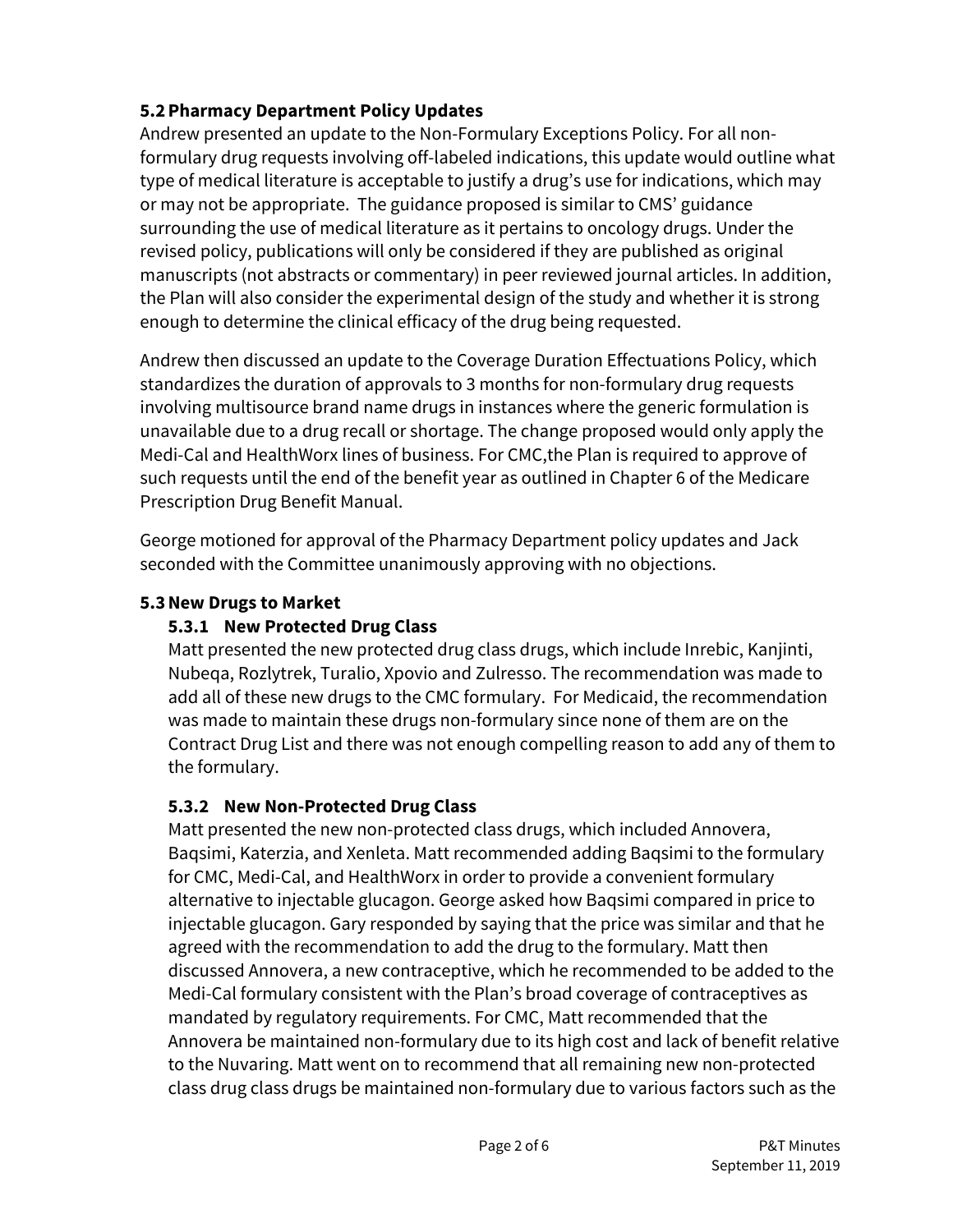lack of benefit compared to available formulary alternatives and/or expected low utilization. Request for these agents would be approved on a case-by-case basis using the Plan's Non-Formulary Exceptions Policy.

## **5.4New FDA-Approved Indications**

Matt presented the new FDA-approved indications. Matt recommended that no changes be made to the formulary nor any updates required to existing prior authorization criteria in light of these new indications.

## **5.5CMS Required Formulary Changes**

Matt presented the CMS required formulary changes, which are based on CMS' review of the Plan's CMC formulary. CMS conducts these type of reviews in order to ensure that the Plan's CMC formulary meets current industry standards. In response to CMS' review, HPSM has made changes to the prior authorization for Kalydeco and Rectiv. For Kalydeco, the prior authorization criteria was updated to allow for the approval of the granule formulation in those over the age of 6 months. For Rectiv, the prior authorization requirement was removed altogether.

## **5.6 Formulary Considerations**

Jasmine discussed miscellaneous formulary changes. These changes were recommended in response to issues identified during the coverage determination and prior authorization process along with feedback derived from pharmacy staff and prescribers. The changes recommended vary in scope and involve the following drugs: Admelog vial/pen, colonscopy bowel preps, disclofenac 1% gel, epinephrine 0.15 auto-injector, Gardasil Injection, granisetron tablets, Pazeo eye drops, pregablain capsules, Riomet Solution, SSKI solution, Sublocade injection, Symjepi Injection, timolol GFS, tizandine Capsules, Vivitrol injection, acetic acid otic solution, and liothyronine tablets.

Next, Jasmine discussed recommended updates to the coverage criteria for Octagam and the non-preferred weight loss medications (e.g., Saxenda, Contrave, etc.). For Octagam, the recommendation was made to allow approval based on all medically accepted indications rather than just FDA-approved indications. This in response to the large number of requests received by the Plan for Octagam involving indications that have not been FDA-approved. For non-preferred weight loss medications, the recommendation was made to require the trial and failure of a stimulant (e.g., phentermine or diethylpropion) and Alli OTC as opposed to the current criteria, which requires trial and failure of any two of these agents. This change was recommended in order to ensure members utilize weight loss medications from two different drug classes prior to approval.

### **5.7Drug Class Reviews**

## **5.7.1 Multiple Sclerosis Agents**

Andrew gave a brief background on Multiple Sclerosis (MS) where guideline recommendations do not prefer one agent over another. The recommendation was made to add Aubagio to the formulary due to high utilization and order to provide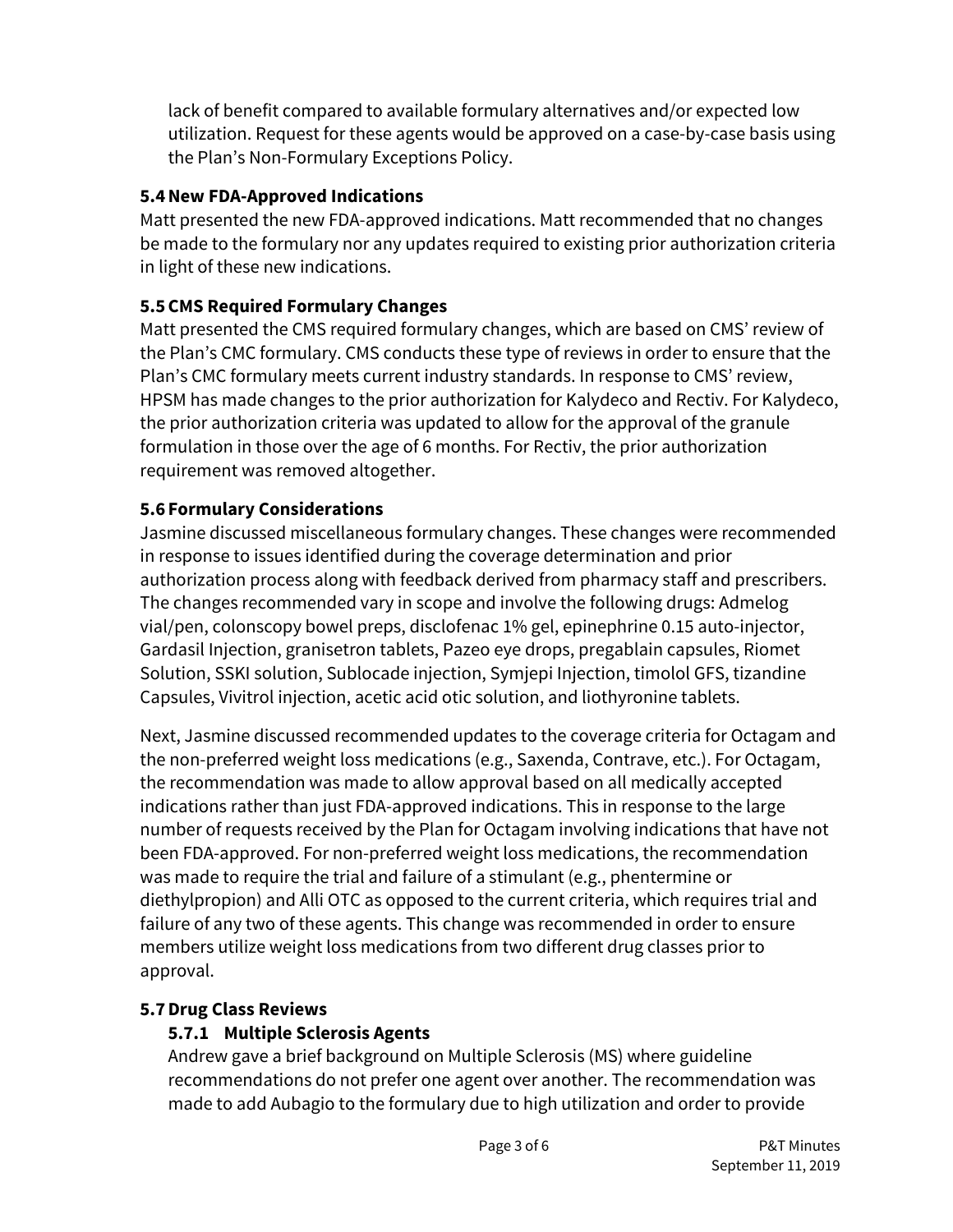another oral formulary treatment option. In addition, the recommendation was made to remove Rebif and Betaseron from formulary in favor of Avonex and glatiramer, two treatment options that are more cost-effective. Andrew also discussed two new drugs for MS: Mayzent and Mavenclad. He recommended maintaining these two drugs as non-formulary due to the lack of benefit compared to existing treatment options.

## **5.7.2 Sleep Disorders**

Andrew discussed drugs used for the treatment of sleep disorders such as narcolepsy and obstructive sleep apnea (OSA). He made the recommendation that armodafinil be the preferred over modafinil due to its comparable efficacy, favorable kinetic profile, and cost. Andrew also recommended that approval of Xyrem be contingent upon trial and failure of more cost-effective formulary treatment options such as armodafinil or modafinil and stimulants such as methylphenidate. Sunosi, a new drug indicated for the treatment of obstructive sleep apnea, was recommended to be maintained nonformulary due to its high cost relative to other available agents and its limited track record for safety and efficacy.

Barbara asked if the Plan was going to grandfather existing patients who already on the modafinil, rather than trying to shift these patients to armodafinil. After a brief discussion, an agreement was made to grandfather existing members. Dr. Osher noted that some of her patients have difficulty sleeping due to the longer half-life of armodafinil versus the modafinil. Andrew stated that if a patient has tried and failed on armodafinil, the Plan would approve the modafinil.

## **5.7.3 Chronic Idiopathic Constipation**

Andrew presented a drug class review on chronic idiopathic constipation (CIC). Andrew recommended that Linzess be added to the CMC formulary due to its similar cost and comparable efficacy relative to Amitiza, the Plan's preferred product. For the Medi-Cal and HealthWorx formularies, Andrew recommended to maintain Linzess non-formulary due to the lack of rebates, which still makes Amitiza the most costeffective treatment option for those lines of business.

## **5.7.4 Pulmonary Arterial Hypertension**

Biyan presented a drug class review on pulmonary arterial hypertension (PAD). The recommendation was made to add ambrisentan and tadalafil to the formulary as firstline treatment options along with sildenafil based on updated clinical guideline recommendations. The second-line preferred agent was recommended to be bosentan, third-line Adempas, followed by Uptravi as last-line. These recommendations were made based on a combination of factors including cost, clinical guideline recommendations, utilization data, and clinical studies. None of the infused and inhaled therapies for the treatment of PAD were recommended for addition to the formulary since these agents are typically administed under the medical benefit, not pharmacy. In addition, based on guideline recommendations,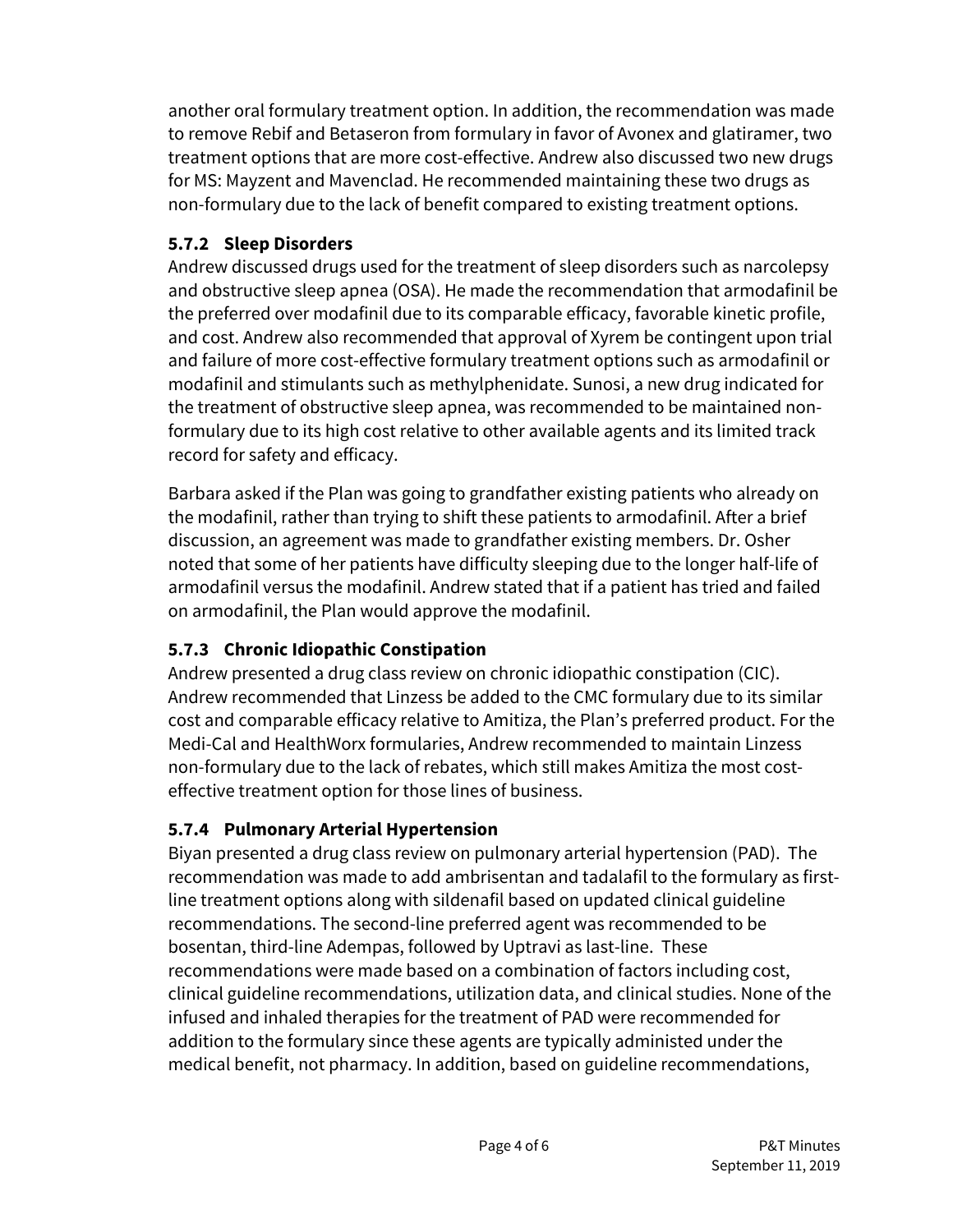none of these drugs are recommended as first- or second-line treatment options outside of those patients with poor prognosis.

## **5.8 Drug Monographs**

## **5.8.1 Relizorb**

Biyan reviewed Relizorb, a medical device approved to hydrolyze fats in enteral formula. Biyan presented data surrounding the efficacy of Relizorb, which was weak as only a few small-scale studies having been conducted on the device, one of them using pigs. In light of this, the Plan recommended that Relizorb be non-preferred and non-formulary for all lines of business until more robust data is available.

## **5.8.2 Vemlidy**

Biyan presented a monograph on Vemlidy, a drug used for the treatment of chronic hepatitis B. Biyan noted that based on clinical studies, the efficacy of entecavir, tenofovir disoproxil fumarate (Viread), and tenofovir alafenamide (Vemlidy) were comparable. In addition, guideline recommendations place all three treatment options as first-line. Biyan recommended that both entecavir and tenofovir disoproxil fumarate be the preferred formulary treatment options due to favorable cost and superior efficacy. She also recommended that approval of tenofovir alafenamde (Vemlidy) require the trial and failure of both entecavir and tenofovir disoproxil fumarate. She also added that entecavir is an appropriate treatment option in patients who have documented bone or renal issues, a concern often cited by prescribers as a reason not to use tenovovir disoproxil fumarate.

## **5.8.3 Exondys**

Biyan presented a drug monograph for Exondys, an intravenous (IV) drugs use for Duchenne Muscular Dystropyhy (DMD). Based on the clinical studies, Exondys has demonstrated the ability to reduce dystrophin levels, a surrogate endpoint which has failed to translate into any meaningful clinical benefits such as improvements in 6 minute walking distances. Ming noted that this is a perfect example of a drug that may not have enough good evidence to support its use, but still comes with a high price tag.

## **5.8.4 Makena Auto-Injector**

Andrew presented a drug monograph on Makena (hydroxprogesterone caproate). He recommended that the generic hydroxyprogesterone caproate vial be added to formulary as the preferred formulary option for the prevention of preterm birth in women with a singleton pregnancy who have a history of singleton spontaneous preterm birth. Andrew mentioned that a new Makena auto-injector was recently approved which is injected intramusculary rather than subcutaneously. Outside a small reduction in injection site reactions, this new formulation of Makena offers no real clinical benefit over the generic vial. Therefore, the Plan recommended maintaining the Makena auto-injector non-formulary. Jasmine agreed with this change and noted that a number of prescribers have switched their patients from the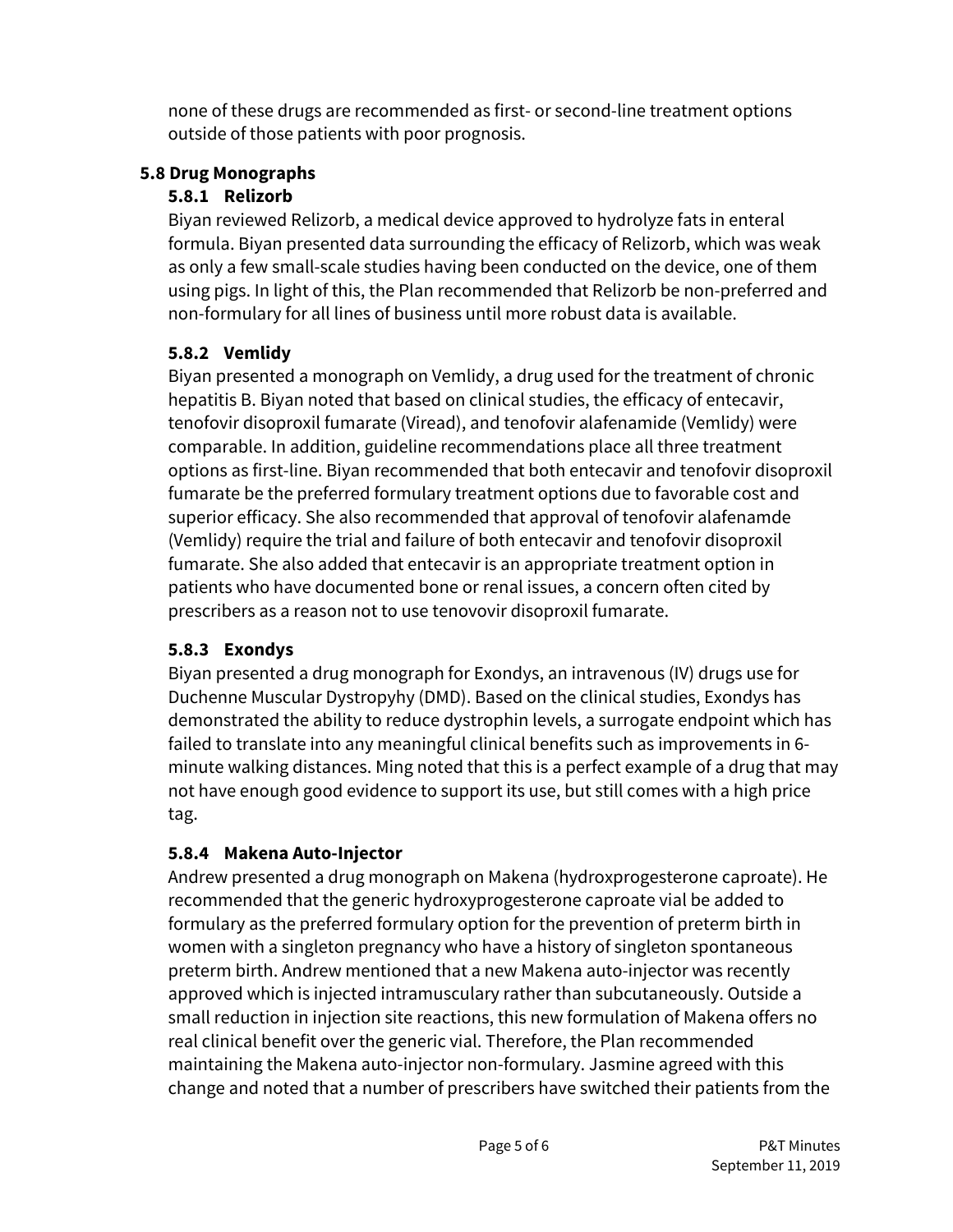new autoinjector to the generic vial due to allergic reactions to the oil contained in the auto-injector.

## **5.8.5 Zulresso**

Rukhsana presented a monograph on Zulresso, the first treatment option specifically FDA-approved for severe postpartum depression (PPD) in adults. Since the drug is administed via a continuous IV infusion over 60 hours, there was discussion amongst Committee members as to whether the drug would be approved under the pharmacy or medical benefit. Andrew noted the drug would most likely be approved under the medical benefit, but that it could theoretically be approved under the pharmacy benefit if billed by a pharmacy. Rukhsana recommended that the drug be added to the CMC formulary since it is a protected drug class drug and may require formulary placement per CMS regulations. Andrew added that if the drug is not included on CMS' Formulary Reference File, the Plan would eventually remove the drug from the CMC formulary since this would indicate that CMS would not expect the drug to be billed under the pharmacy benefit. For Medi-Cal and HealthWorx, the Rukhsana recommended maintaining the drug non-formulary due to expected lack of utilization under the pharmacy benefit, with request approved on a case-by-case basis using the same criteria established under the CMC line of business.

Gary motioned for approval of all of the recommended formulary changes and Barbara seconded with the Committee unanimously approving with no objections.

**6. Other Business/Announcements** 

None

## **7. Adjournment**

The meeting adjourned 9:00 am. Next scheduled meeting: November 13, 2019 in the Alcove Room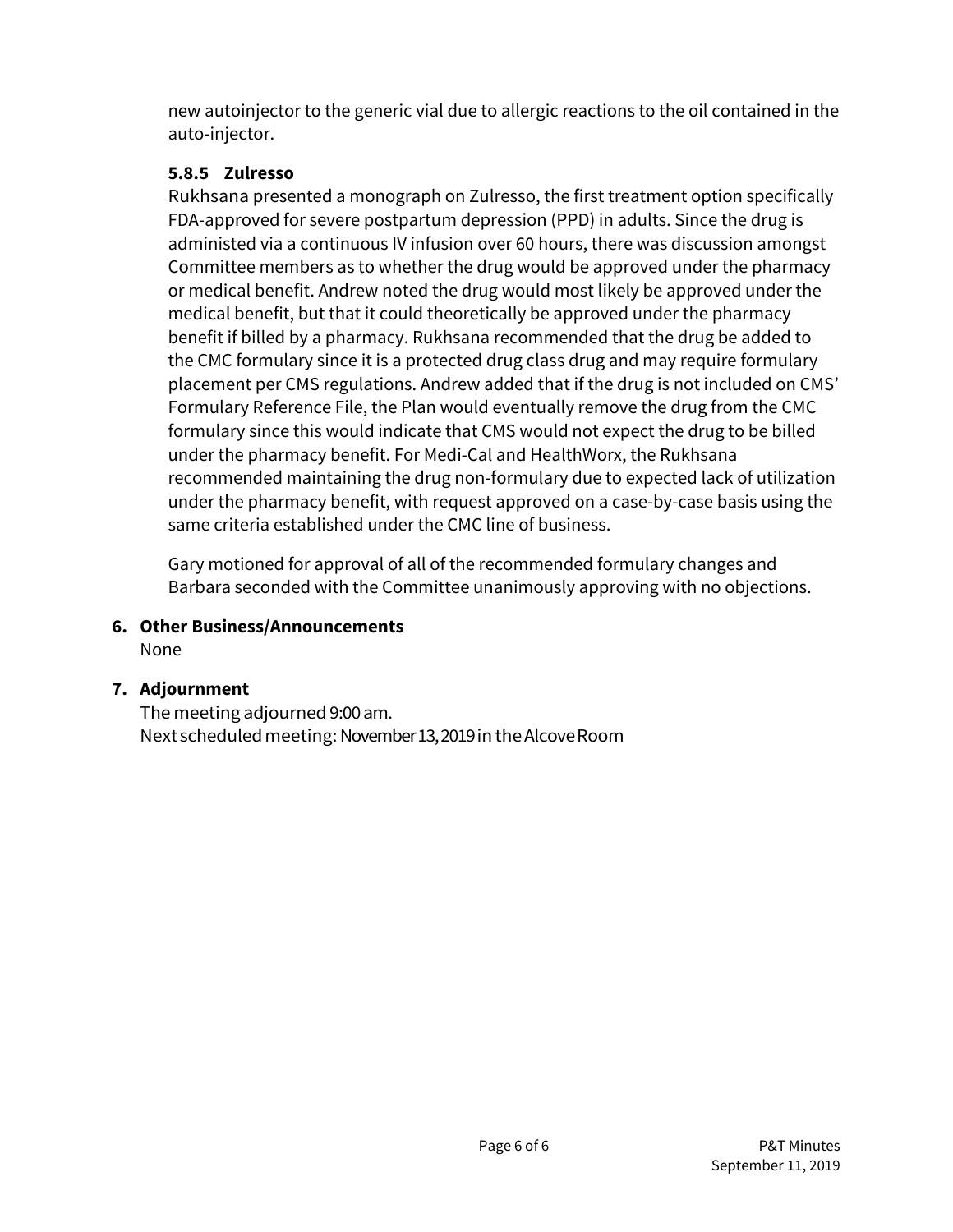| <b>AGENDA ITEM:</b><br>4.5 |  |
|----------------------------|--|
|----------------------------|--|

**November 13, 2019** 

| <b>DRAFT</b>                 | DUIL, MOVCHIN<br><b>QUALITY IMPROVEMENT COMMITTEE MEETING</b>                                                                                   |
|------------------------------|-------------------------------------------------------------------------------------------------------------------------------------------------|
|                              | September 18, 2019, 6:00 p.m. - 7:30 p.m.                                                                                                       |
|                              | <b>Health Plan of San Mateo</b>                                                                                                                 |
|                              | 801 Gateway Blvd., Suite 100                                                                                                                    |
|                              | South San Francisco, CA 94080                                                                                                                   |
|                              | HPSM Boardroom, 1 <sup>st</sup> Floor                                                                                                           |
| QIC Members Present:         | Dr. Jaime Chavarria, Dr. Hung-Ming Chu, Dr. Maria Osmena<br>Dr. Amelia Sattler and Dr. Kenneth Tai                                              |
| <b>QIC Member Excused:</b>   | Dr. Jeanette Aviles                                                                                                                             |
| <b>HPSM Members Present:</b> | Dr. Cynthia Cooper, Janet Davidson, Nicole Ford, Dr. Susan Huang,<br>Ian Johansson, Megan Noe, Vicky Perez, Kati Phillips and<br>Samareen Shami |
| <b>HPSM Members Excused:</b> | Maya Altman                                                                                                                                     |

- **1. Call to Order** by Dr. Kenneth Tai
- **2. Approval of Quality Improvement Committee (QIC) agenda for September 18, 2019** Approved and seconded by the committee members.
- **3. Approval of Quality Improvement Committee (QIC) minutes from June 19, 2019** The QIC minutes was approved and seconded by the committee members.
- **4. Approval of Clinical Quality Committee (CQC) minutes from June 10, 2019** The CQC minutes was approved and seconded by the committee members.
- **5. Approval of Service Quality Improvement Committee (SQIC) minutes from June 27, 2019** The SQIC minutes was approved and seconded by the committee members.
- **6. Approval of Utilization Management Committee (UMC) minutes from July 22, 2019** The UMC minutes from July 22, 2019 was approved and seconded by the committee members.

### **7. Clinical Guidelines Update and Review**

Ms. Perez reported where Quality presents a summary of the clinical guidelines posted on HPSM website for providers use. This committee is notified annually with updates on different clinical guidelines. A list was created with different clinical guideline links currently available on the website as well as other resources and tools. Quality is required to report out on two new measures this year, which is also discussed in the MCAS interventions planning. In addition, a new section was added under Pediatrics: Bright Futures Periodicity initiative. Guidelines for health supervision for infants, children and teens – a tip sheet link is available in how to implement the guidelines along with a separate link to the schedule.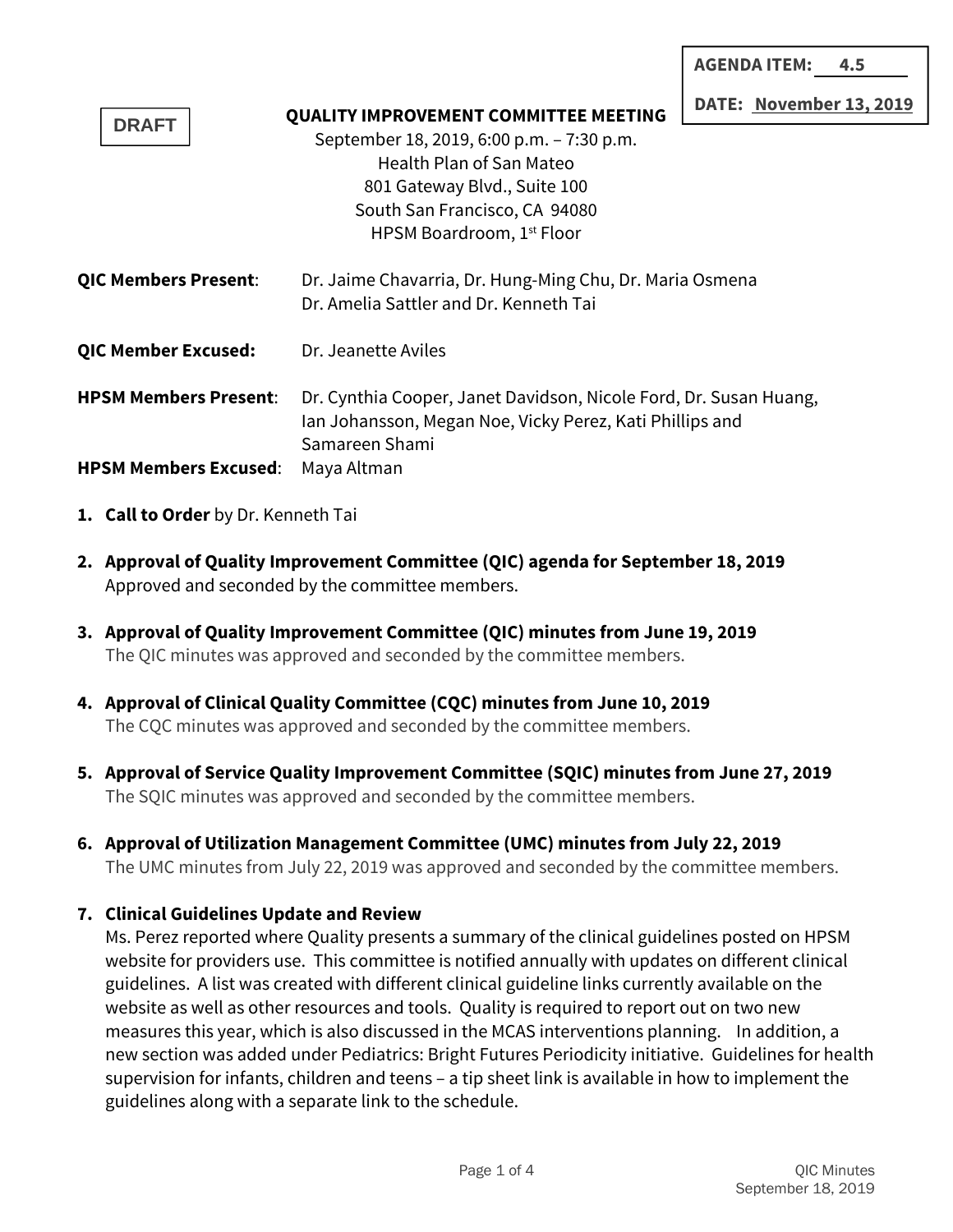Comment from Dr. Susan Huang for Vicky and Nicole if helpful to report on U.S. Preventative Services Task Force guide has changed in recent years, which was 2014. Vicky stated the link shows, current as of 2014; however, the link is currently being reviewed with any updates as of 2019. Note: HPSM will continue to review on an annual basis if any changes are needed.

Comment from Dr. Kenneth Tai if any recent updates on the clinical guidelines? Ms. Perez stated the website is currently being updated and/or is in progress to be updated. There might be changes/reviewed end year.

Comment from Dr. Hung-Ming Chu stated the American Psychiatric Association is continuing to work on new guidelines as well as the Gonorrhea Treatment guideline.

### **7.1. Screening for Chlamydia and Gonorrhea (USPSTF-2014) STD (Sexually Transmitted Diseases)**

Screening for Chlamydia and Gonorrhea (USPSTF- 2014) https://www.hpsm.org/docs/default-source/provider-services/chlamydiascreening.pdf?sfvrsn=49d68596\_4 CDC Sexually Transmitted Guidelines (**2015**) HPV Vaccine for Child/Teen (**CDC** -**2019)** San Mateo County Disease Reporting Form (**2018** 

Action: approved and seconded by the committee members.

### **7.2.Pharmacological Treatment of Patients with Alcohol Use Disorder (APA-2018) Behavioral Health**

Pharmacological Treatment of Patients with Alcohol Use Disorder (APA- 2018) https://psychiatryonline.org/doi/book/10.1176/appi.books.9781615371969 Practice Guideline for the Treatment of Patients with Substance Use Disorders **(APA-2010)**  ADHD Parents Medication Guide **(AACAP**-**July 2013**) PCP Referral Form for Behavioral Health and Recovery Services

Action: approved and seconded by the committee members.

## **8. MCAS Interventions Planning**

Ms. Noe and Ms. Shami reported there have been some required changes from the state especially in the MCAS measure (Managed Care accountability set), which is essentially a subset of HEDIS measures. The topic of agenda includes 1) New MCAS Measure Changes, 2) MCAS Dashboard and 3) MCAS Related Planned Activities. The primary change in the MPL was from  $25<sup>th</sup>$  percentile to  $50<sup>th</sup>$ percentile across all measures. Quality has already identified several At-Risk measures -

- Well care visits
- Adolescent well care visit for asthma medication ratio/adult BMI
- Comprehensive Diabetes Care for A1c Testing/poor control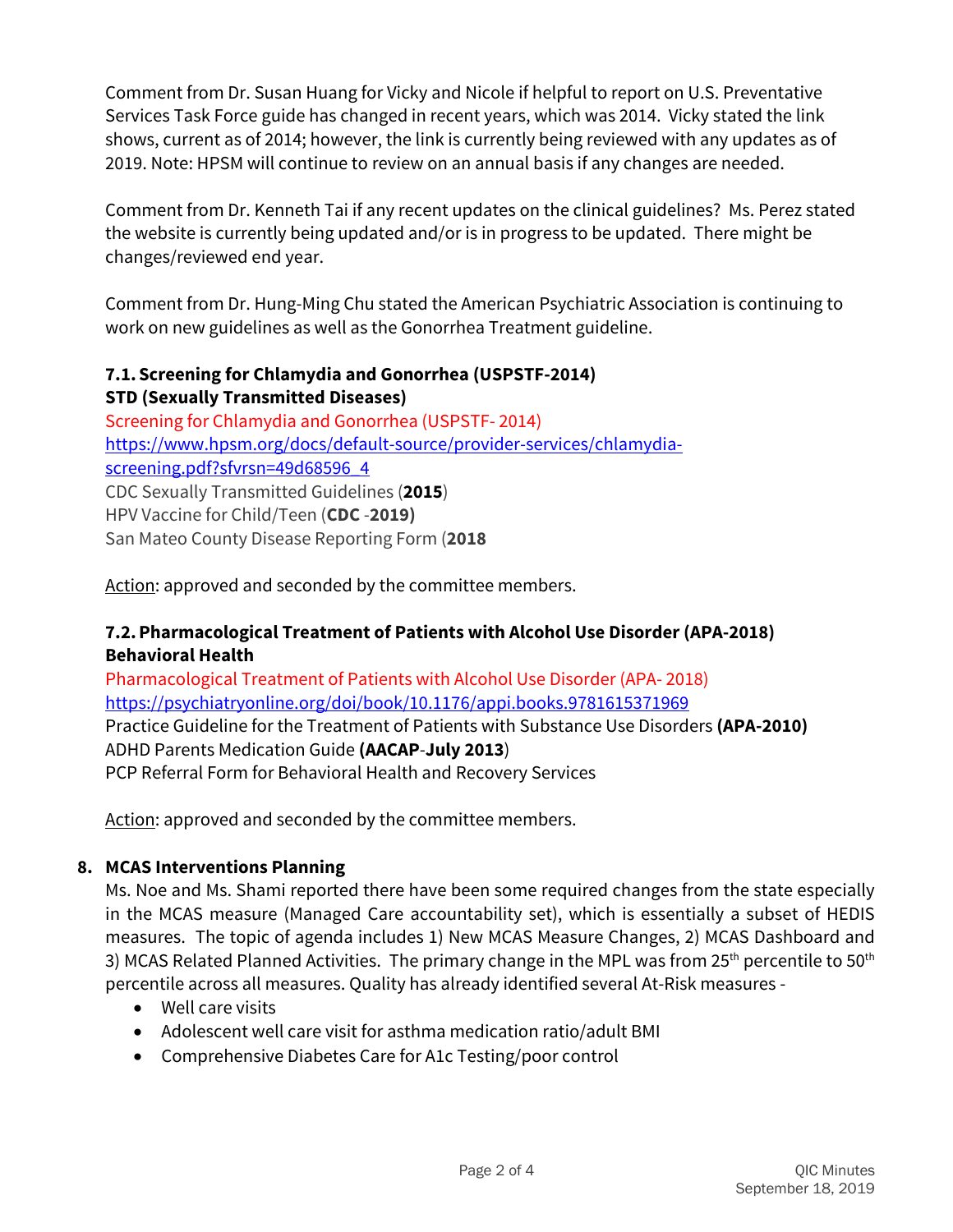MCAS Dashboard chart shows how each of the measures are tracked -

- Measure indicator
- $\bullet$  50<sup>th</sup> percentile
- Final rate 2018
- June/July/August reflects currently at each of the measures
- 2019 trends
- Difference to benchmark

MCAS Readiness Assessment

- Mapping current interventions across MCAS measures
- $\bullet$  Identify gaps in programs
- Identify resource needs for the long term

Planned activities and interventions Proposed 2020 MCAS priority areas with AMR/PPC/W15/CBP/ABA/CDC-Testing and Control/AWC/Chlamydia/PCR

Appreciate comments and feedback from the committee for guidance in some of the high priority focused areas.

Comment from Dr. Tai if June/July/August = 2019 data - yes, YTD 2019. Why is W15 below? Based on administrative rate data whereas unlike other measures, there have been no chart collections. And potentially providers are not necessarily coding and billing for the individual visits. Note: these are based on administrative claims data specifically for well care visits and adolescent well care visits.

Comment from Ms. Kati Phillips if the W15 is a required integral visits and/or six totals for 15 months = six total within 15 months. For example, HEDIS guidelines state if occurs the day after the child's  $15<sup>th</sup>$  birthday, not counted.

Comment from Dr. Huang if the committee members could reach out to the community primary care practices under the capitation payment system, there is less incentive to submit every single encounter. This is to improve pediatric access for pediatric preventive health being reviewed very closely by Governor Newsom. Note: HEDIS is a performance measurement for specification. Dr. Tai commented with HEDIS, providers would require submission of these codes but not capturing because of capitation. Comment from Ms. Phillips where HPSM has a payment model for PCPs for encounter data submission metric for total encounters as well as patient engagement metric for all primary care claims submission. Note: HPSM monitors the payment structure on a monthly basis where there have been some PCPs removed from capitation with a large panel-size.

Comment from Dr. Tai if HPSM would notify providers with reminders; such as a post card reminder to patients. Ms. Shami stated we have multiple ways of notifying providers; such as implement fax blast; various interventions of informing families; such as, mail health education materials for adolescent well visits. Currently, the health educators are working to assess/revise the mailing situation to avoid multiple mailing to same member. Comment from Dr. Huang at the state level to restrict texting to members directly. Look at other ways to communicate to our members directly.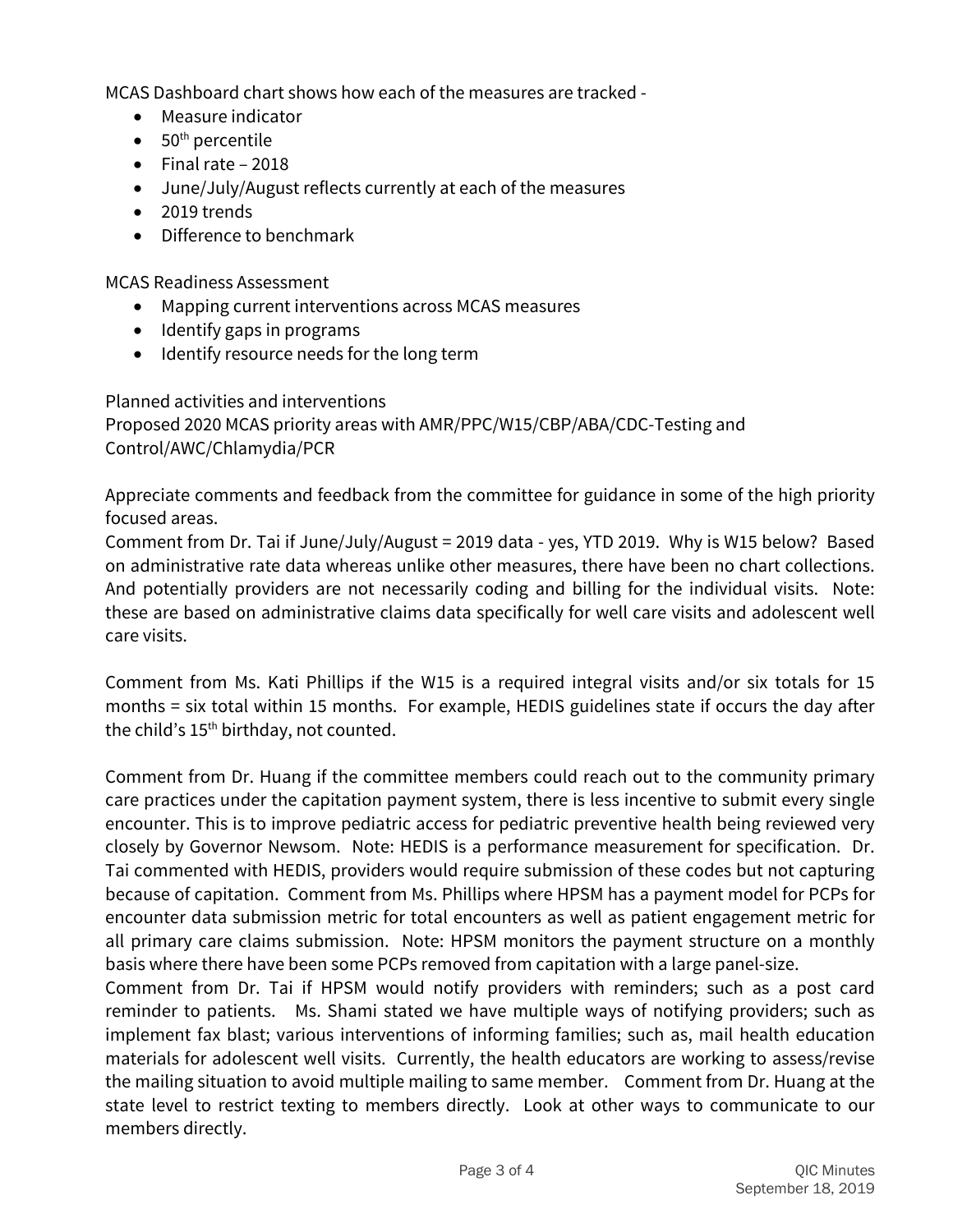Lastly, Ms. Shami stated questions to keep in mind -

- Are these interventions member centered rather than measure focused
- What are the best ways to focus on members
- What are the best ways to communicate with providers
- How do we connect our programs/interventions better with providers objectives or current programs

Comment from Dr. Tai in the proposed MCAS where HPSM and providers could work proactively to manage our members in getting their visits, immunizations; such as, provide data to alert providers to avoid missing the timeframe beforehand. Ms. Shami stated Quality has the resource to work closely with providers; such as, available data tools. For other current activities, Quality is looking to develop community partnerships for health education guidelines; such as, A1C testing to go out soon and interventions with our Care Coordination and Pharmacy units. Quality is also looking to work with SMMC for a potential pilot – Sequoia Teen Wellness. Comment from Dr. Tai in terms of if HPSM uses text-based messaging vendors like Care Message to promote with patients? Yes, HPSM uses Care Message for the Prenatal Post-Partum Care program. In addition, HPSM is looking to expand with less restriction. Comment from Ms. Ford whether the state would allow health plans to use text messaging, which was an opt-in program. Presently, the state has lessened the restriction for plans to communicate for health messages. Lastly, who are some of the champions in your organization for HPSM to partner with for any of these measures to connect with our members?

### **9. Next Meeting – December 18, 2019**

**10.Adjourn** – adjourned at 7:30 p.m. with no further business.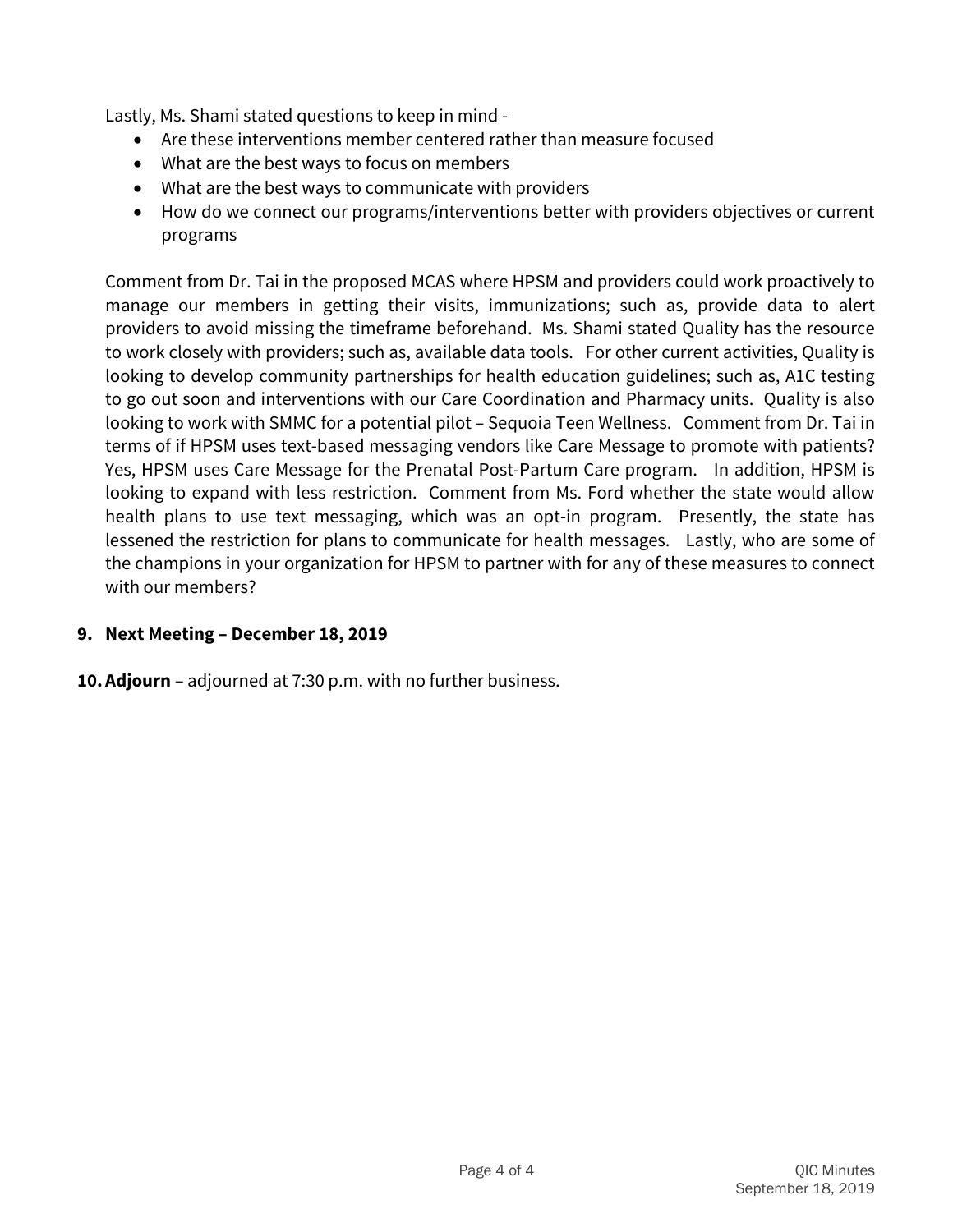#### **MEMORANDUM**

**AGENDA ITEM: 4.6** 

**DATE: November 13, 2019** 

| November 4, 2019<br>DATE:                           |
|-----------------------------------------------------|
| San Mateo Health Commission                         |
| Maya Altman, Chief Executive Officer                |
| Approve an Amendment to the Agreement with Cotiviti |
|                                                     |

#### **Recommendation**

Approve an amendment to the agreement with Cotiviti, extending the term through December 31, 2022 with the total fiscal obligation not to exceed \$4.1 million; and authorize the Chief Executive Officer to execute said amendment.

### **Background**

HPSM processes over 1.5 million medical claims annually. Effectively applying the appropriate edits to these claims and reliably monitoring fraud, waste and abuse is critical to avoiding expensive and avoidable problems including higher claims error rates that result in overpayments, penalties for regulatory noncompliance and unnecessary overhead. For these reasons, HPSM utilizes an outside vendor to monitor and support internal efforts to ensure claims are reimbursed accurately.

In 2014, HPSM selected Cotiviti (formerly known as Verscend Technologies) to replace PCG Software (PCG) for claims editing software and to add post payment oversight and monitoring of potential fraud waste and abuse (FWA). Cotiviti was selected through an RFP process that included six proposals. Since going live on January 1, 2015, Cotiviti has continued to provide excellent customer service, accurate and supported findings with very little provider abrasion, and an effective FWA tool to monitor and trend provider billing practices. Furthermore, Cotiviti's edits have prevented approximately \$10 million dollars in overpaid claims since implementation. In January 2018, the Commission approved a two-year extension extending the agreement to December 31, 2019 for a total of five years not to exceed \$2.3 million.

In 2019, HPSM issued a Request for Proposal (RFP) that resulted in three proposals that were received and evaluated by a committee comprised of Claims, BSI and Compliance staff. The vendors were evaluated based on their written submissions, technical capabilities, cost and available support. After this evaluation process, the committee concluded that Cotiviti provided the best solution for HPSM's claims editing and FWA needs at the lowest cost.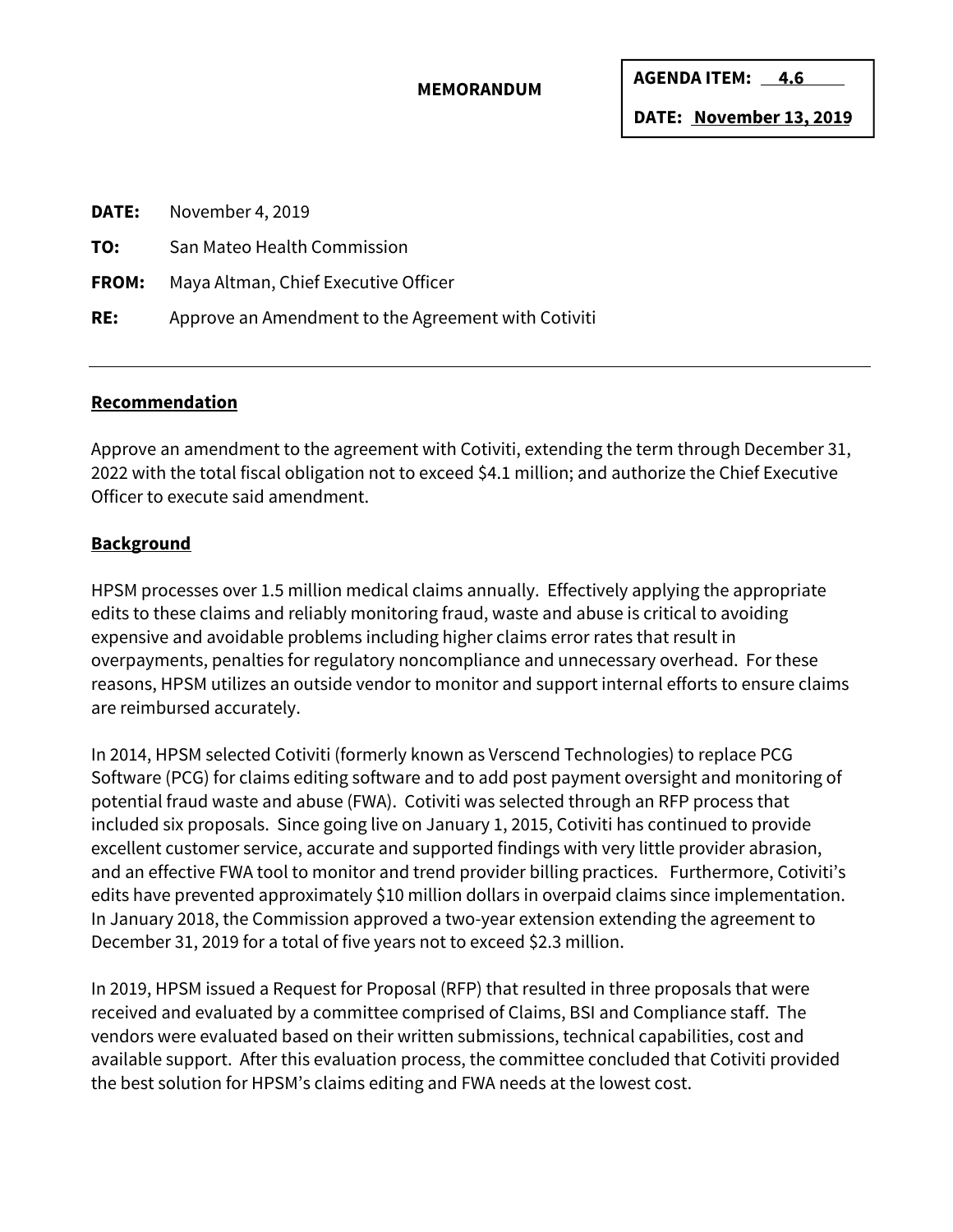HPSM has another agreement with Cotiviti for HEDIS measurement and software, in the amount of \$1.23 million. The most recent amendment to that agreement was approved by the Commission in October 2019.

## **Discussion**

Based on the excellent service, net savings to HPSM and high quality work provided by Cotiviti since 2014, and the results of the RFP conducted in 2019, we are requesting approval of a threeyear extension through December 31, 2022 not to exceed a total of \$4.1 million over eight years. This will increase the previously approved amount by \$1.8 million.

### **Fiscal Impact**

For services provided through September 2019, HPSM has expended \$2,181,763 and is expecting to reach the \$2.3 million previously approved by the end of 2019. Approximately 80 percent of the cost associated with this agreement is contingency-based causing fluctuations in cost based on provider behavior. HPSM is also experiencing an increase in fees as a result of introducing new edits.

The proposed amendment extends the agreement to December 31, 2022 in an amount not to exceed \$4.1 million for both claims editing and FWA monitoring.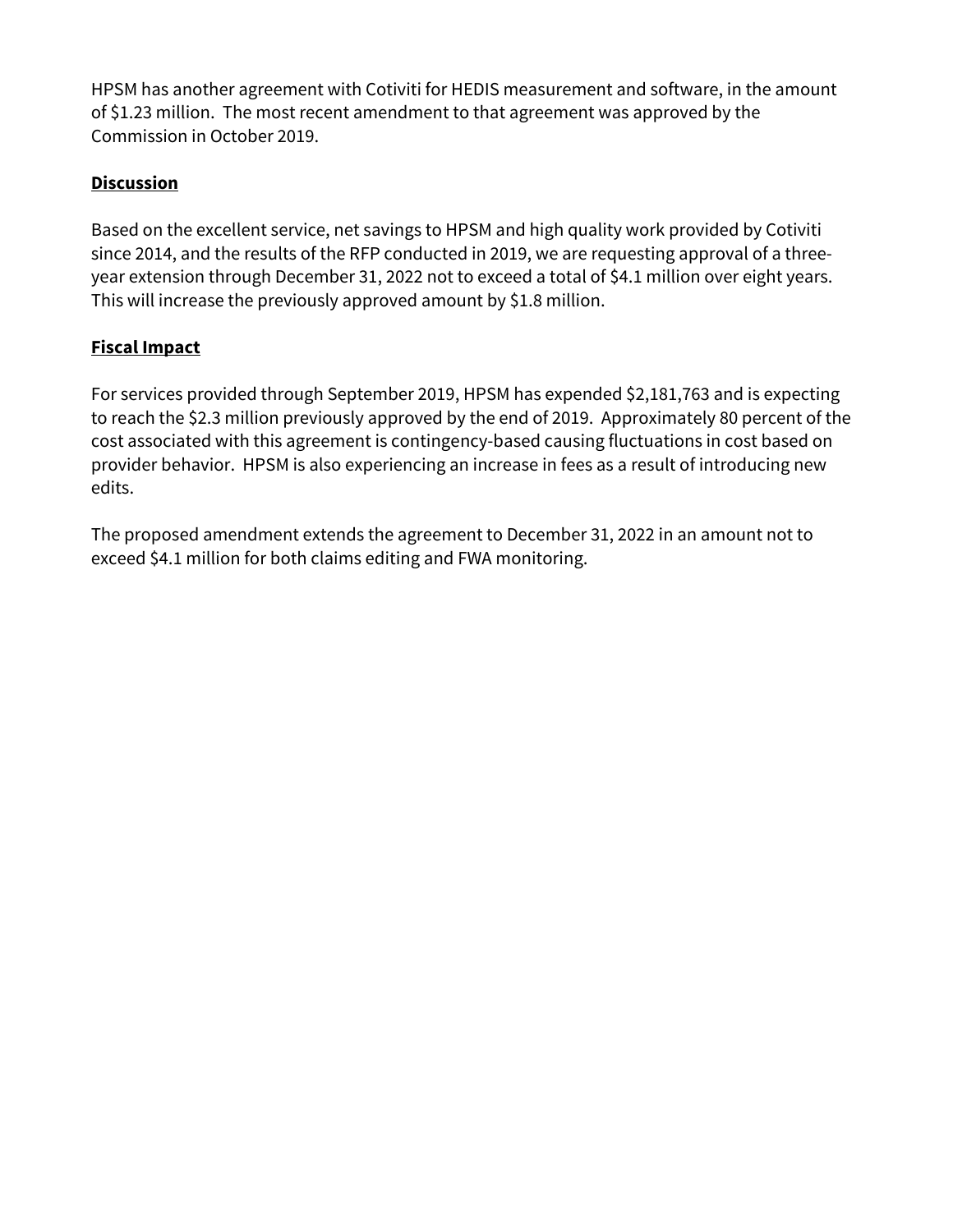### **RESOLUTION OF THE SAN MATEO HEALTH COMMISSION**

#### **IN THE MATTER OF APPROVALOF AMENDMENT OF AGREEMENT WITH COTIVITI**

#### **RESOLUTION 2019 -**

#### **RECITAL: WHEREAS,**

- A. The San Mateo Health Commission has an ongoing need for claims editing validation and ongoing oversight of potential FWA;
- B. The San Mateo Health Commission has previously approved an agreement with Cotiviti that is set to expire December 31, 2019; and
- C. A request for proposal was performed 2019 for these services that resulted in the selection of Cotiviti.

### **NOW, THEREFORE, IT IS HEREBY RESOLVED AS FOLLOWS:**

- 1. The San Mateo Health Commission approves an amendment to the agreement with Cotiviti extending the term through December 31, 2022 for an additional amount of \$1.8 million for a new contract maximum of \$4.1 million; and
- 2. Authorizes the Chief Executive Officer to sign this amendment.

PASSED, APPROVED, AND ADOPTED by the San Mateo Health Commission this 13th day of November, 2019 by the following votes:

\_\_\_\_\_\_\_\_\_\_\_\_\_\_\_\_\_\_\_\_\_\_\_\_\_\_\_\_\_\_\_\_\_

AYES:

NOES:

ABSTAINED:

ABSENT:

David Canepa, Chairperson

ATTEST: AND A PERSONED AS TO FORM:

 $BY:$ 

C. Burgess, Clerk Kristina Paszek

DEPUTY COUNTY COUNSEL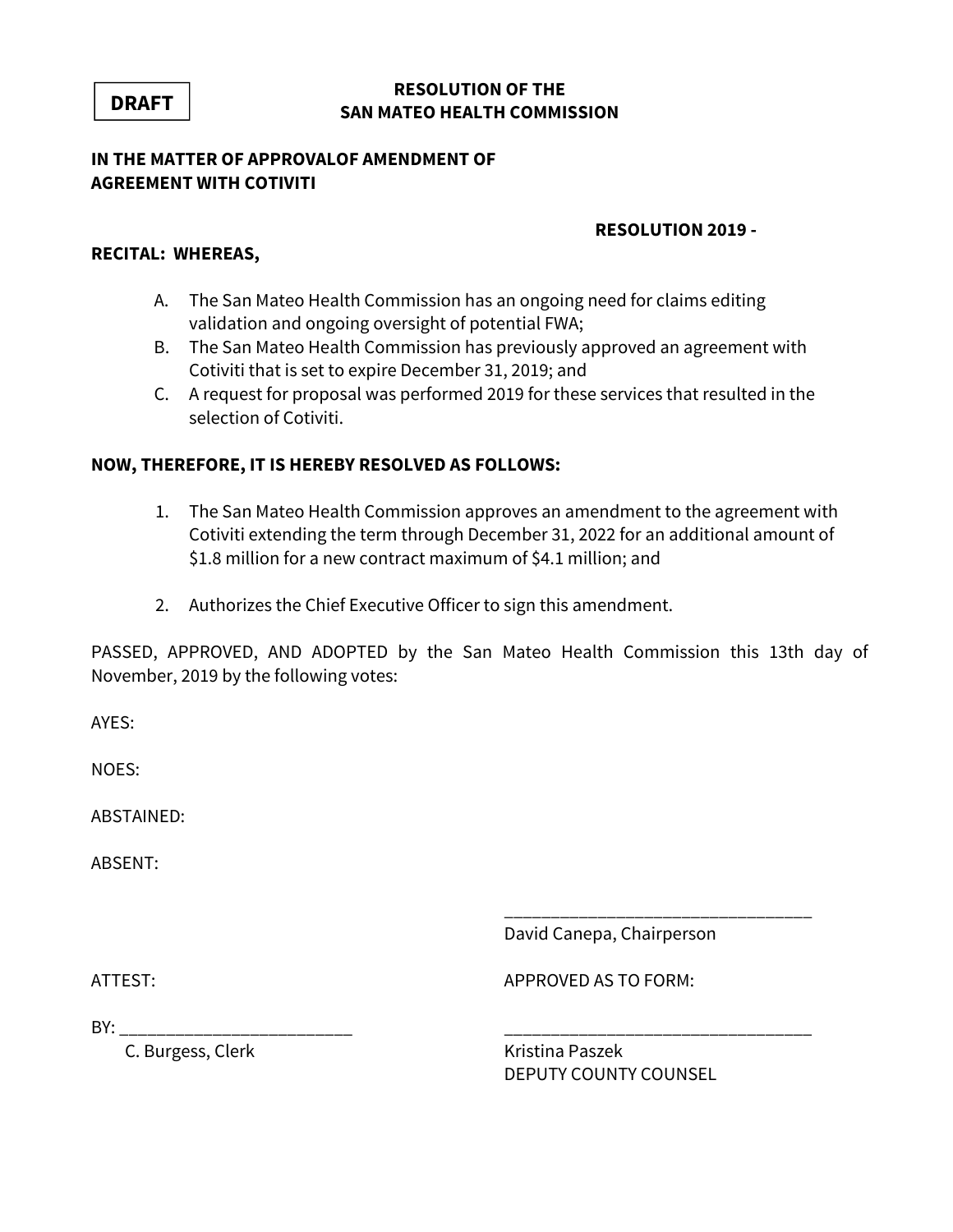|                                                                                                                                              |                                                                                                                                                                                                                                                                                                                   |                                                                                                                  | <b>AGENDA ITEM: 4.7</b> |  |
|----------------------------------------------------------------------------------------------------------------------------------------------|-------------------------------------------------------------------------------------------------------------------------------------------------------------------------------------------------------------------------------------------------------------------------------------------------------------------|------------------------------------------------------------------------------------------------------------------|-------------------------|--|
| <b>DRAFT</b>                                                                                                                                 | <b>SAN MATEO HEALTH COMMISSION</b><br><b>Meeting Minutes</b>                                                                                                                                                                                                                                                      |                                                                                                                  | DATE: November 13, 2019 |  |
| October 9, 2019 - 12:30 p.m.<br><b>Health Plan of San Mateo - Boardroom</b><br>801 Gateway Blvd., Suite 100<br>South San Francisco, CA 94080 |                                                                                                                                                                                                                                                                                                                   |                                                                                                                  |                         |  |
| <b>Commissioners Present:</b>                                                                                                                | Jeanette Aviles, M.D.<br>Michael Callagy<br>David J. Canepa, Chair<br>Teresa Guingona Ferrer<br>Si France, M.D.                                                                                                                                                                                                   | <b>Bill Graham</b><br>Barbara Miao<br>George Pon, R.Ph.<br>Kenneth Tai, M.D.<br>Ligia Andrade Zuniga, Vice-Chair |                         |  |
| <b>Commissioners Absent:</b>                                                                                                                 | Don Horsley.                                                                                                                                                                                                                                                                                                      |                                                                                                                  |                         |  |
| Counsel:                                                                                                                                     | Kristina Paszek                                                                                                                                                                                                                                                                                                   |                                                                                                                  |                         |  |
| <b>Staff Present:</b>                                                                                                                        | Maya Altman, Gabrielle Ault Riche, Chris Baughman, Corinne Burgess,<br>Pat Curran, Janet Davidson, Trent Ehrgood, Robert Fleming, Nicole Ford,<br>Susan Huang, M.D., Ian Johansson, Francine Lester, Megan Noe, Keisha Payne,<br>Kati Phillips, Karla Rosado-Torres, Rebecca Sullivan, Jim Winkel, and Eben Yong. |                                                                                                                  |                         |  |

#### **1. Call to order/roll call**

The meeting was called to order at 12:30pm by Commissioner Canepa. A quorum was present.

**2. Public Comment (deferred)** There were no public comments.

### **3. Approval of Agenda**

Commissioner Pon moved approval of the Agenda as presented. **M/S/P**

#### **4. Approval of Consent Agenda**

Commissioner Zuniga moved approval of the Consent Agenda as presented. **M/S/P**

### **5. Specific Discussion/Action Items**

### **5.1 Discussion Action on Dental Integration**

Ms. Altman introduced the recommendation to approve the integration of dental benefits in the scope of services for HSPM members. This is a request for preliminary approval which includes hiring a Dental Director, modifying HPSM computer systems, recruiting providers and working with the Department of Health Care Services (DHCS) to initiate necessary contract changes, address readiness, perform provider and member outreach, and finalize revenue and cost estimates.

Mr. Curran reviewed the presentation included in the Commission packet. He highlighted the legislation that allows HPSM to implement a six-year dental integration program in San Mateo County. The legislation requires stakeholder input, the creation of objectives for utilization and access, and a plan readiness assessment. The legislation also requires a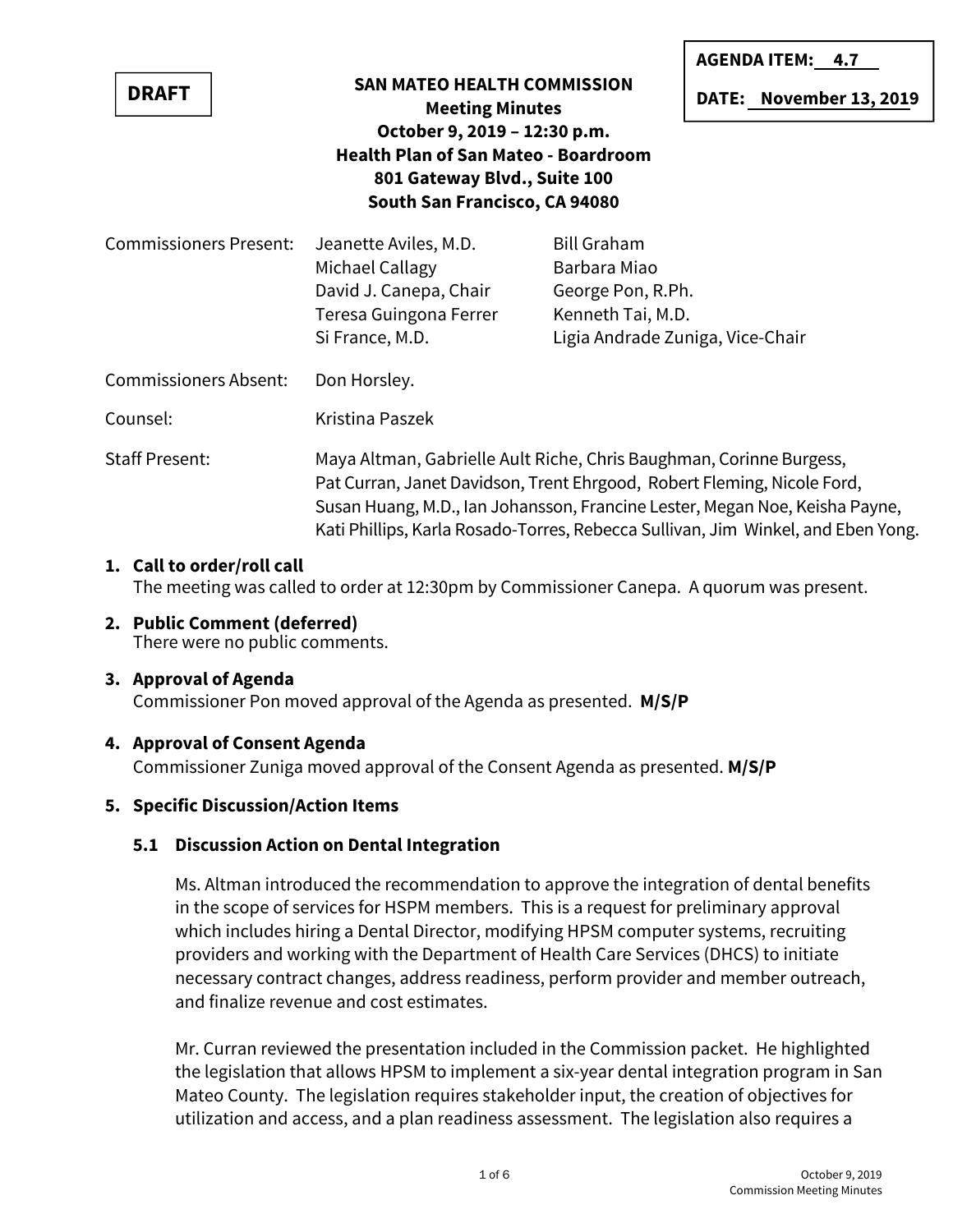formal evaluation by an external entity. Mr. Curran then reviewed annual dental visit utilization in San Mateo County relative to the Statewide Denti-Cal average and average for all populations, including those commercially insured. The results indicate a large unmet need in the county, with utilization falling below even the statewide Denti-Cal average.

The program goals are to improve access to care, align quality incentives for improved oral health with overall health, and demonstrate that integrating medical and dental services for Medi-Cal is cost effective. Members will call HPSM to get help regarding benefits and access to the provider network as they do today for medical care, using their existing ID cards.

To prepare for this recommendation, staff performed operational and financial analyses, conducted several community stakeholder meetings, and worked with State officials to obtain historical utilization data. Work will continue with the State on the readiness assessment, contracting, and rates. There were four stakeholder meetings averaging 40-50 participants including private dentists, medical practices, school districts, Golden Gate Regional Center, First 5, and other organizations interested in this work.

Mr. Curran introduced Dr. John Blake from Long Beach Children's Dental Health Center and the Government Affairs Council Chair of the California Dental Association (CDA). Dr. Blake expressed CDA's support for the proposed dental program. CDA, which represents more than 27,000 dentists in California, has engaged in a several initiatives to improve access to care and the quality of oral health care for all Californians. He discussed advocating for requirements for children to have oral health assessments before entering school, developing clinical guidelines for both medical and dental practitioners for pregnant women and infants, and protocols for managing dental decay. CDA sponsors "CDA Cares" events where volunteer dentists provide dental services at no charge for those who cannot afford it. These events serve an average of 2,000 people; CDA held a CDA Care event in San Mateo County in 2017. In 2016, CDA advocated for the passage of Proposition 56, the Tobacco Tax Initiative, that provides funding for oral health and other preventive health service providers. Dr. Blade said CDA is excited about the proposed program in San Mateo County. Denti-Cal is a challenge for both patients and practitioners. While DHCS has sponsored a "pilot" dental managed care program for 25 years, the dental managed care contractors have underperformed compared to the State's fee-for-service dental program. The benefits of integrating dental and medical care extend beyond improved healthcare outcomes for the individual and could create cost savings for the system. HPSM is ideally poised to lead this work and test alternative approaches to care. Dr. Blake noted that HPSM has been incredibly successful in meeting the challenges of medical care by developing innovative approaches. HPSM's work in this arena is critical for showing everyone there is a better path forward to improve the health of the patients we serve.

Mr. Curran then introduced Dr. Rob Rideau, a dentist in private practice in San Mateo and Dental Director at Samaritan House. Dr. Rideau has practiced in this community for 35 years. Samaritan House, a volunteer-based organization, operates two medical / dental clinics, and sees patients who do not qualify for Medi-Cal or Denti-Cal. Dr. Rideau noted that, as a volunteer organization and a free clinic, the dentists who provide services are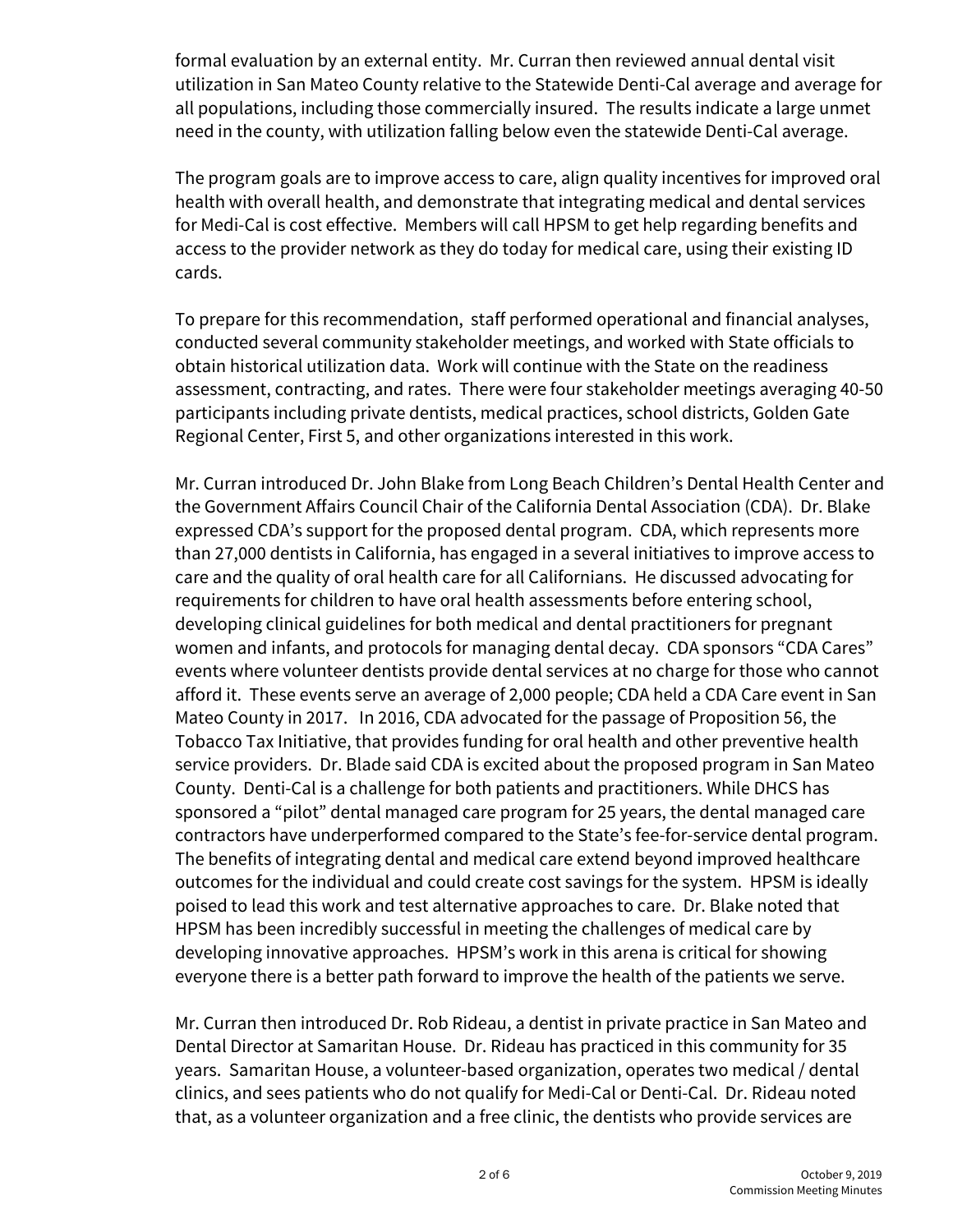unencumbered by billing and the need to submit service claims. The prevailing notion among private practice dentists is that Denti-Cal is too cumbersome. He reported there are only nine San Mateo County Dental Society members who provide care to Denti-Cal patients. By integrating medical and dental benefits, this program has the potential to create comprehensive health homes for members and revamp the system to make it more attractive for dentists' participation. This is a golden opportunity not only for San Mateo County but for the entire State of California.

Next to speak on behalf of the proposal was Emily Roberts, Health and Development Specialist at First 5 San Mateo and the current Chair of the San Mateo County Oral Health Coalition. She explained how the proposed program aligns with the ongoing work of the Oral Health Coalition. In 2016, the Oral Health Coalition undertook a strategic planning process soliciting input from more than 80 local stakeholders to address challenges related to oral health for residents, in particular low-income populations and children, pregnant women, seniors and people with disabilities. One of the key objectives identified was building provider capacity. The shortage of providers willing to see low-income patients is not unique to San Mateo County. Even with a strong commitment to increase local dentist capacity for Medi-Cal, the Coalition has not achieved the improvements needed., due more to systemic issues than the willingness of individual providers to serve low-income residents. The opportunity presented by the proposed dental program is exciting and unprecedented, built on a solid foundation of community engagement and direct alignment with the vision expressed by local stakeholders to improve access to care.

Ms. Chris Baughman, HPSM Chief Performance Officer, led the internal operational assessment. Speaking next, she emphasized the following:

- Local administration through HPSM will allow direct management of the dental benefit as opposed to delegating to a third party.
- HPSM will create a network, developing contract relationships with local dental providers.
- Current structures, such as the Member Services Call Center, Grievance and Appeals Unit, authorization and referral coordination processes, and claims payments will be used and expanded as needed.
- Integrating management of dental and medical benefits through care coordination is a critical component of this program.
- HPSM will provide more flexibility for authorization requirements to address some of the systemic issues.
- HPSM will develop a dental advisory committee of local dentists and other stakeholders to help Plan staff develop the program.
- Dentists will receive payment faster than they do under Denti-Cal and there will be fewer administrative burdens.

Trent Ehrgood, HPSM CFO, next described the financial modeling developed for the program. He explained that the financial forecast is based on State data about dental use in 2016 through 2018. An actuarial firm was hired to analyze the data and compare it to Medicaid data in other state. Based on this work, he concluded an estimated cost of \$5.14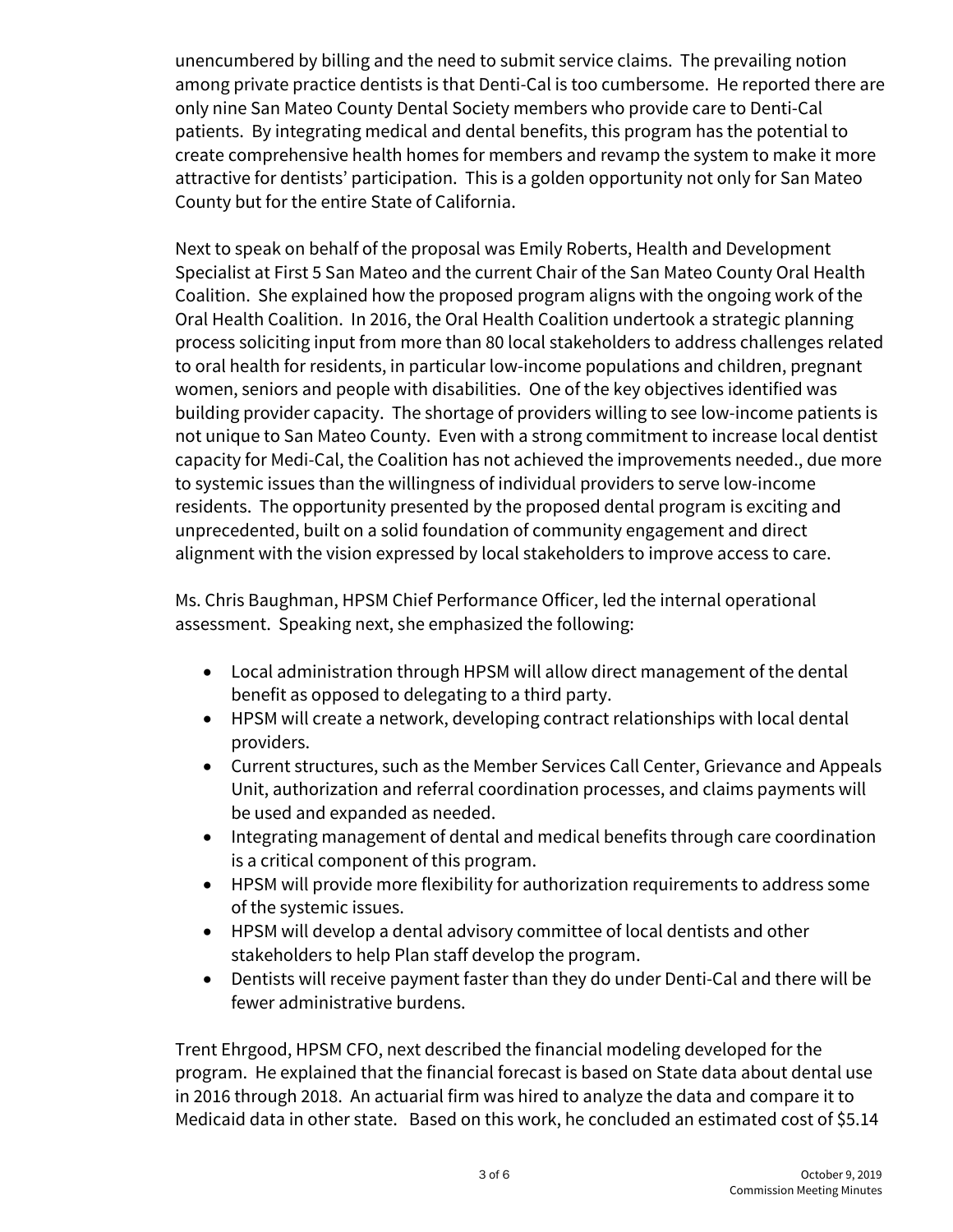per member per month would be the basis for the financial analysis.

The program's goal is to increase utilization from a 30% to a 35% participation rate, which means that 35% of the members would receive some type of dental service during the year. Reimbursement to providers will be increased to 130% of the Denti-Cal fee schedule in the first year and 140% in the second year. While this amount may not cover all of a dentist's variable costs, Proposition 56, the Tobacco Tax, is expected to add additional payment for specific qualifying dental services. Including Prop 56 payments, reimbursement would approximate 160% of the current Denti-Cal rates, still not at the level of commercial insurance rates but at the payment level needed to ensure more access for Medi-Cal members.

Mr. Ehrgood next reviewed the State's rate setting process and presented a chart which shows anticipated revenue and PMPM cost based on the best information available. He noted that he, Pat Curran and Maya Altman met with the top State DHCS finance officials to advocate for adequate rates. While State officials informed us that they will use the same process used to set medical rates, a process that has a three-year lag, the State has at times (e.g., with the transportation benefit) increased rates earlier based on timely information about utilization.

In year one, the financial model projects a deficit of \$2.8 million due to increasing costs without equivalent revenue from the state. The deficit grows in years two and three due to the revenues remaining flat while costs rise. The State rate setting process will recognize costs beginning in year four; at that time, the deficit will decrease, eventually reaching a breakeven point in year six. The assumption is HPSM will invest approximately \$15 million over six years before the program is fully self-sustained.

Commissioner Pon asked about the Medi-Cal membership and the assumption that it will be stable throughout the six years. Mr. Ehrgood stated for the purposes of this forecast the membership numbers were kept the same.

Commission Miao asked if reserves are high enough to handle these forecasted deficits. Mr. Ehrgood answered yes and explained that, although HPSM's overall rates are currently decreasing, this is a limited circumstance covering the second half of 2019 through the end of 2020. In 2021, by the time the dental program begins, overall rates are expected to increase again. HSPM's current reserves are large enough to cover this temporary drop in reimbursement and the first several years of a dental program deficit.

Commissioner Tai asked if the \$15 million loss over six years is the worst case scenario. Mr. Ehrgood then explained the possible low, medium and high loss scenarios and the assumptions behind them, which are driven by the level of participation in the program.

Commissioner Callagy asked about the correlation of dental care with better health outcomes. Mr. Ehrgood responded that, while there is evidence showing a correlation between increased oral health access and improved physical outcomes, the financial model does not include any assumptions about reduced health utilization as a result of dental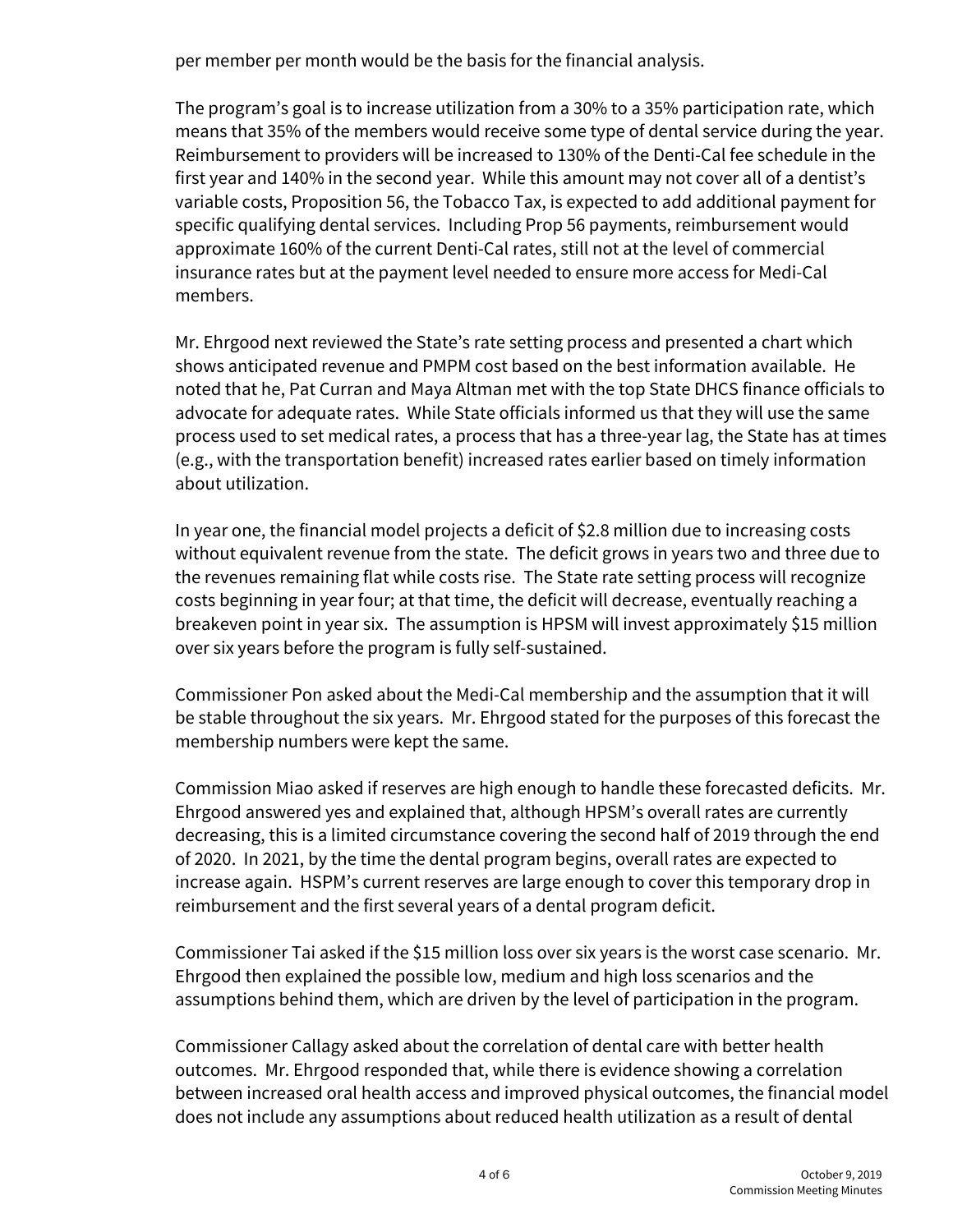services since this is difficult to project or measure at this point.

Commissioner France asked Dr. Rideau to identify the top three issues facing dentists wishing to serve the Medi-Cal population and whether the proposed program addresses these issues. Dr. Rideau noted reimbursement rates, turnaround time on claims submission and authorizations. The proposed integration program does address these issues as has been described, he said.

Commissioner France also asked if other alternative solutions have been considered. For example, HPSM could use \$15 million to build its own dental program to provide services directly to members via mobile vans. Mr. Curran responded that mobile vans could be an option. However, HPSM still will need to attract new private dentists, expand existing Denti-Cal dentist participation, and explore new treatment models. Commissioner France added that if these network strategies fall short, HPSM should consider providing services directly.

Commissioner Tai asked about DHCS' plans for dental care and the managed care plans. He also asked if DHCS has mandated metrics that HPSM needs to meet for the program to be deemed successful. Ms. Altman responded that the State is interested in integrating oral health in the other Medi-Cal managed care plans, pending the outcomes of the HPSM program. Ms. Carrie Gordon, Chief Strategy Officer from CDA, said the State is looking to this program as its best hope for setting those metrics because there nothing else has worked. There are dental quality metrics and the State will want to see if this proposed approach performs better than fee-for-service, with dental utilization as the primary metric.

Commissioner Miao asked if this program would cover all services or just preventive dental services. Ms. Altman replied we are required under the legislation to provide the same benefits as Denti-Cal. Denti-Cal is not a comprehensive benefit and provides only some dental services, not all.

Commissioner Aviles commented that this program is very exciting. From a member and service delivery perspective, integration is always better. There is an opportunity to determine if this program makes a difference for health outcomes overall, e.g., with diabetes and coronary artery disease. SMMC surveys of patients have shown that dental needs are a top priority for many patients.

Commissioner Callagy motioned for preliminary approval of the program integrating dental benefits beginning January 1, 2021 as presented. Commissioner Tai seconded the motion. **M/S/P.**

### **6. Report from Chairman/Executive Committee**

Commissioner Canepa had nothing additional to report.

### **7. Report from CEO**

Ms. Altman but thanked the Commission for the vote of support. She also thanked Pat Curran who led the effort to develop this program as well as all the speakers who came to the meeting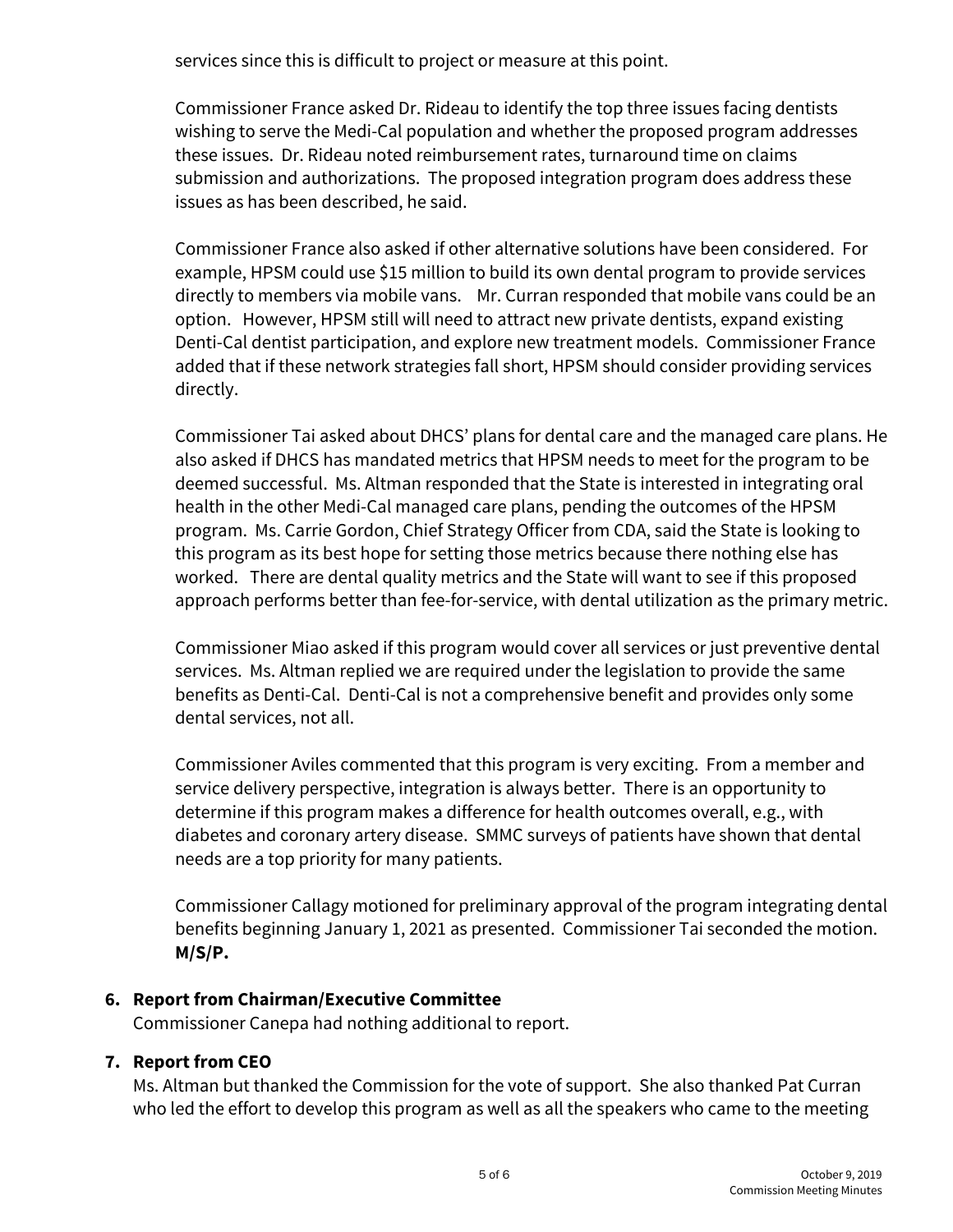today to support the HPSM staff recommendation.

### **8. Other Business**

There was no other business discussed at this time.

### **9. Adjournment**

The meeting was adjourned at 1:40 p.m.

Respectfully submitted:

### *C. Burgess*

 C. Burgess Clerk of the Commission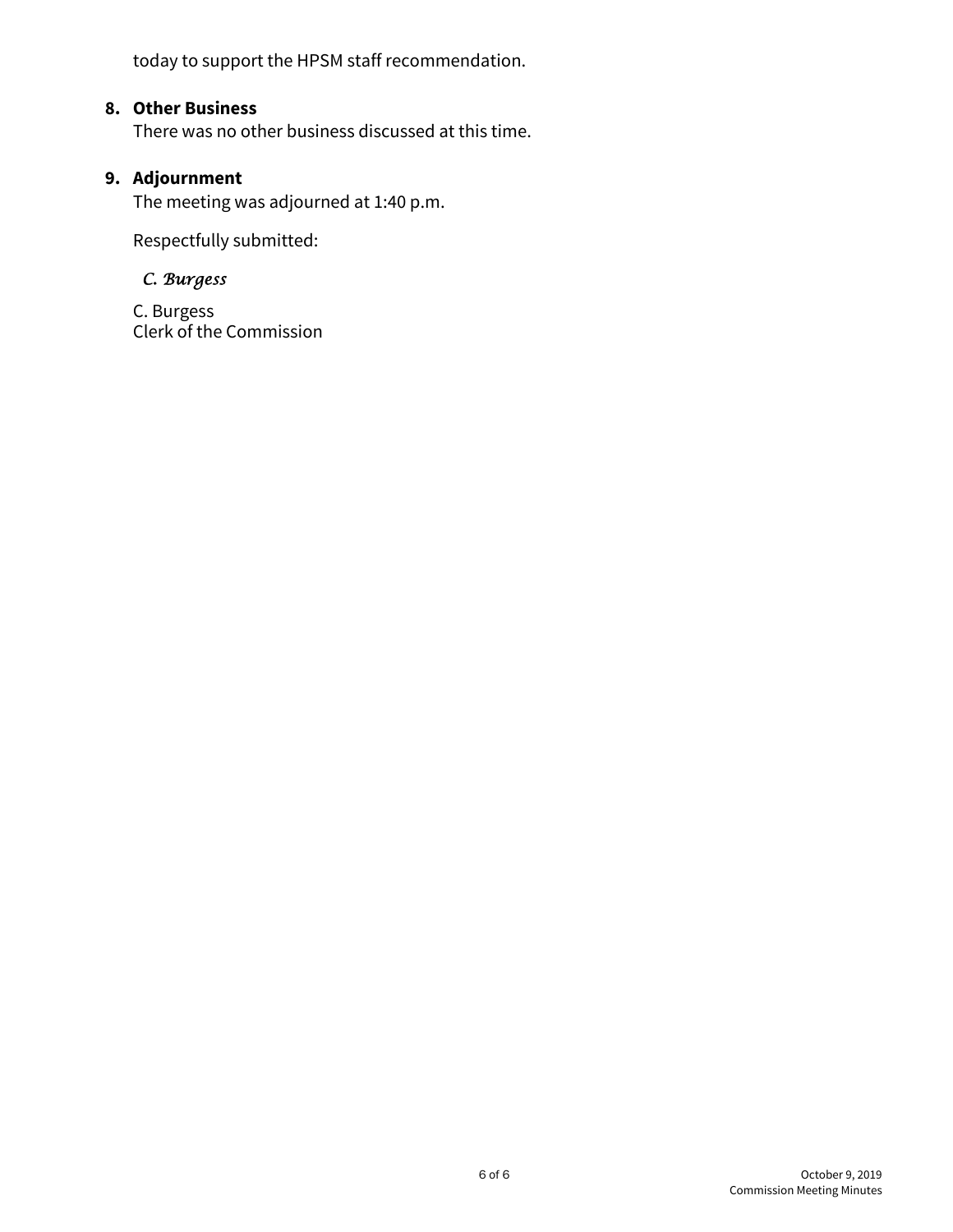#### **MEMORANDUM**

**DATE: November 13, 2019**

| DATE:        | November 4, 2019                                                                   |
|--------------|------------------------------------------------------------------------------------|
| TO:          | San Mateo Health Commission                                                        |
| <b>FROM:</b> | Maya Altman, Chief Executive Officer<br>Pat Curran, Deputy Chief Executive Officer |
| RE:          | Long-Term Care (LTC) Payment Model Implementation                                  |

#### **Background and Discussion**

In June 2018 the San Mateo Health Commission approved a one-year program called the LTC Partnership. HPSM implemented the LTC Partnership in October 2018, providing funding for eleven facilities to participate in a year-long learning collaborative and incorporate the tools of the LiveWell program, which focuses on staff engagement and improved care for patients. Those eleven facilities represent approximately 80% of the available long-term care beds in the county. We gave a progress report to the Health Commission in June and have now completed this phase of the learning collaborative.

During the LTC Partnership we discussed many of the systematic challenge of access to care for skilled nursing facilities. These include the aging of the population, members discharging from the hospital with complex medical and behavioral health conditions, fewer skilled nursing beds in the county over time, and a competitive labor market for skilled nursing facilities to hire and retain staff. Skilled nursing care is a significant expense category for HPSM, with approximately \$120 million spent in 2018 on skilled nursing and long-term care services.

A sub-group the LTC Partnership met during the year to design a new payment model. In these sessions, facilities shared how various aspects of payment affects their ability to receive referrals. We designed a new payment model which encourages facilities to accept the most challenging and complex members, while also rewarding those facilities who have taken and continue to take many HPSM referrals. This new payment model went into effect in October 2019. While we cannot know with certainty the projected cost, we estimate that payment to skilled nursing facilities could increase by up to 6% per year, or \$7 million. We included these projected increases in our financial estimates presented to the Commission in August.

We will now initiate phase two of the LTC Partnership, which requires no additional funding. Our goal for the next year is to focus on three areas: (1) hospital discharge and transition to skilled nursing facility; (2) clinical care during the stay at the skilled nursing facility; (3) appropriate and safe discharge from the skilled nursing facility to the community.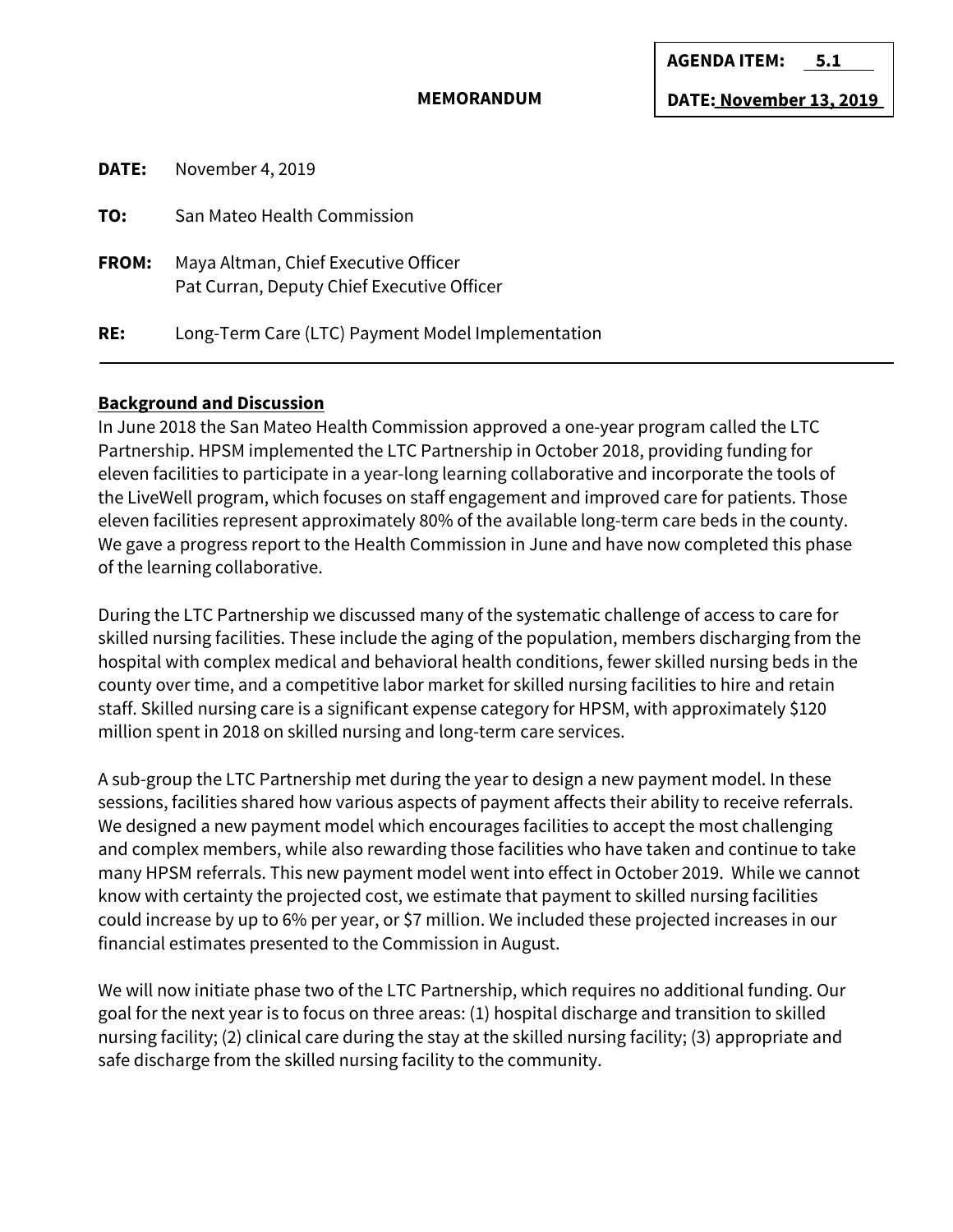#### **MEMORANDUM**

**AGENDA ITEM: 5.2** 

**DATE:** November 3, 2019

**TO:** San Mateo Health Commission

**FROM:** Maya Altman, Chief Executive Officer Amy Scribner, Director of Behavioral Health

**RE:** Approval of Amendments to Agreements with Institute on Aging and Brilliant Corners

#### **Recommendation**

Authorize the Chief Executive Officer to execute amendments to the agreements with the Institute on Aging (IOA) and Brilliant Corners (BC) for services related to the Community Care Settings Program (CCSP) and Measure K Housing Fund for Whole Person Care. These amendments accomplish the following:

- Allocate \$7,804,319 to IOA;
- Allocate \$2,339,007 to BC; and
- Extend the terms of both agreements by twelve months, through December 31, 2020.

### **Background**

With the advent of Cal MediConnect and the Coordinated Care Initiative (CCI) in April 2014, HPSM became responsible for the integration of medical care and long-term services and supports. This includes long term custodial care in a nursing home as well as home and community-based services designed to support independence in the community. In addition, it created a new category of spending, Care Plan Options, which HPSM can use more flexibly to pay for services to help seniors and people with disabilities thrive in the community.

HPSM staff identified that lack of housing services and supports was a significant barrier to community living and aging in place for seniors and people with disabilities. Linking housing services to medical, behavioral health and social services is a critical need in this community.

As a result, in mid-2014, HPSM selected IOA and BC in a competitive RFP to implement a Community Care Settings Program. CCSP focuses on helping individuals move out of nursing homes into the community and helping members that need additional services to remain in their homes. The Commission approved the initial agreements with IOA and BC in August 2014 and has extended them four times since that point, most recently in July 2018.

CCSP is one of the "strategic investments" that align with the Plan's mission and priorities and were committed to in our current Strategic Plan. These investments are funded from HPSM's reserves,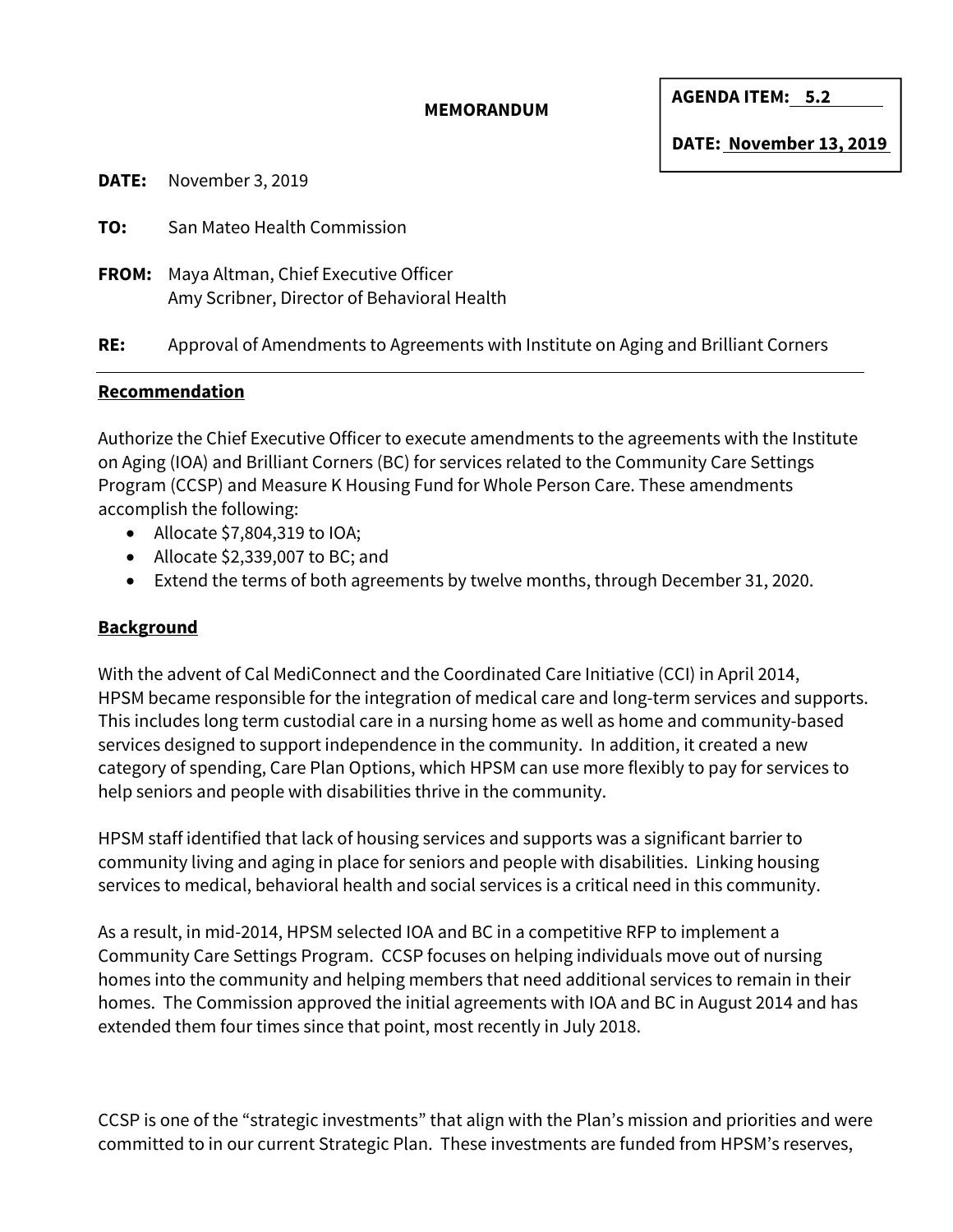which are currently over the minimum required reserve level set by Commission policy. The purpose of these investments is to ensure and improve the long-term viability of HPSM programs by investing in projects that help providers, members, and the Plan achieve overall quality, access, and service delivery goals.

Partners across the county have supported this work, coordinating care and services, and generating additional support for the program. In late 2016, the Whole Person Care (WPC) pilot application submitted by the County of San Mateo was approved with a total budget of \$33 million annually, 50% of which is provided by the County. Our strategic investment in CCSP counts towards that match and this WPC funding enables us to continue to sustain CCSP. WPC is designed to test local initiatives to coordinate and integrate physical health, behavioral health and social services for vulnerable populations.

In addition, close partnership with the Housing Authority has enabled us to add 46 units of permanent supportive housing through preference agreements in affordable senior developments, with 17 of 20 new units added through an innovative approach known as Provider-Based Assistance Program. Also, the county continues to allocate funding annually from the County of San Mateo's Measure K tax fund to provide housing services and supports for individuals engaged in Whole Person Care-funding period started in 2016 for 4 years, with a total of \$8 million in funding.

### **Discussion**

Now nearly five years into CCSP operations, we can report the following results:

- **From proof-of-concept to sustained success**: We have now supported 290 transitions, of which 202 were from skilled nursing facilities and the remaining 88 were individuals we were able to maintain in the community, avoiding costly health crises. Retention in the community is high, with only 18 members returning to institutional care. Overall, 450 members have been touched, including 30 that are preparing for transition.
- **Dramatic cost savings:** The cost of care has been reduced by 35%, or an average of \$6,595 per participant per month. The impact is highest for those who moved from skilled nursing facilities as their cost of care has decreased by more than 51%. Results from members who transitioned in 2014 to 2018 show that these savings are sustained over time.
- **Satisfied stakeholders:** Participant and provider satisfaction with the program is high. The program continues to receive recognition from organizations around the state and Country, including the John A. Hartford Foundation 2019 Business Innovation Award given to IOA. The Center for Health Care Strategies will release a new brief on CCSP later this month. This program has been replicated by the Inland Empire Health Plan in San Bernardino and Riverside counties and is under consideration by other health plans as well.

This year's budget reflects several updates from the past year's budget:

- **Enhancing CCSP and Whole Person care programming by:**
	- Expanding capacity for transitions and housing services and supports including support of Mainstream Vouchers via the Housing Authority
	- Continuing a step-down lower intensity case management level at 1:28-32 for individuals who need continued ongoing support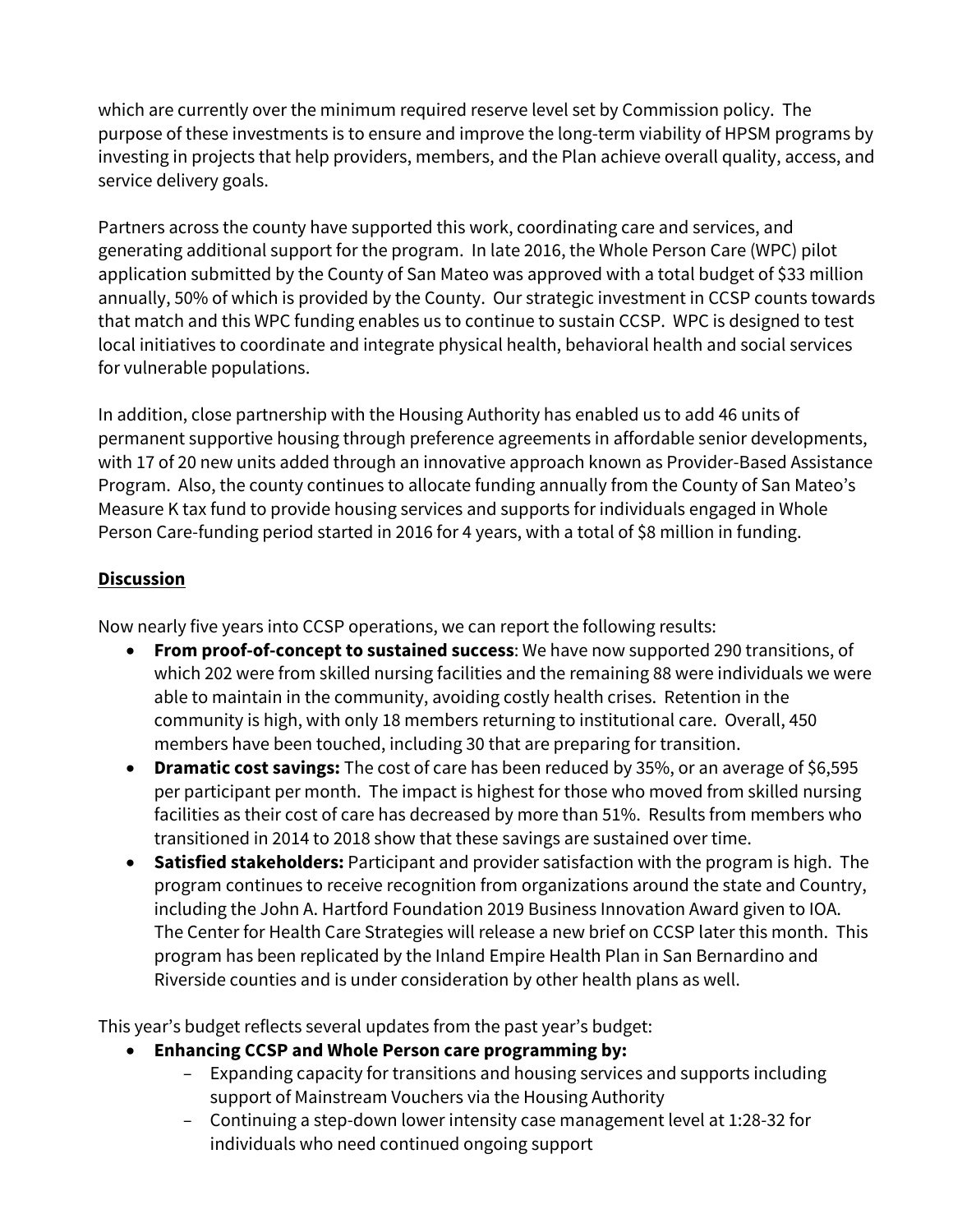- Continuing to provide training and support for caregivers of clients with difficult behaviors, whether stemming from mental illness or dementia
- Developing additional infrastructure for recruitment and retention of new staff
- Adding a Wellness Specialist to support a member's transition to and ongoing community living
- NCQA accreditation for IOA's Long Term Services and Supports programming
- **Supporting County Partners and Residential Care Facilities for the Elderly (RCFEs)**
	- Continuing to support RCFEs through their licensing process to ensure they can continue to support current CCSP members (e.g. especially smaller RCFEs of 6 beds or less)
	- Expanding the contracted RCFE network
- **Leveraging external resources**
	- Using the Home and Community Based Alternatives and Assisted Living Waivers
	- Further expansion of Permanent Supportive Housing capacity in partnership with the Housing Authority through Provider-Based Assistance Program and additional preference agreements in two senior affordable housing developments
	- Providing housing services for medically vulnerable homeless individual (funded through Measure K)

## **Fiscal Impact**

The total CCSP Year 4 budget is \$10,143,326, with \$7,804,319 allocated to IOA, \$2,339,007 to BC, with \$390,000 allocated within the budget for performance incentives (included within both IOA and BC budgets). In addition, Brilliant Corners receives funding from Measure K funding, used to access housing for Whole Person Care participants. The new terms for the IOA and BC agreements are January 1, 2020 through December 31, 2020.

CCSP is supported by a range of funding sources, including state waiver programs and local affordable housing voucher funds along with primary sources such as intergovernmental transfer funds; unspent budget dollars from the prior year; strategic investment funds from HPSM reserves to be allocated in HPSM's 2020 budget; Whole Person Care funding; and standard healthcare revenue. In addition, Brilliant Corners receives funding directly from Measure K funds that HPSM will pass through to BC. Approximately \$6 million of the required funding is from prior year unspent dollars and Whole Person Care funding allocated to HPSM.

As part of its CalAIM proposal, the Department of Health Care Services will allow the use of In Lieu of Services (ILOS) mechanisms for funding programs like CCSP beginning in 2021. As a result, we anticipate that soon CCSP will finally be self-sustaining without heavy reliance on HPSM reserves. This is a major victory for the HPSM and other CMC plan advocacy efforts that have been underway for several years. CCSP program results were a significant factor in these advocacy efforts.

County Counsel will review the amendments and execution will be pended until their review is completed.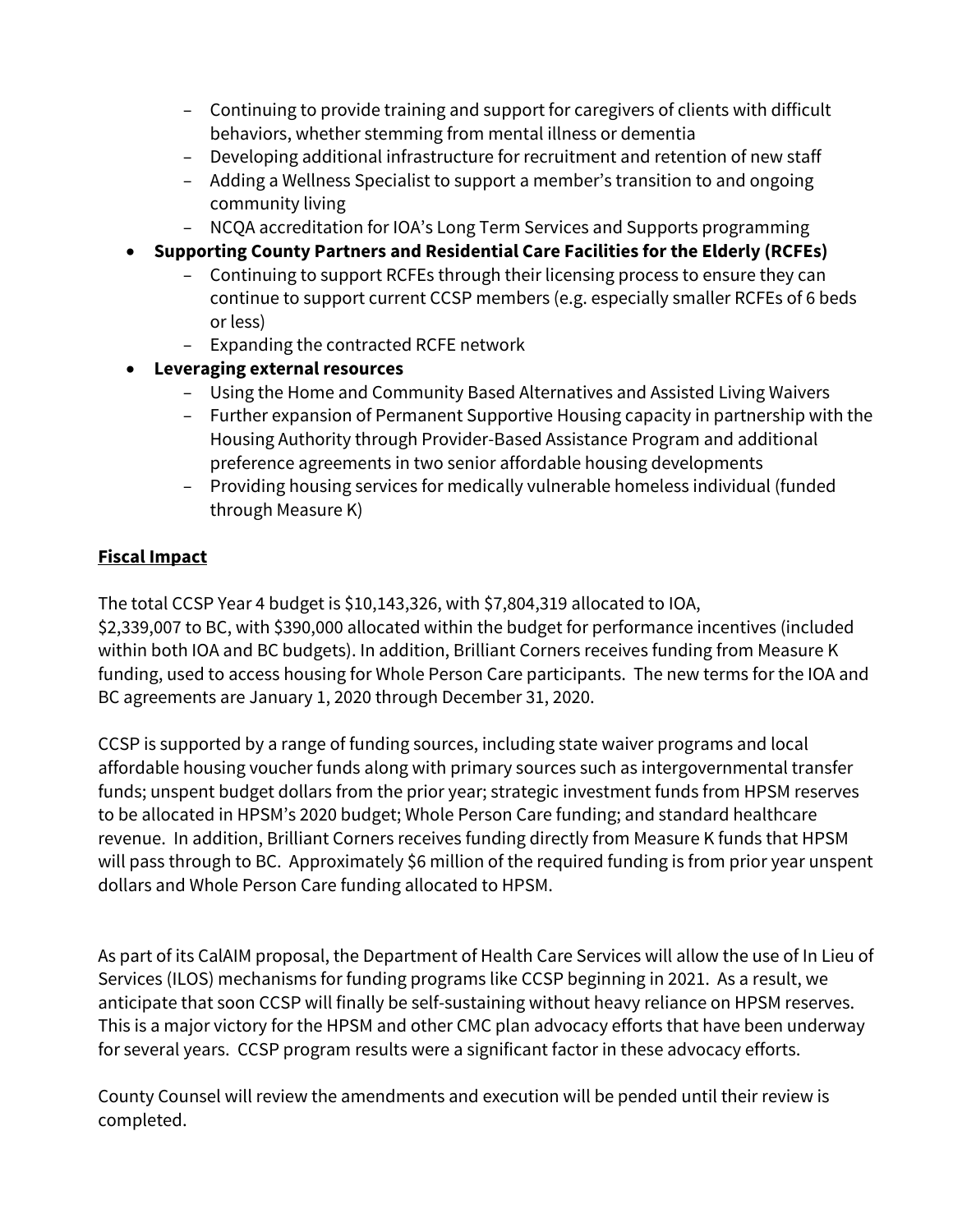**DRAFT**

#### **RESOLUTION OF THE SAN MATEO HEALTH COMMISSION**

### **IN THE MATTER OF APPROVAL OF AMENDMENTS TO AGREEMENTS WITH INSTITUTE ON AGING (IOA) AND BRILLIANT CORNERS (BC)**

### **RESOLUTION 2019 -**

### **RECITAL: WHEREAS,**

- A. The San Mateo Health Commission has previously entered into agreements with Institute on Aging and Brilliant Corners for services related to the Community Care Settings Program (CCSP) beginning August 2014;
- B. Agreements with IOA and BC require amendments to implement the fifth year of the program during CY2020; and
- C. Year 5 budget of the CCSP reflects maintenance of case management and housing supports to CCSP eligible members.

### **NOW, THEREFORE, IT IS HEREBY RESOLVED AS FOLLOWS:**

- 1. Pending review by County Counsel, the San Mateo Health Commission authorizes the Chief Executive Officer to execute amendments to the agreements with the Institute on Aging (IOA) and Brilliant Corners (BC) for a term of January 1, 2020 to December 31, 2020.
- 2. Approves the Institute on Aging agreement for an amount not to exceed \$7,804,319; and
- 3. Approves the Brilliant Corners agreement for an amount not to exceed \$2,339,007.

PASSED, APPROVED, AND ADOPTED by the San Mateo Health Commission this 13th day of November, 2019 by the following votes:

\_\_\_\_\_\_\_\_\_\_\_\_\_\_\_\_\_\_\_\_\_\_\_\_\_\_\_\_\_\_\_\_\_

AYES:

NOES:

ABSTAINED:

ABSENT:

David J. Canepa, Chairperson

ATTEST: AND THE STOP OF THE STOP AS TO FORM:

BY: \_\_\_\_\_\_\_\_\_\_\_\_\_\_\_\_\_\_\_\_\_\_\_\_\_ \_\_\_\_\_\_\_\_\_\_\_\_\_\_\_\_\_\_\_\_\_\_\_\_\_\_\_\_\_\_\_\_\_

C. Burgess, Clerk Kristina Paszek

DEPUTY COUNTY COUNSEL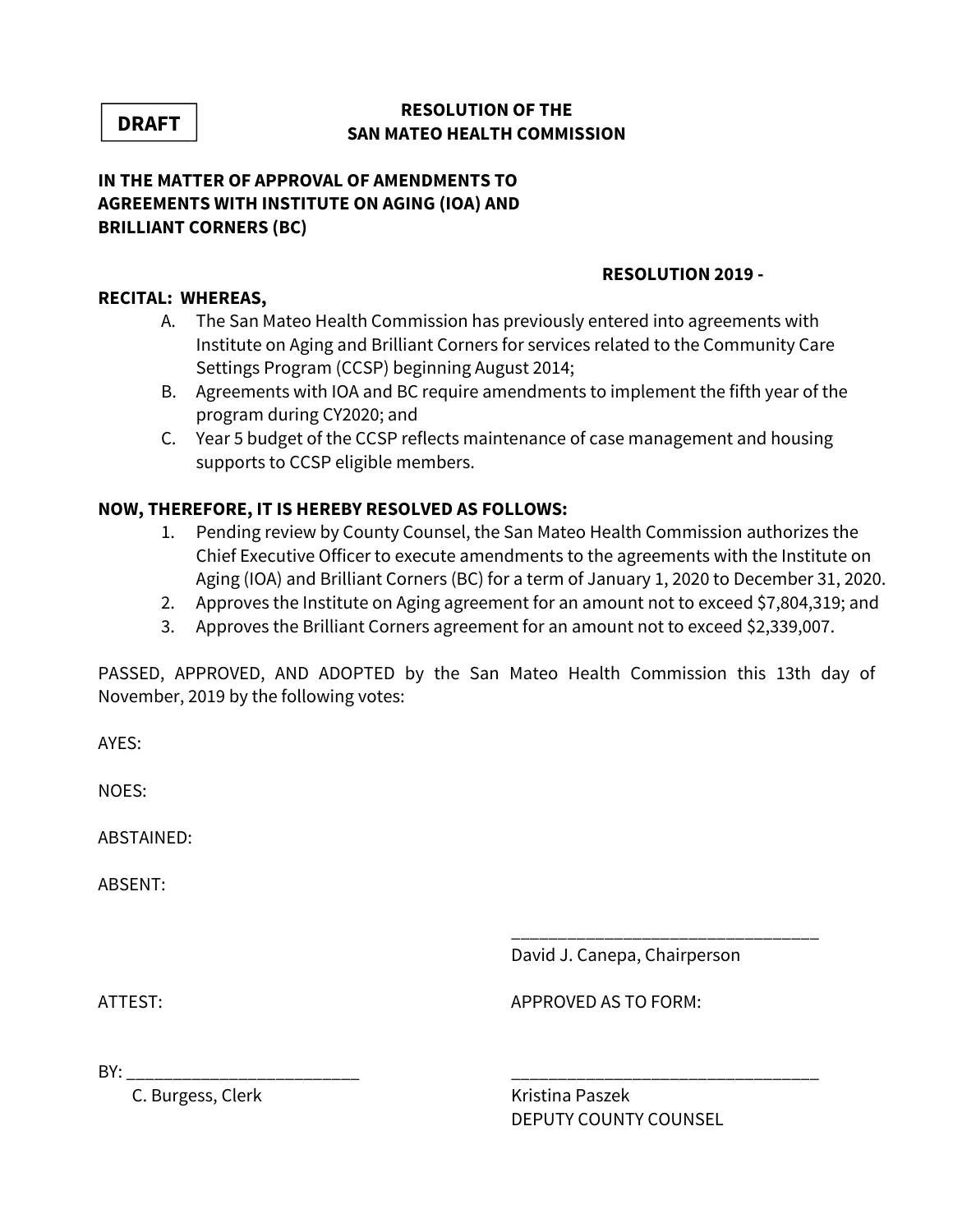#### **MEMORANDUM**

**AGENDA ITEM: 7.0** 

**DATE: November 13, 2019** 

**DATE:** November 4, 2019

**TO:** San Mateo Health Commission

**FROM:** Maya Altman, Chief Executive Officer

**RE:** CEO Report

#### **PG&E Power Outages**

Last week I shared information with the Commission about HPSM activities during the rolling power outages. We worked closely with EMS and County Health to attempt to complement their efforts with HPSM members and providers. In summary, HPSM did the following:

- Through data analysis that began a while ago, identified high-risk and fragile members with electric medical equipment dependencies, such as oxygen-related or cardiopulmonary assist devices, dialysis, intravenous infusion, feeding/nutrition supplemental pumps, or mobility assist equipment.
- Outreached to identified members through HPSM's in-home complex care provider (Landmark), providing in-home checks on members, or called members via Landmark or our own care coordination staff.
- Developed an "HPSM Power Outage Quick Guide" with key HPSM recommendations for meeting member needs, including technical assistance for handling specific refrigerated medications and insulins. The guide also clarifies how to access replacement or emergency supplies of medications and alternative or supplemental equipment and supplies. The guide is posted on HPSM's website and is useful for providers, the after-hours nurse advice line staff, and internal staff.
- Performed outreach to targeted providers such those for DME, Home Health, Dialysis, and Nephrology to assess and reinforce their capacity to help their patients with service needs.
- Allowed authorization overrides for medical services and medications, considering special circumstances, spoilage, and member relocations.

Special thanks to Dr. Huang and HPSM's Health Services and Provider Services staff for all their extra effort these past two weeks.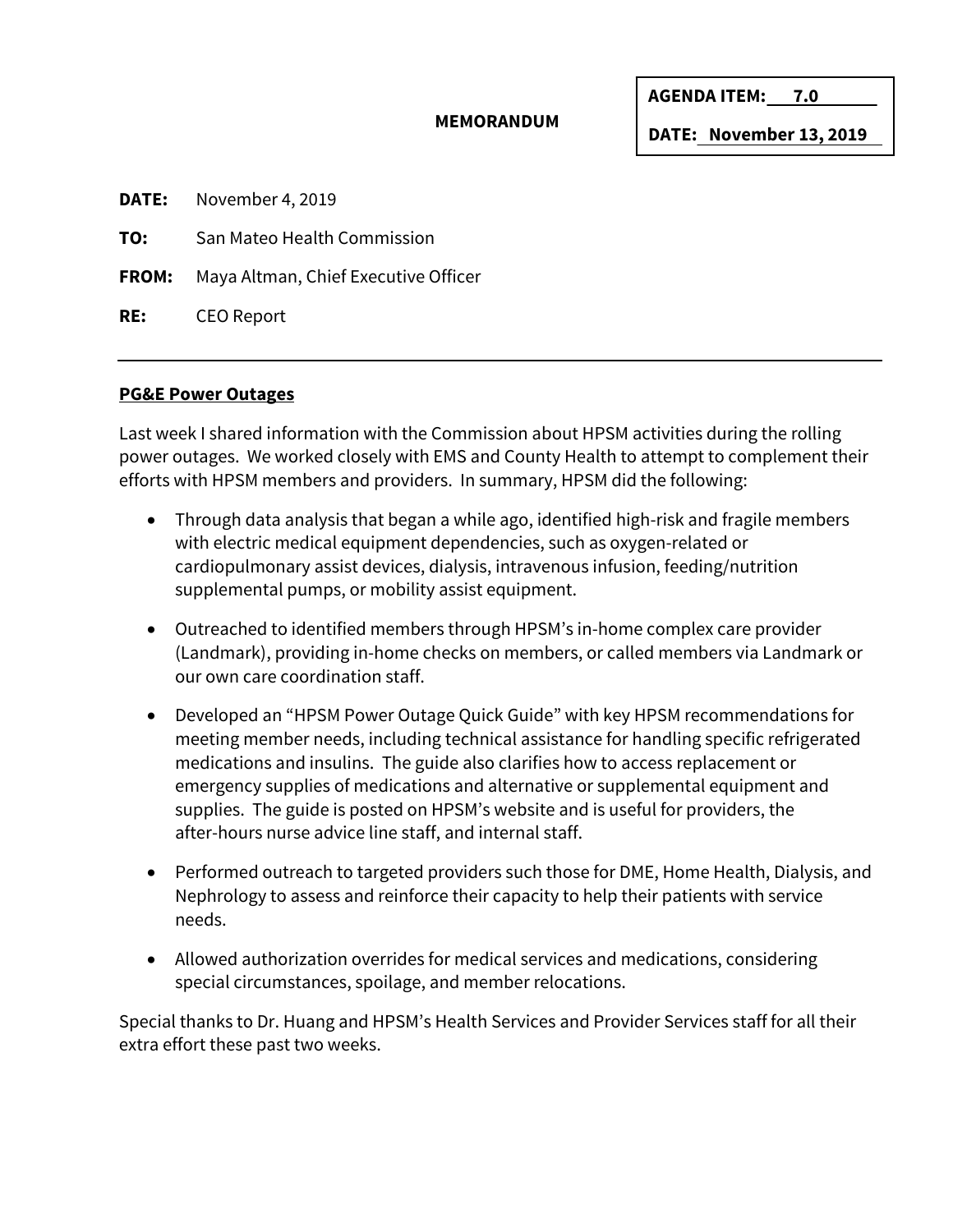## **CalAIM Proposal Released by DHCS**

Last week, the Department of Health Care Services (DHCS) released a 181-page proposal for CalAIM, which stands for "California Advancing and Innovating Medi-Cal." CalAIM includes more than 20 initiatives. We will provide a summary to the Commission soon; however, in the meantime, here are some highlights of relevance to HPSM and San Mateo County:

- Enhanced care management (ECM) and In Lieu of Services (ILOS) an ECM benefit would provide a whole-person approach to care that addresses the clinical and non-clinical needs of high-need Medi-Cal beneficiaries enrolled in managed care plans. This benefit would be designed to replace Whole Person Care which is scheduled to end in 2020 (the hope and expectation is that health plans will contract with counties to continue county Whole Person Care programs. ILOS are flexible services provided as a substitute, or to avoid, other services such as a hospital or skilled nursing facility admission. An example of ILOS services provided by HPSM are the assisted living services HPSM provides to members moving out of more expensive skilled nursing facilities. Under an ILOS framework, HPSM would eventually be reimbursed for providing these services, which does not occur today. This is critical for sustaining programs like the Community Care Settings Program.
- Cal MediConnect (CMC) transition under CalAIM CMC ends in December 2022, and the CMC enrollees will transition to Dual Eligible Special Needs Plans (D-SNPs). The State is also requiring all Medi-Cal managed care plans to assume responsibility for long-term and begin offering D-SNPs by 2023. The CalAIM proposal envisions a fully integrated long-term services and supports benefit in managed care by 2026, although how this transition will happen is unclear from the proposal.
- Full Integration Pilots CalAIM also envisions at least some health plans that integrate physical health, behavioral health, and dental benefits. These plans would go live in 2024.
- Behavioral Health this topic is focused more on counties, covering topics such as integrating behavioral health and substance use disorder programs under a single contract; changing the reimbursement structure for county mental health and substance use disorder services; and other topics of high importance to county programs.
- National Committee for Quality Assurance (NCQA) accreditation plans are required to obtain NCQA accreditation within a few years. In return, the State will consider "deeming" audit requirements, i.e., if plans meet NCQA standards in certain areas, the State will not audit plans in those areas.
- Population Health Management and Shared Savings proposals (between the Sate and plans) are also included in CalAIM.

We will continue to update the Commission as we analyze the CalAIM proposal more closely. HPSM staff is involved in CalAIM workgroups on Enhanced Care Management and ILOS, NCQA, and Full Integration Pilots.